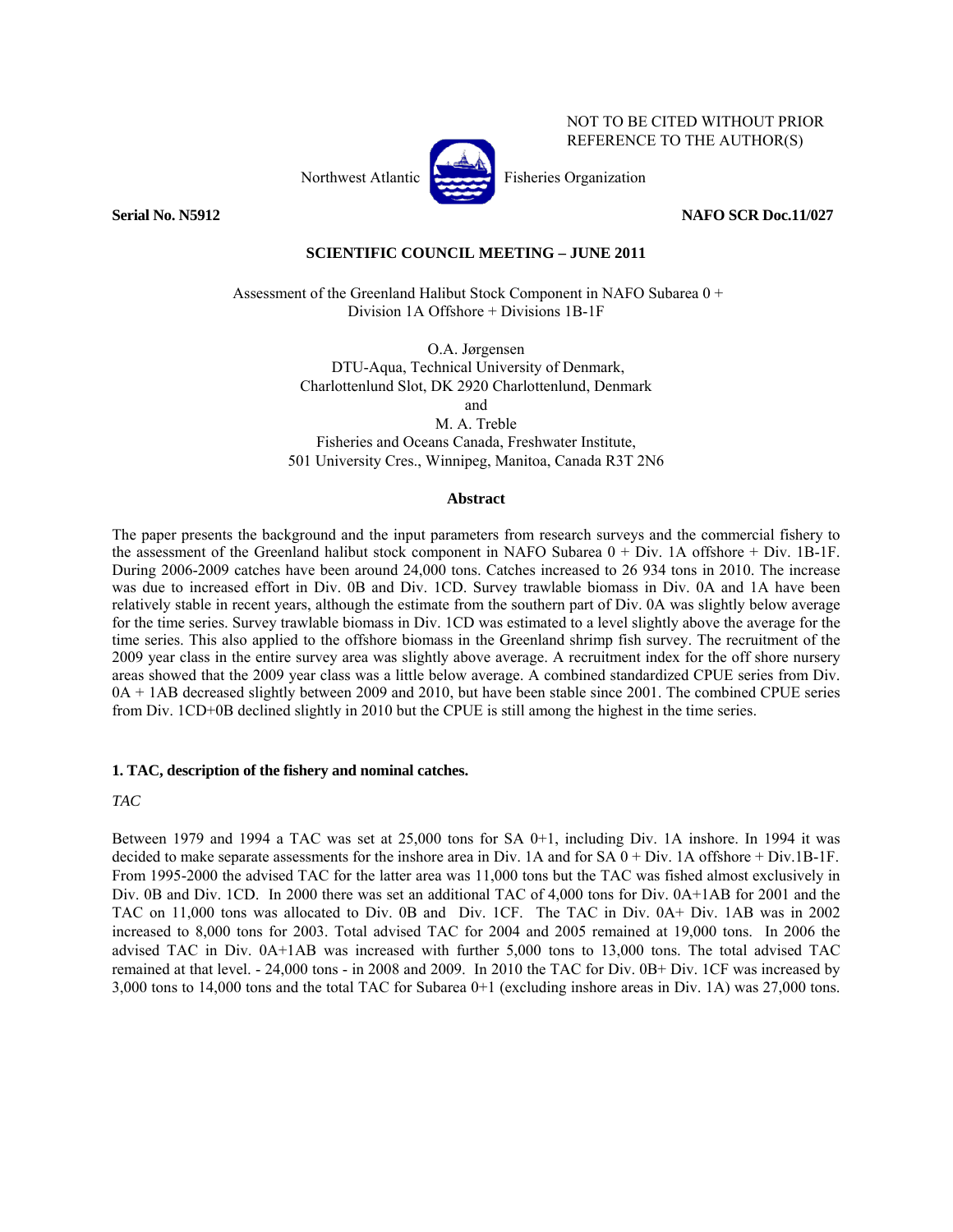#### *Catches in SA 0 + Div. 1A offshore + Div.1B-1F*

During the period 1982-1989 nominal catches of Greenland halibut in SA  $0 + Div.$  1A offshore + Div.1B-1F fluctuated between 300 and 4,500 tons. Catches increased from 2,927 tons in 1989 to 11,633 tons in 1990. Catches remained at that level in 1991 but increased again in 1992 to 18,457 tons. During 1993-2000 catches have fluctuated between 8,250 and 11,750 tons. Catches increased to 13,760 tons in 2001 and further to 19,716 tons in 2005. In 2006 catches increased to 24,164, remained at that level in 2007 but decreased slightly to 22,071 tons in 2008. Catches increased again to 24,805 tons in 2009 and further to 26,934 tons in 2010 (Fig. 1).

The increase in catches from 1989 to 1990 was due to a new trawl fishery by Canada and Norway and increased effort by Russia and Faeroe Islands in Div. 0B, while the increase from 1991 to 1992 was caused by a further increase in effort by Russia in Div. 0B and an increase in fishing activity in SA 1. The increase in catches between 2000 and 2003 and from 2005 to 2006 was primarily due to an in increase in effort in Div. 0A and Div. 1A. The increase in catches between 2009 and 2010 was due to increased effort in Div. 0B and 1CD.

#### *Catches in SA 0*

 In 1983 annual catches in SA 0 were about 4,500 tons. Catches then dropped to a level of 1,000 tons or lower, where they remained until they increased from 1,087 tons in 1989 to 9,753 tons in 1990. Catches decreased in 1991 to 8,745 tons, to increase again in 1992 to 12,788 tons. Catches then decreased gradually to 3,233 tons in 1995 and fluctuated between 3,924 and 5,438 tons between 1996 and 2000. Until 2000 almost all catches in SA 0 were taken in Div. 0B. In 2001 a commercial fishery started in Div. 0A. Catches in SA 0 increased to 8,107 tons in 2001 and further to 9,201 tons in 2003 and remained at that level in 2004 and 2005. Catches increased to 12,319 in 2006 but decreased slightly to 11,489 tons in 2007 and further to 10,432 tons in 2008. Catches increased again to 12,400 tons in 2009 and further to 13,225 tons in 2010 (Table 1).

The increase in catches seen since 2000 was mainly due to an increased effort in Div. 0A where catches increased from a level of about 300 ton, where they have been since 1996 (trial fishery not officially reported), to 3,073 tons in 2001 and further to 4,142 tons in 2003. Catches remained at that level in 2004 and 2005. In 2006 catches increased to 6,634 tons due to increased effort, but decreased to 6,173 tons in 2007 and further to 5,257 tons in 2008. Catches increased again in 2009 to 6,593 tons and remained at that level in 2010 (6,390 tons) (Table 1).

The catches in Div. 0A in 2010 were taken by single trawl (399 tons) and twin trawl (3,346 tons), while 2,645 tons was taken by gill net. The single trawl catches decreased about 1 000 tons and the twin trawl catches increased by approximately the same amount while the gill net catches were almost at the same level compared to 2009. The long lines fishery in the area has apparently stopped. The fishery was prosecuted by Canadian vessels.

Catches in Div. 0B 2010 amounted to 6,835 tons which is an increase from 5,807 tons in 2009 and about 1 000 tons above the level seen in recent years. The increase in catches was due to increased effort. Offshore gillnetters took 2,117 tons while single- and double trawlers took 1,792 tons and 2,813 tons , respectively. The gillnet catches increased with about 700 tons and the single trawl catches with about 1,150 tons while the double trawl caches decreased with a little less than 600 tons, respectively, between 2009 and 2010. A small longline fishery took 113 tons compared to 102 tons in 2009. From inshore Cumberland Sound were reported 33 tons (not included). All catches were taken by Canadian vessels.

## *Catches in SA1*

The catches in Subarea 1 (Div. offshore 1A + Div. 1B-1F) were below 2,500 tons during 1982-1991. In 1992 catches increased to 5,669, decreased to 3,870 tons in 1993 to increase again in 1994 to the 1992 level. During 1995-1999 catches were around 4,500-5,000 tons. Catches increased to 5,728 tons in 2000, remained at that level in 2001 and increased gradually to 9,495 tons in 2003 and remained at this level in 2004 and 2005. Catches increased to 11,945 tons in 2006 due to increased effort by Greenland in Div. 1AB. and remained at that level in 2007 and 2008. In 2009 catches amounted to 12,405 tons and increased further to 13,709 tons in 2010. Almost all catches have been taken offshore (Table 2). The inshore catches amounted to 362 tons in 2010.

Catches in Div. 1AB (mainly in Div. 1A) increased gradually from 575 tons in 2001 to 4,007 tons in 2003 and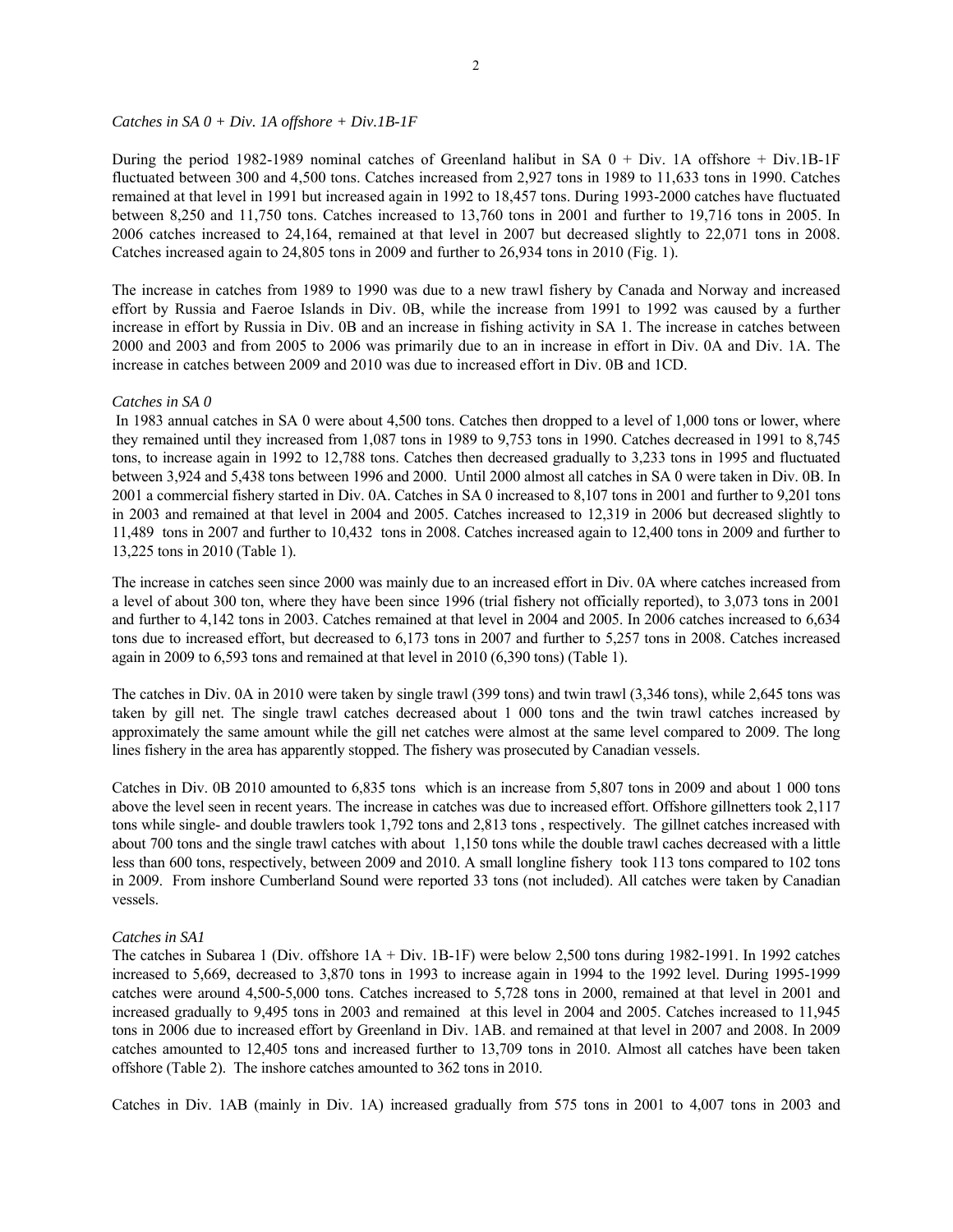remained at that level in 2004-2005. Catches increased again in 2006 to 6,223 and remained at that level during 2007- 2010 (6,462 tons in 2010). All catches were taken off shore by trawlers from Faeroe Islands, Russia (SCS 11/11) and Greenland (SCS 11/10).

Catches in Div 1CD have been stable around 5,600 tons in recent years until 2009, but catches increased to 7,307 in 2010 due to increased effort. Catches were taken by vessels from Greenland (SCS 11/10), Norway, EU-Germany (SCS 11/06), Russia (SCS 11/11) and Faeroe Islands. All catches offshore were taken by trawl while 362 tons were taken inshore in Div. 1B-1F, mainly by gill net.

Reported discards in the trawl fishery is small, normally  $\leq 1\%$ .

## **2. Input data**

## 2.1 Research trawl survey

## *Div. 1C-1D GHL-survey*

Since 1997 Greenland has conducted stratified random bottom trawl surveys for Greenland halibut in September-October in NAFO Div. 1C-D at depth between 400 and 1500 m. In 2010 a total 66 hauls were made (SCR 11/009). The biomass was estimated at 75 522 tons which is an increase compared to 70 966.2 tons in 2009 and slightly above the average for the time series (72 000 tons). The abundance was estimated at  $64.868*10^6$  which is an increase compared to  $62.507*10^6$  in 2009 but still slightly below the average for the time series  $(68.000*10^6)$  (Fig. 2b). The weighted mean catch per tow also showed an increase from 1.36 tons  $km^{-2}$  in 2009 to 1.44 tons  $km^{-2}$  in 2010 (Fig. 2c). The overall length distribution in Div. 1CD was totally dominated by a mode at 49 cm where the mode use to be at 47-50 cm.

## *Greenland deep sea survey in Baffin Bay (Div. 1A)*

Greenland has conducted surveys primarily aimed at Greenland halibut in the Baffin Bay in 2001, 2004 and 2010. The biomass and abundance of Greenland halibut was in 2010 estimated as  $79.332$  tons and  $1.04*10<sup>8</sup>$  specimens, respectively (SCR 11/10). The surveys did not cover the same areas but a comparison of the abundance and biomass in areas covered both in 2001 and 2010 showed a small increase in biomass from 46.521 tons in 2001 to 52.428 tons in 2010 while there was a decrease in abundance from 101.8 mill. in 2001 to 63.5 mill. in 2010. The biomass has hence been relatively constant while there were significantly more and smaller fish in 2001. The biomass in the area covered both in 2004 and 2010 was estimated to 47.244 tons and 38.632 tons, respectively while the abundance was estimated at 58.8 mill. and 54.4 mill., respectively. The length in 2010 ranged from 20 cm to 105 cm. The overall length distribution (weighted by stratum area) was totally dominated by a mode at 45 cm, while the mode was at 46 cm at depths > 800 m. Generally the length distributions in the deeper depth strata were dominated by a single mode and fish size increased with depth as seen in previous surveys.

## *Canadian deep sea survey in Baffin Bay (Div. 0A)*

Canada has conducted surveys in the southern part of Div. 0A in 1999, 2001, 2004, 2006, 2008 and 2010. The biomass has increased gradually from 68,700 tons via 81,000 tons to 86, 200 tons in 2004. The biomass decreased to 52,271 tons in 2006 (Fig. 2d ). However, the survey coverage was not complete and two of the four strata missed fell within the depths  $1001-1500$  m and accounted for  $11,000 - 13,000$  tons of biomass in previous surveys.

The biomass and abundance was in 2010 estimated to 74,272 tons and  $1.1*10<sup>8</sup>$  which is slightly below the estimates from 2008 on 77.182 tons  $1.16 \times 10^8$ , respectively (Fig. 2e). Mean biomass per tow decreased from 1.67t/  $km<sup>2</sup>$  in 2008 to 1.53 t/km<sup>2</sup> in 2010 which is the lowest in the time series. The overall length distribution ranged from 6 cm to 99 cm with a mode at 39 cm, similar to that seen in previous surveys. (SCR 11/017).

In 2010 the survey also covered the northern part of division 0A from 73°N to 75°35'N, which has not been surveyed since 2004. The biomass and abundance increased from 45,877 tons and 4.85  $10^{*7}$  to 46,489 tons and 6.74 $*10^7$ ,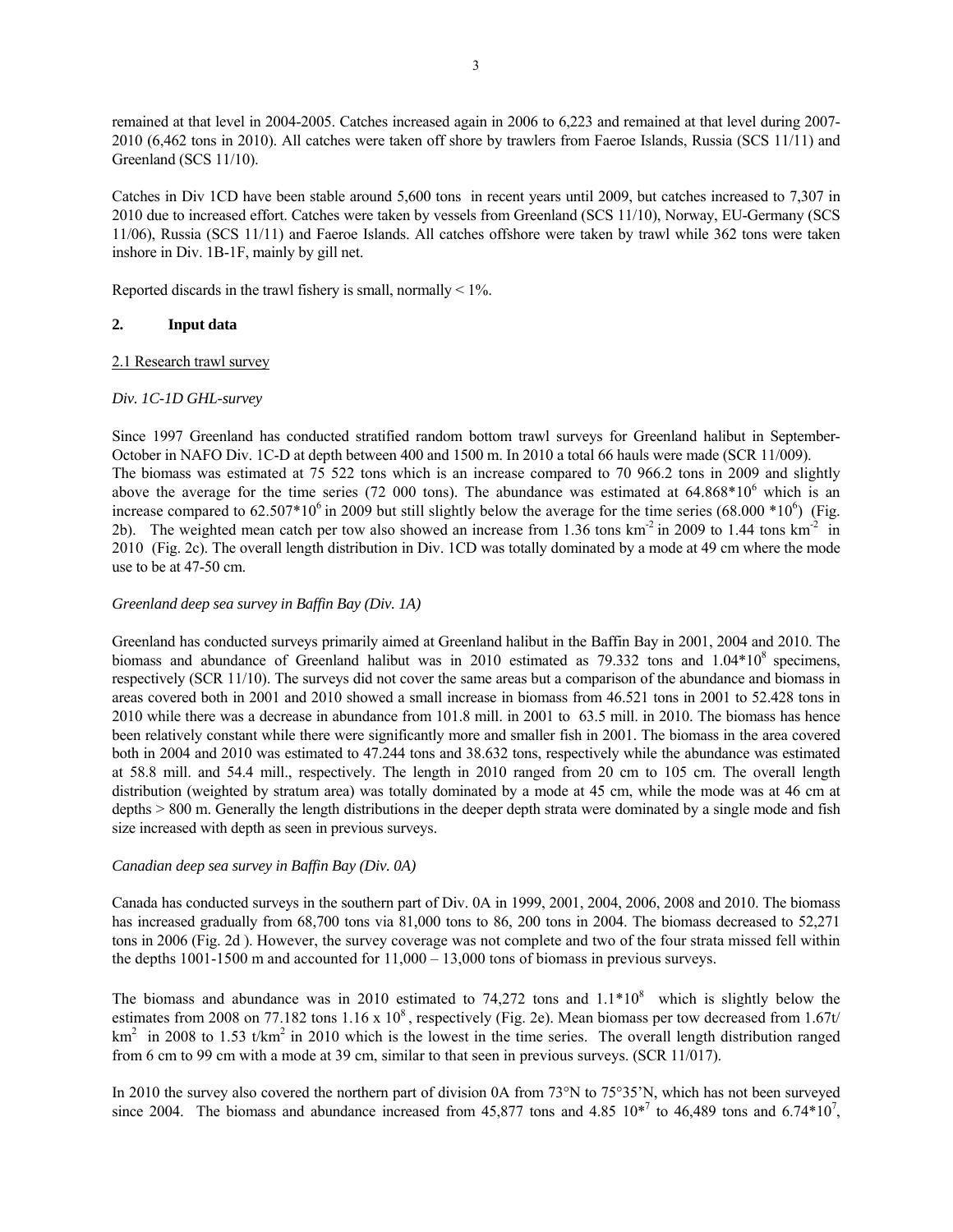respectively (Fig. 2e). In 2010 the depth stratum 750-1000 m was not fully surveyed due to ice, which underestimates the biomass and abundance. The mean catch per tow increased from 0.85 ton /km2 to 1.18 ton km2. The increase in mean catch per tow was primarily seen in strata > 1000 m.

The length ranged from 21 to 78 cm with a single mode at 39 cm and there were more small, < 45 cm, fish in 2010 compared to 2004. (SCR 11/017)

#### *Greenland shrimp-survey*

Since 1988 annual trawl surveys with a shrimp trawl have been conducted off West Greenland in July-September. The survey covers the area between 59°N and 72°30'N (Div. 1A-1F), from the 3-mile limit to the 600-m depth contour line. The survey area was restratified in 2004 based on better information about depths. All biomass and abundance indices have been recalculated. The recalculation did not change the trends in the development of the different stocks. The trawl was changed in 2005 but the data have been adjusted for that.

Estimated total trawlable biomass of Greenland halibut in the offshore areas (not including Disko Bay) has fluctuated between 9,258 and 31,100 tons during 1992 – 2009. In 2010 the biomass was estimated as 22,487 tons compared to 16,868 tons in 2009 and slightly above the average for the time series which dates back to 1992 (Fig. 2f).

The abundance was estimated at 315 mill compared to 275 mill. in 2009 and also slightly above the time series. The increase in biomass was primarily seen in Div. 1A. As in almost all years most of the abundance was comprised of one-year-old fish (SCR 11/024).

In the inshore Disko Bay the biomass increased from 9,456 tons in 2009 to 12,193 tons but it is still below the level seen in 2003-2006 (28,299 - 16,538 tons). The abundance was estimated as  $117*10^6$  compared to  $71*10^6$  in 2009.

#### *Recruitment*

A recruitment index was provided from the Greenland shrimp trawl survey. By means of the Petersen-method ages 1, 2 and 3+ were separated in the survey catches. The number of one-year-old fish in the total survey area including Disko Bay increased gradually from 1996 to a peak of 500 million in 2001. The number of one-year old fish estimated in 2009 was 310 mill. compared to 226 mill. in 2009. The estimate of the 2009 year class is slightly above the average of the times series. The increase between 2009 and 2010 was caused by an increase in abundance in Div. 1A and in Disko Bay (Fig. 3).

Further, a recruitment index was provided from the off shore nursery area in Div. 1AS-1B. Catches were standardized as catch in number per hour as described in Bech (1995). Data were plotted by year classes to visualize the relative year class strength and development in relative abundance (Fig. 4). In recent years the allocation of stations in the shrimp trawl survey has been changed in order to minimize the variance in the estimation of biomass and abundance of shrimp. To minimize the effect of that the CPUE index has been recalculated using stations > 300 m only. This generally increases the mean number per hour but do not change the trend in the index.

The recruitment index declined since the relatively large 1991 year-class, but the recruitment has been above the level in the 1980's. The recruitment increased again with the 1995-year class, which was the largest on record. The 1996 year-class seemed to be small but the recruitment has increased gradually until the 2000 year-class. Until the 2006 year class the recruitment has been around or a little above average. The recruitment of the 2009 year-class was estimated as 497 age-one caught per hour, some what below the average for the time series (570 no per hr) (SCR 11/24).

In Disko Bay the recruitment has been good in recent years although the recruitment of year classes 2002-2005 has been gradually decreasing. The recruitment increased again and the 2006 year class was the third largest on record. The 2007 and 2008 year classes were low but the recruitment increased in 2010 where the 2009 year class was estimated to 927 no  $\text{hr}^{-1}$ , somewhat above the average for the time series (815  $\text{hr}^{-1}$ )

Generally there is a steep decline between CPUE at age 1 and age 2 and 3+ which also was observed in the 2010 survey. Further, it has been noted, that the year-classes estimated to be a very strong year-class at age 1 have not shown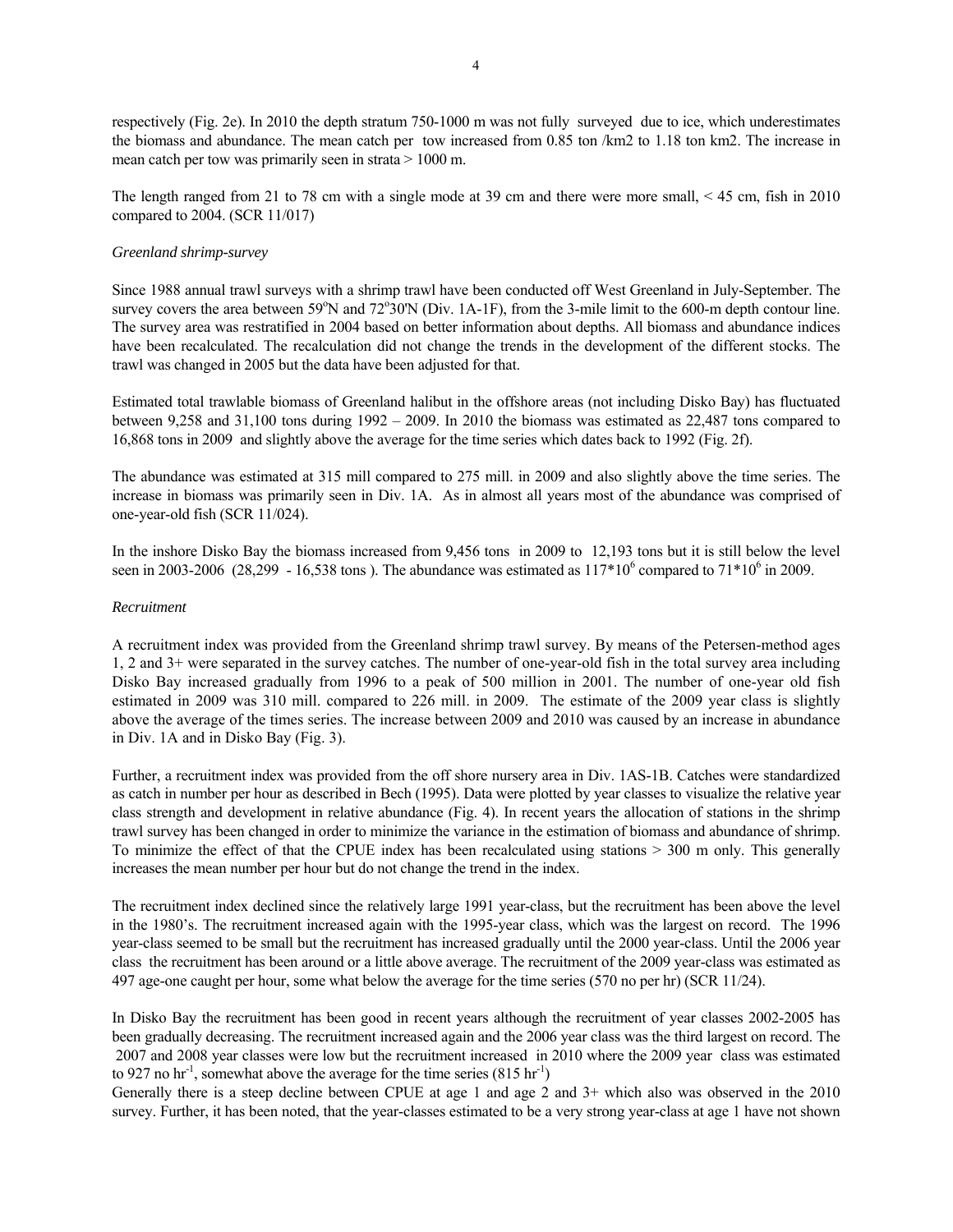up as a particularly strong year-classes at age 5-8 in the fishery catches or in the 1CD survey for Greenland halibut.

## 2.2 Commercial fishery data.

## *Length distribution*

*SA 0* 

Length distributions were available from the gill net, single trawl and twin trawl fishery in Div.0A and single and twin trawl fishery in Div. 0B.

The catch in the gill net fishery in Div. 0A was dominated by a mode at 63 cm, similar to that seen in previous years. The length distributions in the single trawl fishery had a mode at 47 cm while the mode in the twin trawl fishery was 49 cm (Fig. 5). The mode use to be around 48 cm in both types of gear.

The length distributions in the single and twin trawl fishery in Div. 0B were very similar with modes around 51 cm, for both types of gear, as seen in recent years (Fig. 5).

## *SA1*

Length frequencies were available from Greenland and Russian trawl fisheries in Div. 1A (SCS 11/11) and from Russian (SCS 11/11) and Norwegian trawl fisheries in Div. 1D.

 In Div. 1A the mode was at 48 cm in both the Russian (Fig. 6) and Greenlandic trawl fishery (Fig. 7). In recent years the trawl catches have been dominated by fish on 44-52 cm.

In Div. 1D the catches by Russia and Norway showed clear modes around 50-53 cm (Fig. 8 and 9). The mode in catches has been within this range for several years but there was a tendency towards slightly larger fish especially in the Norwegian fishery than seen in previous years.

## *Age distribution.*

An age length key from Div. 1A and 1D based on scales was presented by Russia (SCS 11/11).

There is considerable uncertainty about accuracy in the current age reading methods (see section in STACREC report) and the age reading procedure is currently under revision hence no age based analysis are presented.

## *Catch rate*

The fleets used for standardization of catch rates are grouped according to NAFO's protocol:

Code for country.

- 2 CAN-MQ Canada Maritimes & Quebec
- 3 CAN-N Canada Newfoundland
- 5 FRO Faroe Islands
- 6 GRL Denmark Greenland
- 7 E/DNK Denmark Mainland
- 8 E/FRA-M France Mainland
- 9 FRA-SP France St. Pierre et Miquelon
- 10 E/DEU Federal Republic of Germany
- 14 JPN Japan
- 15 NOR Norway
- 16 E/POL Poland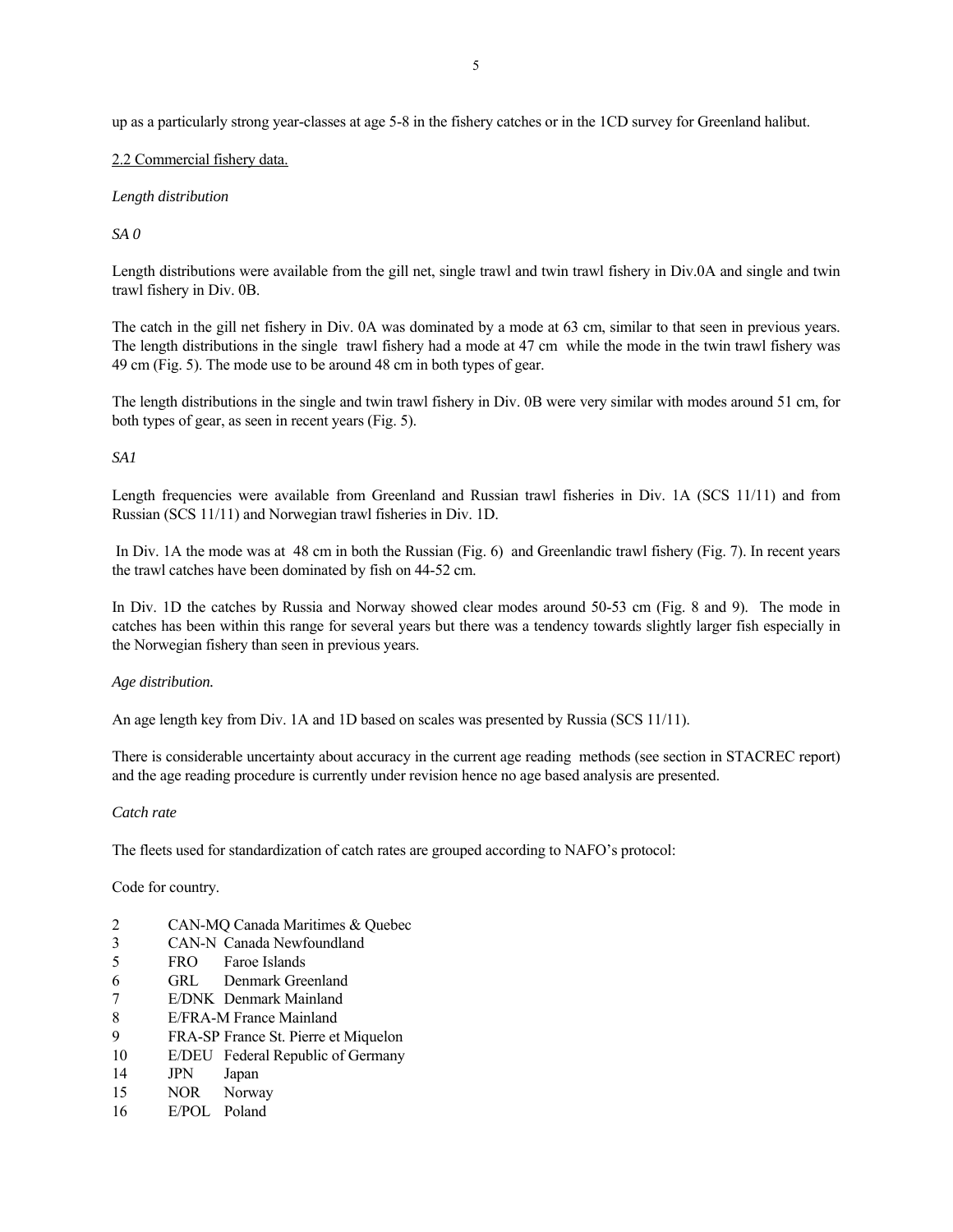| 18 | ROM           | Romania                                     |
|----|---------------|---------------------------------------------|
| 19 | E/ESP         | Spain                                       |
| 20 |               | <b>SUN</b> Union Soviet Socialist Republics |
| 27 |               | <b>CAN-M Canada Maritimes</b>               |
| 28 |               | CAN-O Canada Ouebec                         |
| 31 | E/LVA Latvia  |                                             |
| 32 | E/EST Estonia |                                             |
| 33 |               | E/LTU Lithuania                             |
| 34 | RUS Russia    |                                             |
| 38 | EU            | European Union                              |
| 39 | CAN           | Canada                                      |
| 40 |               | CAN-CA Canada Central & Arctic              |

All vessels fishing in SA1 have been given the code 6 (Greenland).

Code for Trawl Gear: Bottom otter trawl (charters),8,OTB Bottom otter trawl (side or stern not specified),10,OTB Bottom otter trawl,12,OTB-2 Otter twin trawl,192,OTT

Code for Tonnage:

- 0 Not known
- 2 0-49.9
- 3 50-149.9
- 4 150-499.9
- 5 500-999.9
- 6 1000-1999.9
- 7 2000 and over

Ex. Code 401927 is 40: Canada Central & Arctic, 192: Otter twin trawl, 7: Over 2000 Gross Tonnage

## SA0

There have been frequent vessel changes in this fishery over the years and the catch from single and double trawl gear was often aggregated as "otter trawl" catch when this gear was first introduced to the fishery in the early 2000s. Very few of the vessels operating in the fishery in 2010 have been in the fishery for more than 3 years. A standardized catch rate is produced using a General Linear Model. The model was updated in 2011 with the 2010 data. Catches (t) and hours fished with values less than 10 were removed.

Div. 0A

In Div. 0A the standardized CPUE index declined slightly in 2007 but increased in 2008 and 2009 to decrease again in 2010 to about an average level (Fig. 11a). This decrease could also be seen in the un-standardized catch rates for both single and twin trawl gears (Fig. 10a). Standardized trawl gear catch rates for Div. 0A have been relatively stable over the past 10 years (Fig. 11a) (Appendix 1).

## Div. 0B

 In Div. 0B the overall CPUE index increased to the highest observed level in 2009 but declined again in 2010 to the level seen in the 90's (Fig. 11c). The decrease was seen for twin trawlers while the CPUE for single trawlers increased (Fig. 10b). (Appendix 4).

## SA1

Un-standardized catch rates were available for the Greenland trawl fishery in Div. 1A and 1D (SCS 11/10), and the EU-German fishery in Div. 1D (SCS 11/06). Further, catch rates were available from logbooks submitted to the Greenland authorities. Standardized catch rates were available from the trawl fishery in Div. 1AB and 1CD. Until 2008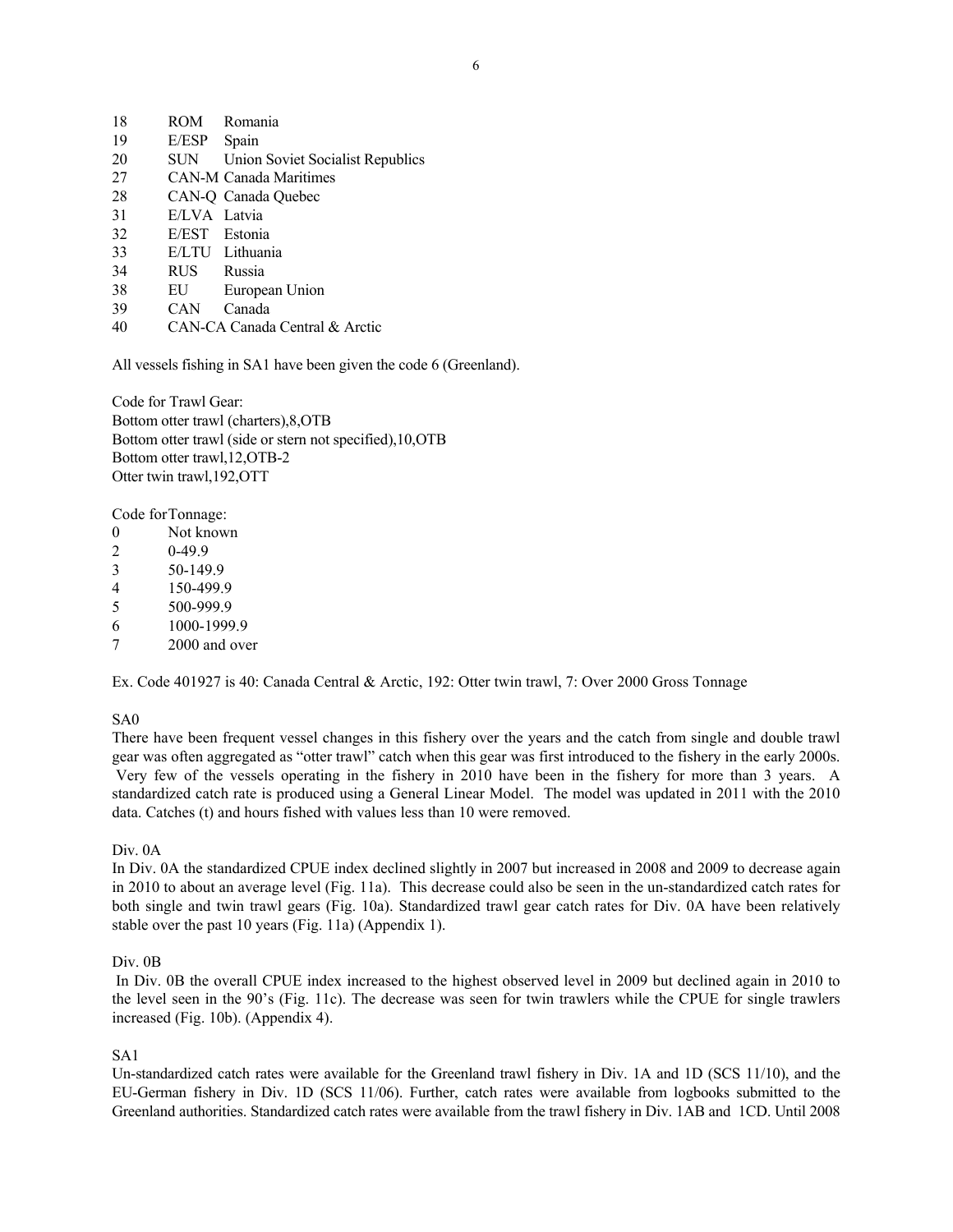the fleets in the catch rate analysis have been grouped by nation, but information about gross tonnage is now available in the Greenland logbook database and the fleets are grouped based on size and gear according to NAFO's protocol. This has not changed the trends in the CPUE series but the SE and CV of the estimates have been reduced significantly. In the GLM model catches (t) and hours fished with values less than 10 are removed.

## Div 1AB

Un-standardized catch rates from large (>2000 GT) trawlers in Div 1A have been relatively stable since 2005 around 0.93 ton/hr but showed a slight increase between 2009 to 2010. CPUE for trawlers 1000-2000 Gross Tons single trawlers has been increasing since 2006 but declined between 2009 and 2010 but is still at the highest in the time series (Fig.10c).

Standardized catch rate series, based on logbook data from the Greenland authorities, were available for the offshore trawl fishery in Div. 1AB for the period 2002-2009. Standardized catch rates in Div. 1AB has been declining between 2006 and 2008 but has been increasing since then and is in 2010 on the highest level in the time series (Fig. 11a, Appendix 2).

## Div. 1CD

In Div. 1D the EU-German catch rates have been increasing gradually since 2004 but declined in 2010. The catch rate is, however, still above the level seen in 1996 -2005. (SCS 11/06). In Div. 1CD the CPUE for three Greenland vessels fishing there has been fluctuating between 0.55 ton/hr and 0.85 ton/hr since 2000. In 2010 the CPUE was 0.78 ton/hr compared to 0.56 ton/hr in 2009

The un-standardized catch rates for all large single trawlers fishing in Div. 1CD decreased slightly, while a more pronounced decrease was seen for the  $> 2000$  tons twin trawlers between 2009 and 2010. The high catch rates for  $>$ 2000 GT single trawlers in 1988 and 1989 is from a single large vessel (4000 GT) and the decrease in catch rates in 2007 for large > 2000 GT twin trawlers was caused by a significant decrease in catch rates from one out of two vessels. Further, the estimate for  $> 2000$  GT single trawlers in 2007 is based on one vessel new in the fishery (Fig.10d).

Standardized catch rate series, based on logbook data from the Greenland authorities, were available for the offshore trawl fishery in Div. 1CD for the period 1988-2010 (Fig.11b). Standardized catch rates in Div. 1CD decreased gradually from 1989-1997 but have shown an increasing trend since then. CPUE decreased between 2009 and 2010 but the CPUE is, however, still among the highest seen in recent years (Appendix 5).

## Combined standardized catch rate in Div. 0A-1AB

The combined Div. 0A+1AB standardized CPUE series decreased slightly between 2009 and 2010, but has been stable since 2001 (Fig. 11a) (Appendix 3).

## Combined standardized catch rate in Div. 0B-1CD

The combined Div. 0B+1CD standardized CPUE series has been stable in the period 1990-2001, decreased somewhat in 2002 but has increased again and was in 2006 at the highest level seen since 1989. CPUE decreased very slightly in 2007, but increased significantly in 2008 and increased further to the highest level seen since 1989 in 2009. CPUE decreased slightly in 2010 but the CPUE is still among the highest in the time series since 1989. (The high catch rates seen in 1988 and 1989 is from a single very large trawler fishing in Div. 1CD) (Fig. 11d) (Appendix 6).

It is not known how the technical development of fishing gear, etc. has influenced the catch rates. There are indications that the coding of gear type in the log books is not always reliable, which also can influence the estimation of the catch rates. Further, due to the frequency of fleet changes in the fishery in both SA0 and SA1 and change in fishing grounds in Div. 0A and 1A, both the <u>un-standardized</u> and the standardized indices of CPUE should, however, be interpreted with caution.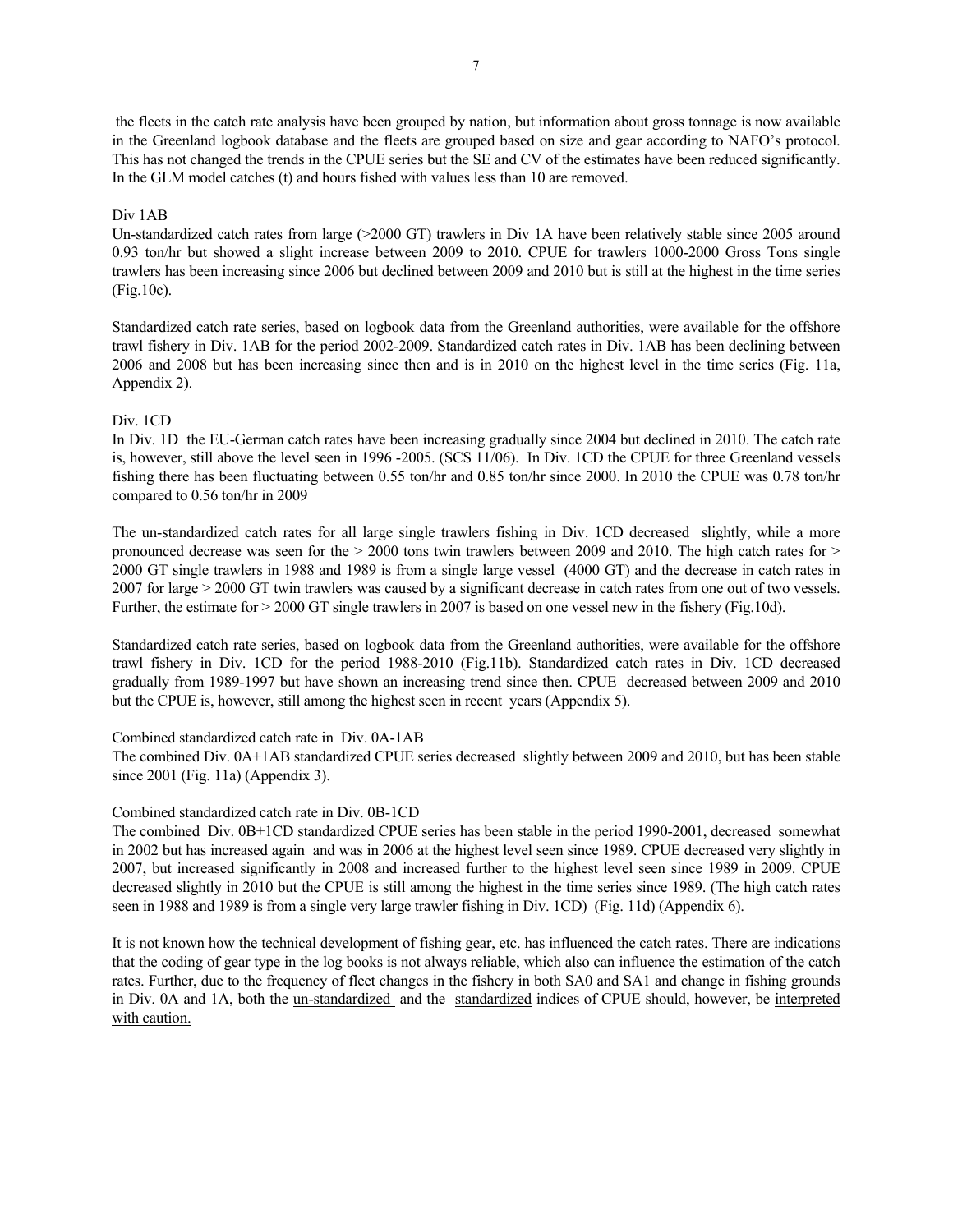#### 3. **Assessment**

A Greenland halibut age determination workshop in 2011 concluded that there is considerable uncertainty about accuracy in the current age reading methods (see section in STACREC report) and the age reading procedure is currently under revision hence no age based analysis are up dated..

## 3.1 Yield per Recruit Analysis.

The level of total mortality has in 1994-1996 been estimated by means of catch-curves using data from the offshore longline fishery in Div. 1D. Z was estimated from regression on ages 15-21. A relative F-at-age was derived from the catch curve analysis, where the trawl, longline and gillnet catches were weighed and scaled to the estimated stock composition. In all three years STACFIS considered that the estimation of Z was based on too limited samples and represented too small a part of the fishery and that the outcome of the catch curve analysis was too uncertain to be used in the yield per recruit analysis. No age frequencies were available from the longline fishery in Div. 1D in 2010, hence no catch-curve analysis were made.

## 3.2 XSA.

## *Extended Survivors Analysis*

An XSA has been run unsuccessfully several times during the 1990'ies, using a survey series covering 1987-1995 as tuning. STAFIS considered the XSA's unsuitable for an analytic assessment due to high log-catchability residuals and S.E.'s and systematic shift in the residuals by year. Further, a retrospective plot of  $F_{bar}$  showed poor convergence. In 1999 the XSA analyses was rerun including the latest two years surveys (1997-1998, new vessel and gear) but the outcome of the analysis did not improve.

An XSA analysis was run using the stock data for SA  $0+1$ , calibrated with trawl survey data (age 5-15) from the Greenland deep sea surveys (1997-2001) in Div. 1CD. The assessment results were considered to be provisional due to problems with the catch-at-age data and the short time series, the assessment is, however, considered to reflect the dynamics in the stock. The rate of exploitation had been relatively stable in recent years between 0.2-0.3 ( $F_{\text{bar}}$  7-13). The input parameters to the analysis and the outcome of the analysis is given in SCR 02/68.

The XSA was run again in 2003 with the 2002 survey and catch data and updated catch data from 2001 (very small changes). The assessment results were considered to be provisional due to problems with the catch-at-age data and the short time series. The assessment was, however, considered to some extent to reflect the dynamics in the stock. The rate of exploitation had been relatively stable in recent years between 0.2-0.3 ( $F_{bar}$  7-13). The summary of the XSA is given in SCR (03/54).

The XSA was not run this year as no catch-at-age data were available for 2003-2010.

## 3.3 Spawning stock/recruitment relations.

A spawning stock/recruitment plot based on the available observations from the joint Japan/Greenland survey and the Greenland survey is shown in Fig.5. No further analysis of spawning stock recruitment relationships have been made due to few observations distributed on two different surveys, poor estimate of spawning stock biomass (survey trawls only take a very small proportion of the mature fish), poor estimates of ages of old fish, the survey covers only a restricted part of the area covered by the assessment, and knife edge maturity ogive was applied. Further, the age of the recruits is poorly estimated (the Petersen method). The plot was not updated because there was no aging of Greenland halibut in the recent surveys.

## 3.4 ASPIC

ASPIC was run in 1999 with standardized CPUE data and a biomass index as inputs. Three CPUE series were available, one series covering Div. 0B during the period 1990-1998, one covering Div. 1CD during the period 1987-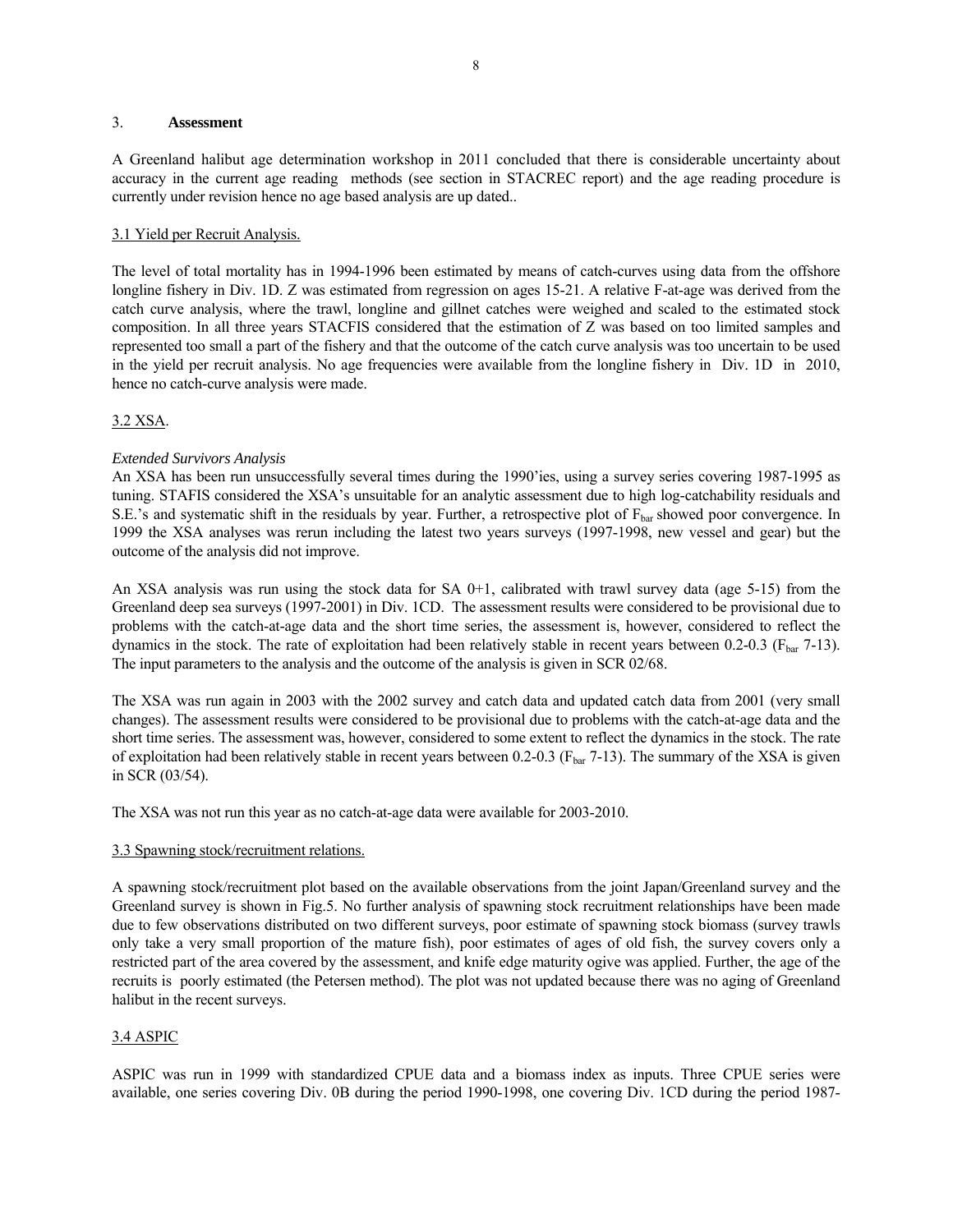1998 and a series combining the two data sets. The biomass index was from 1CD and covered the period 1987-1995 and 1997-1998. Several runs showed that the combined CPUE series from Div. 0B+1CD fitted the total catch data best in terms of  $r^2$  and "total objective function". Runs with biomass alone gave relatively bad fits in terms of "total objective function" and  $r^2$  and the modeled population trajectory declining drastically over the period. Runs with the CPUE series from 0B gave unrealisticly high  $B_{msy}$  and negative  $r^2$ . The run with the combined CPUE series showed, however, that sensitivity analysis should be run, because "the B1-ratio constraint term contributed to loss". Several runs with different realistic values for the constraint did not solve the problem. Further, the coverage index and nearness index was equal in all runs. Several runs with different constraints on r and MSY were tried but it did not change the outcome of the analysis. Removing the three first years from the input data gave negative  $r^2$ . To get measures of variance the run with the combined CPUE series was bootstrapped (500 re-samplings).

The results showed that estimated fishing mortalities 1987-1998 have been less than the (bias-reduced) estimate of F<sub>msy</sub> (0.22) except for one year (1992). A number of essential parameters are quite imprecisely estimated (r, q,  $F_{msy}$ ), and it is considered that the estimates of MSY and F<sub>msy</sub> were not precise enough to be used.

The input parameters from 2000-2006 (catches, survey biomass index, and CPUE index) have varied little compared to 1999. An ASPIC was run in 2009, but the outcome of the analysis did not change significantly from the analysis in 1999, mainly because there is very little contrast in the input data and the data series are relative short.

## **4. Conclusion**

Since catches peaked with 18,000 tons in 1992 they have been stable at around 10,000 tons until 2000. Since then catches have gradually increased to 18,696 tons in 2003 and they remained at that level during 2004-2005. The TAC was increased by 5,000 tons in 2006 and catches increased to 24,164 and the TAC has hence been taken. The increase in catches has been due to increased effort in Div. 0A and Div. 1A. Catches remained at that level in 2007, - 23,416 tons but decreased slightly to 22,380 tons in 2008. Catches increased to 24,805 tons in 2009 and further to 26,934 tons in 2010 due to increased effort in Div. 0B and Div. 1CD.

The biomass in Div. 0A and 1A has been stable in recent years.

The standardized CPUE index for Div. 0A declined slightly in 2007 but increased in 2008 and 2009 to decrease again in 2010 to about an average level. Standardized catch rates in Div. 1AB has been declining between 2006 and 2008 but has been increasing since and is in 2010 on the highest level in the time series. The combined Div. 0A+1AB standardized CPUE series decreased slightly between 2009 and 2010, but has been stable since 2001. Length frequencies in the fishery in Div 0A and Div. 1AB has been stable in recent years.

The biomass in Div. 1CD increased between 2003 and 2005, but decreased slightly during 2006-2007 to increase to a record high level in 2008. The biomass decreased again in 2009 but increased again in 2010 to a level a little above the average for the time series.

The offshore biomass in the Greenland shrimp survey has been gradually decreasing since 2004, but increased again in 2010 to a level slightly above the average of the time series

The recruitment of the 2002-2006 year class in the entire survey area has been stable but the recruitment of the 2007 and 2008 year classes have been gradually decreasing and the 2008 year class is the lowest level seen since the 1997 year class. The estimate of the 2009 year class is slightly above the average of the times series. The increase between 2009 and 2010 was caused by an increase in abundance in Div. 1A and in Disko Bay

A recruitment index for the off shore nursery areas (Div 1A (south of 70°N) and Div 1B depth  $> 300$  m) showed that the 2009 year class was a little below average.

Standardized CPUE rates in Div. 0B and Div.1CD decreased between 2009 and 2010 but are still among the highest seen since 1994. The combined catch rate for Div. 1CD+0B has showed very little variation during the period 1990- 2004, but with an increasing trend since then and the 2009 estimate is the highest seen since 1989. CPUE decreased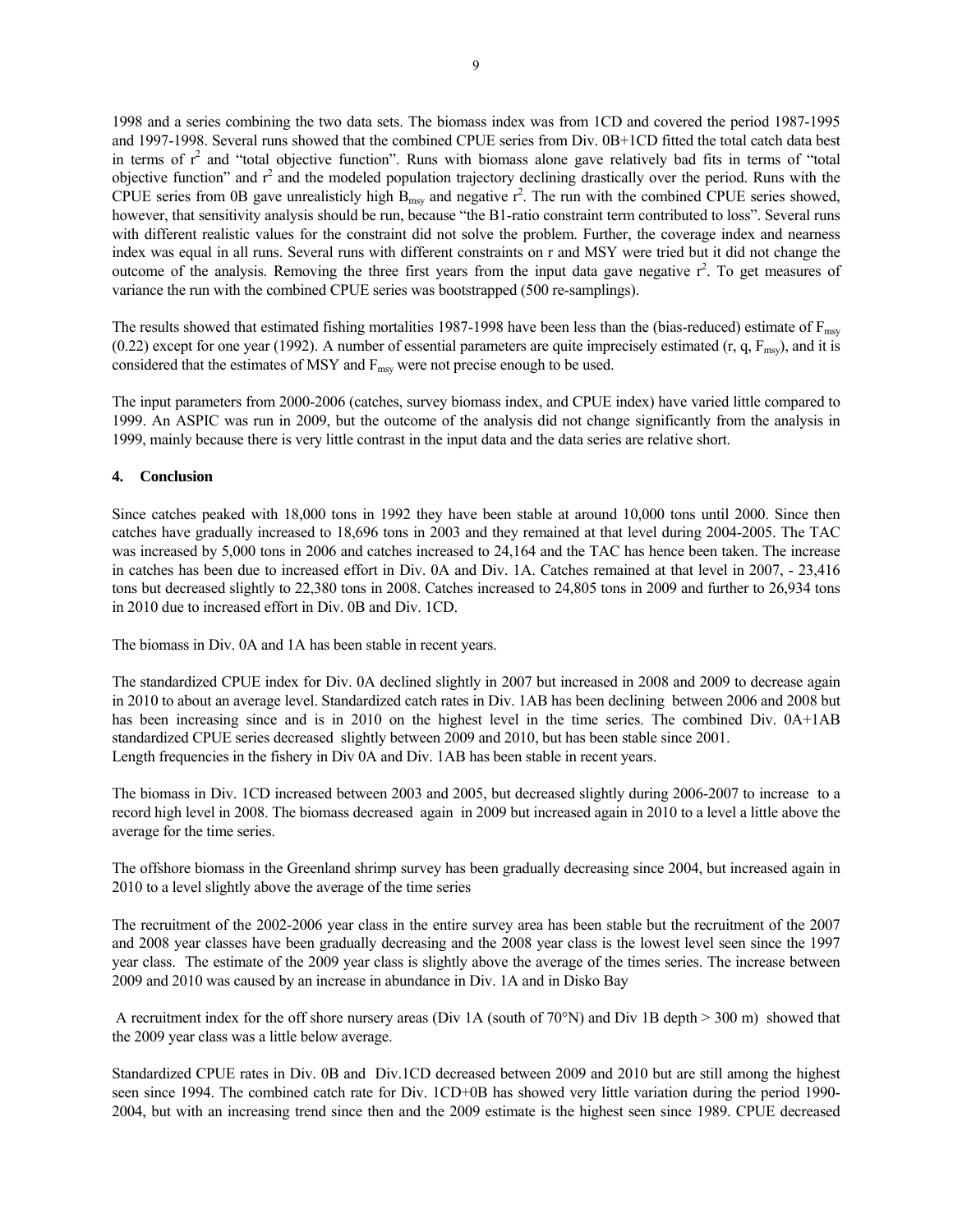between 2009 and 2010 but the CPUE is, however, still among the highest seen in recent years. Length compositions in the commercial catches in Div.  $0B + 1CD$  have been stable in recent years.

## **5**. **Biological reference points**

Yield per recruit analysis or other age-based methods are not available, for estimating biological reference points. Biomass indices and CPUE series are relatively short and show little variability and are not useful for estimating reference points.

## **6**. **References**

Anon. 2010. Denmark/Greenland Research Report for 2010. NAFO SCS Doc. 11/10.

Bech, G. 1995. Recruitment of Greenland halibut at West Greenland. NAFO SCR Doc. 95/19.

Jørgensen O.A.. 2011. Survey for Greenland Halibut in NAFO Divisions 1C-1D, 2010. NAFO SCR Doc. 11/009.

Jørgensen O.A.. 2011. Bottom trawl survey in Baffin Bay, NAFO Division 1A, 2010 SCR Doc. 11/010.

Nygaard R., and O.A. Jørgensen. 2011. Biomass and Abundance of Demersal Fish Stocks off West Greenland Estimated from the Greenland Shrimp Fish Survey, 1988-2010. NAFO SCR Doc. 11/24.

Richards D. 2011 Canadian Research Report for 2010 Newfoundland and Labrador Region. NAFO SCS 11/09

Stein M., H. Fock. And A. Akimova. 2011. German research report for 2010. NAFO SCS Doc. 11/06.

Skryabin I. A., and M.V. Pochtar. 2011. Russian Research Report for 2010. NAFO SCS Doc. 11/11.

Treble M. A. 2011. Report on Greenland Halibut caught during the 2010 Trawl Survey in NAFO Division 0A. NAFO SCR 11/017.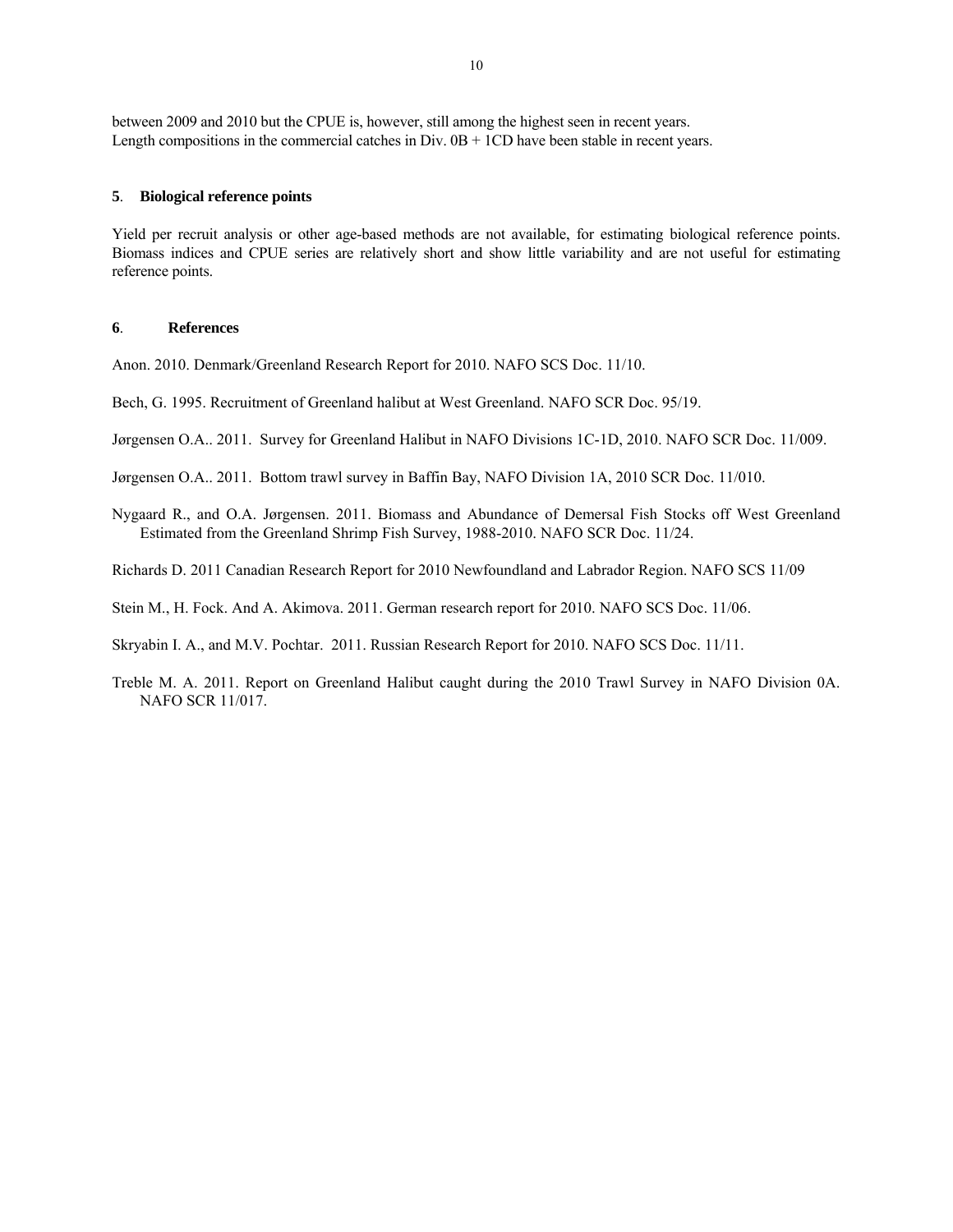|                    |     |      |      |                |      |       |                     |      |      |      | Year           |      |      |                 |                 |                 |                 |      |      |       |       |       |       |       |
|--------------------|-----|------|------|----------------|------|-------|---------------------|------|------|------|----------------|------|------|-----------------|-----------------|-----------------|-----------------|------|------|-------|-------|-------|-------|-------|
| Count.             | 87  | 88   | 89   | 90             | 91   | 92    | 93                  | 94   | 95   | 96   | 97             | 98   | 99   | 00 <sup>e</sup> | 01 <sup>c</sup> | 02 <sup>d</sup> | 03 <sup>f</sup> |      |      | 6     |       | 8     | 9     | 10    |
| 0A                 |     |      |      |                |      |       |                     |      |      |      |                |      |      |                 |                 |                 |                 |      |      |       |       |       |       |       |
| CAN                |     |      |      |                |      |       | 681                 |      | 82   | 576  | $\overline{3}$ |      | 517  |                 | 2628            | 3561            | 4142            | 3751 | 4209 | 6634  | 6173  | 5257  | 6627  | 6390  |
| POL                |     |      |      |                |      |       |                     |      |      |      |                |      |      |                 | 445             |                 |                 |      |      |       |       |       |       |       |
| TOT <sub>0</sub> A |     |      |      |                |      |       | 681                 |      | 82   | 576  | $\overline{3}$ |      | 517  |                 | 3073            | 3561            | 4142            | 3751 | 4209 | 6634  | 6173  | 5257  | 6627  | 6390  |
| 0B                 |     |      |      |                |      |       |                     |      |      |      |                |      |      |                 |                 |                 |                 |      |      |       |       |       |       |       |
| CAN                |     | 2    | 180  | 844            | 395  | 2624  | 592                 | 402  | 1859 | 2354 | 3868           | 3924 | 4267 | 5438            | 5034            | 3910            | 5059            | 5771 | 5789 | 5585  | 5318  | 5175  | 5622  | 6835  |
| <b>EST</b>         |     |      |      |                |      |       | 631                 |      |      |      |                |      |      |                 |                 |                 |                 |      |      |       |       |       |       |       |
| <b>FRO</b>         | 388 | 963  | 596  | 2252           | 2401 | 463   | 1038                |      |      | 578  | 452            |      |      |                 |                 |                 |                 |      |      |       |       |       |       |       |
| JAP                |     |      |      | 113            | 232  | 337   | 252                 | 600  | 1031 | 500  |                |      |      |                 |                 |                 |                 |      |      |       |       |       |       |       |
| LAV                |     |      |      |                |      |       | 84                  |      |      |      |                |      |      |                 |                 |                 |                 |      |      |       |       |       |       |       |
| <b>NOR</b>         |     |      | 282  | $5016^{\rm b}$ | 3959 |       | 373                 |      |      |      |                |      |      |                 |                 |                 |                 |      |      |       |       |       |       |       |
| <b>RUS</b>         |     | 59   | 29   | 1528           | 1758 | 9364  | $4229$ <sup>a</sup> | 3674 | 261  | 600  |                |      |      |                 |                 |                 |                 |      |      |       |       |       |       |       |
| TOT 0B             | 388 | 1024 | 1087 | 9753           | 8745 | 12788 | 7199                | 4676 | 3151 | 4032 | 4320           | 3924 | 4267 | 5438            | 5034            | 3910            | 5059            | 5771 | 5789 | 5585  | 5318  | 5175  | 5622  | 6835  |
| TOT 0AB            | 388 | 1024 | 1087 | 9753           | 8745 | 12788 | 7880                | 4676 | 3233 | 4608 | 4323           | 3924 | 4784 | 5438            | 8107            | 7471            | 9201            | 9522 | 9998 | 12219 | 11491 | 10432 | 12249 | 13225 |

Table 1. Greenland halibut catches (metric tons) by year and country for Subarea 0 (Split on Div. 0A and 0B) from 1987 to 2009. Minor (300 ton or less) catches from Div. 0A are included in some of the 0B catches prior to 2001.

<sup>a</sup> The Russian catch is reported as area unknown, but has previously been reported from Div. 0B

<sup>b</sup> Double reported as 10031 tons

<sup>d</sup> Excluding 782 tons reported by error

e STACFIS estimate

f excluding 2 tons reported by error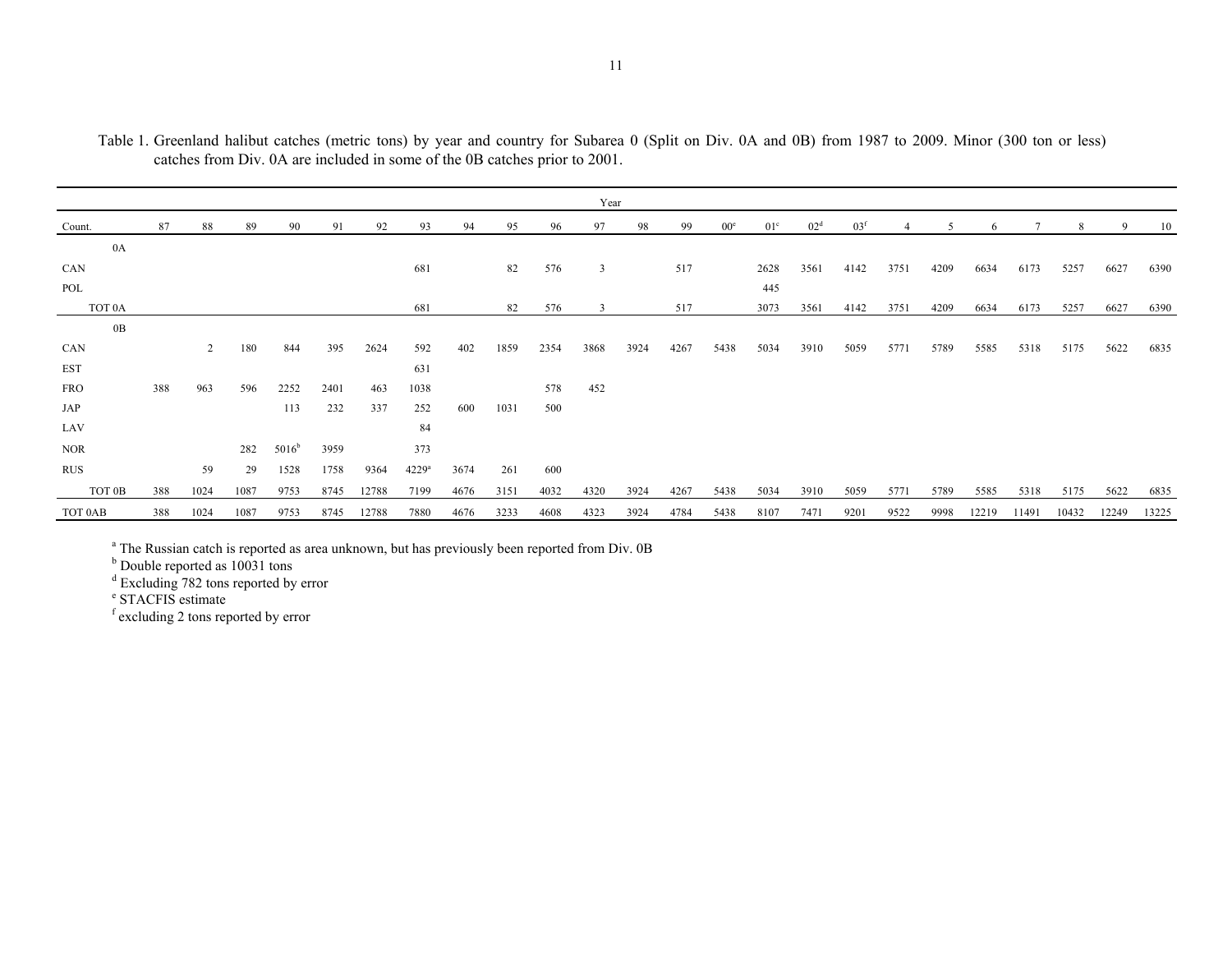Table 2. Greenland halibut catches (metric tons) by year and country for Subarea 1 (Split on Div. 1AB and Div. 1CD) from 1987 to 2010. The Greenland catches are excl. inshore catches in Div. 1A. Offshore catches in Div. 1A prior to 2001 are negligible.

| Coun.      | 87   | 88   | 89   | 90   | 91   | 92   | 93   | 94   | 95   | 96   | 97   | 98   | 99 <sup>a</sup> | $\Omega$         |                  |                   | 3 <sup>g</sup>    |                  |                |             |                | 8              | 9                  | 10          |
|------------|------|------|------|------|------|------|------|------|------|------|------|------|-----------------|------------------|------------------|-------------------|-------------------|------------------|----------------|-------------|----------------|----------------|--------------------|-------------|
| 1AB        |      |      |      |      |      |      |      |      |      |      |      |      |                 |                  |                  |                   |                   |                  |                |             |                |                |                    |             |
| GRL        |      |      |      |      |      |      |      |      |      |      |      |      |                 |                  | $340^\circ$      | 1619 <sup>c</sup> | 3558 <sup>c</sup> | $3500^{\circ}$   | $3363^{bc}$    | $5530^{bc}$ | $5596^{bc}$    | $5524^{bc}$    | 6094 <sup>bc</sup> | $5682^{bc}$ |
| <b>RUS</b> |      |      |      |      |      |      |      |      |      |      |      |      |                 |                  | 85               | 279               | 259               | 241              | 549            | 565         | 575            | 570            | 517                | 654         |
| <b>FRO</b> |      |      |      |      |      |      |      |      |      |      |      |      |                 | 96               | 150              | 150               | 117               | 153              | 125            | 128         | 125            | 149            | 124                | 126         |
| EU         |      |      |      |      |      |      |      |      |      |      |      |      |                 |                  |                  |                   | $73^e$            | 141 <sup>e</sup> |                |             |                |                |                    |             |
| TOT 1AB    |      |      |      |      |      |      |      |      |      |      |      |      |                 | 96               | 575              | 2048              | 4007              | 3908             | 4037           | 6223        | 6296           | 6243           | 6735               | 6462        |
| 1CD        |      |      |      |      |      |      |      |      |      |      |      |      |                 |                  |                  |                   |                   |                  |                |             |                |                |                    |             |
| GRL        | 1646 | 605  | 540  | 841  | 933  | 191  | 186  | 872  | 1399 | 1876 | 2312 | 2295 | 2529            | 2659             | 2012             | 2284              | 2059              | $2102^b$         | $2380^{b}$     | $2430^{b}$  | $1805^{\rm b}$ | 1888           | 1457               | 2491        |
| <b>FRO</b> |      |      |      | 54   | 123  | 151  | 128  | 780  |      |      | 127  | 125  | 116             | 147              | 150              | 150               | 135               | 150              | 149            | 147         | 150            | 184            | 149                | 152         |
| JPN        | 855  | 1576 | 1300 | 985  | 673  | 2895 | 1161 | 820  | 323  |      |      |      |                 |                  |                  |                   |                   |                  |                |             |                |                |                    |             |
| <b>NOR</b> |      |      |      |      | 611  | 2432 | 2344 | 3119 | 2472 | 1785 | 1893 | 1338 | 1360            | 1590             | 1550             | 1734              | 1423              | 1364             | $1456^{\rm b}$ | 1379        | 1441           | $1452^{\rm b}$ | 1501               | 1572        |
| <b>RUS</b> |      |      |      |      |      |      | 5    |      | 296  | 254  |      | 543  | 552             | 792              | 829              | 654               | 1328              | 1214             | 1147           | 1222        | 689            | 763            | 1056               | 1214        |
| EU         |      |      |      |      |      |      | 46   | 266  | 527  | 455  | 446  | 350  | 330             | 444 <sup>b</sup> | 537 <sup>b</sup> | 536               | 543 <sup>d</sup>  | $665^{\rm f}$    | 549            | 544         | 1516           | 1517           | 1511               | 1818        |
| TOT ICD    | 2501 | 2181 | 1840 | 1880 | 2340 | 5669 | 3870 | 5857 | 5017 | 4370 | 4778 | 4651 | 4887            | 5632             | 5078             | 5358              | 5488              | 5495             | 5681           | 5722        | 5601           | 5804           | 5670               | 7247        |
| Total      | 2501 | 2181 | 1840 | 1880 | 2340 | 5669 | 3870 | 5857 | 5017 | 4370 | 4778 | 4651 | 4887            | 5728             | 5653             | 7406              | 9495              | 9403             | 9718           | 11945       | 11897          | 12047          | 12404              | 13709       |

<sup>a</sup> Excluding 7603 tons reported by error

b Reported to the Greenland Fisheries License Control Authority. Statlant 21A data from Div. ICD from Greenland during 2004-2007 include double reported catches. <sup>c</sup> Offshore catches

d Including 2 tons taken in an experimental fishery

e Spanish research fishery

f Includes 131 tons taken in Spanish research fishery

 $g$  Excludes 1366 tons reported from Div. 1A by error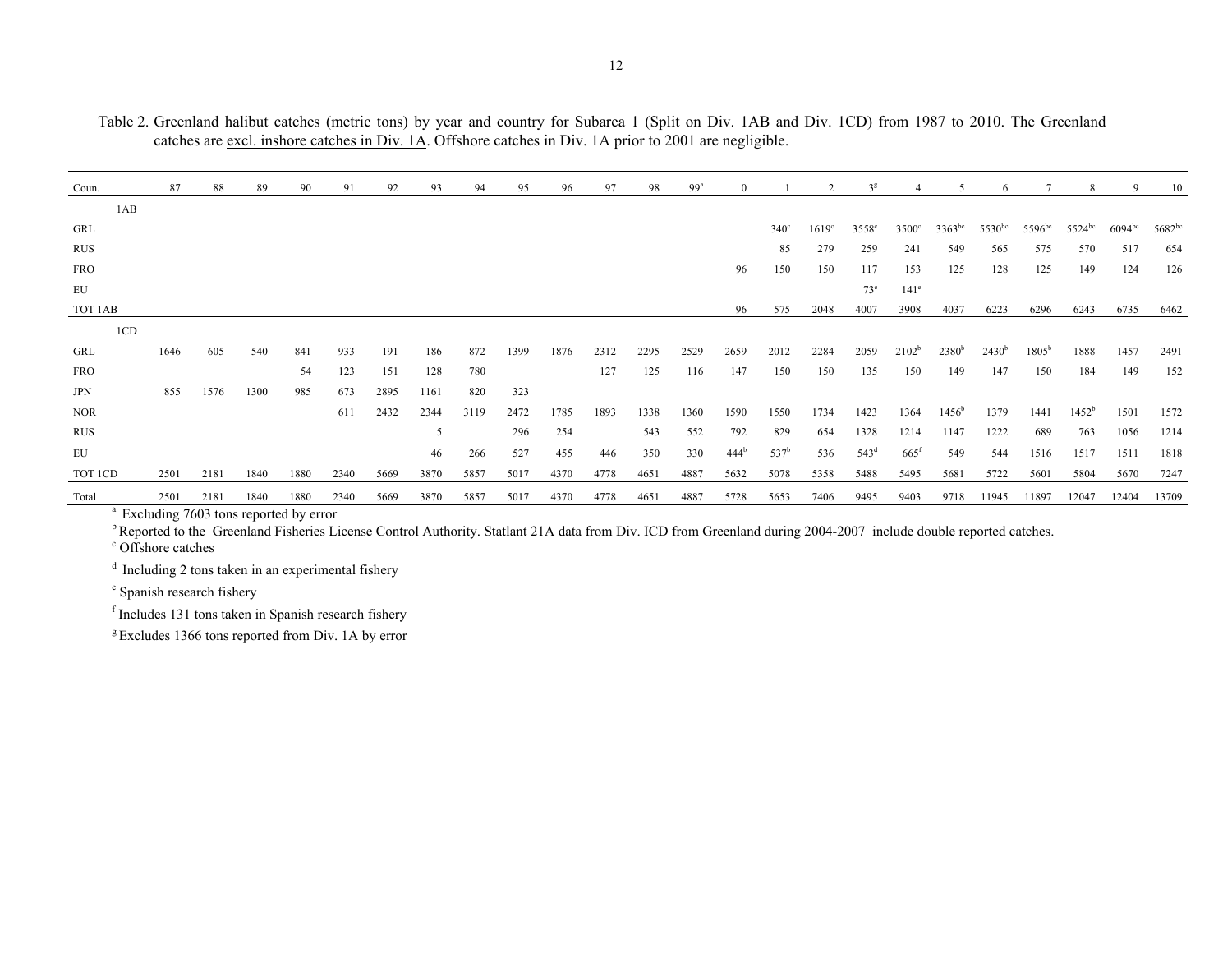

Fig. 1. Catches in SA0 and Div. 1A offshore + Div. 1B-1F and recommended TAC. For TAC before 1995 see text.

Biomass



Fig 2a. Biomass with S.E. from the Greenland deep sea survey in Div. 1CD.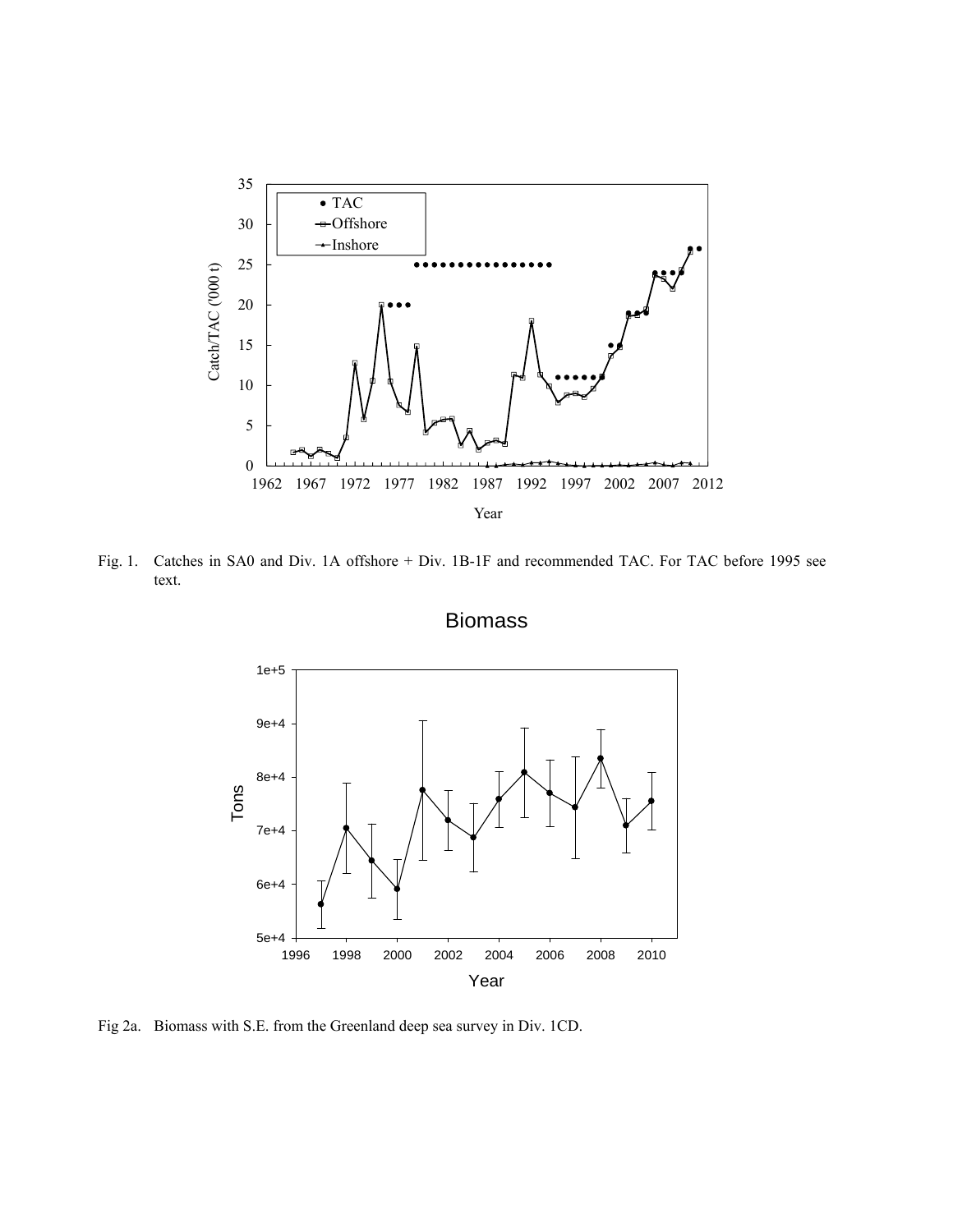



Fig 2b. Abundance with S.E. from the Greenland deep sea survey in 1CD.





Fig 2c. Mean catch per  $km^2$  swept with S.E. in the Greenland deep sea survey in Div. 1CD.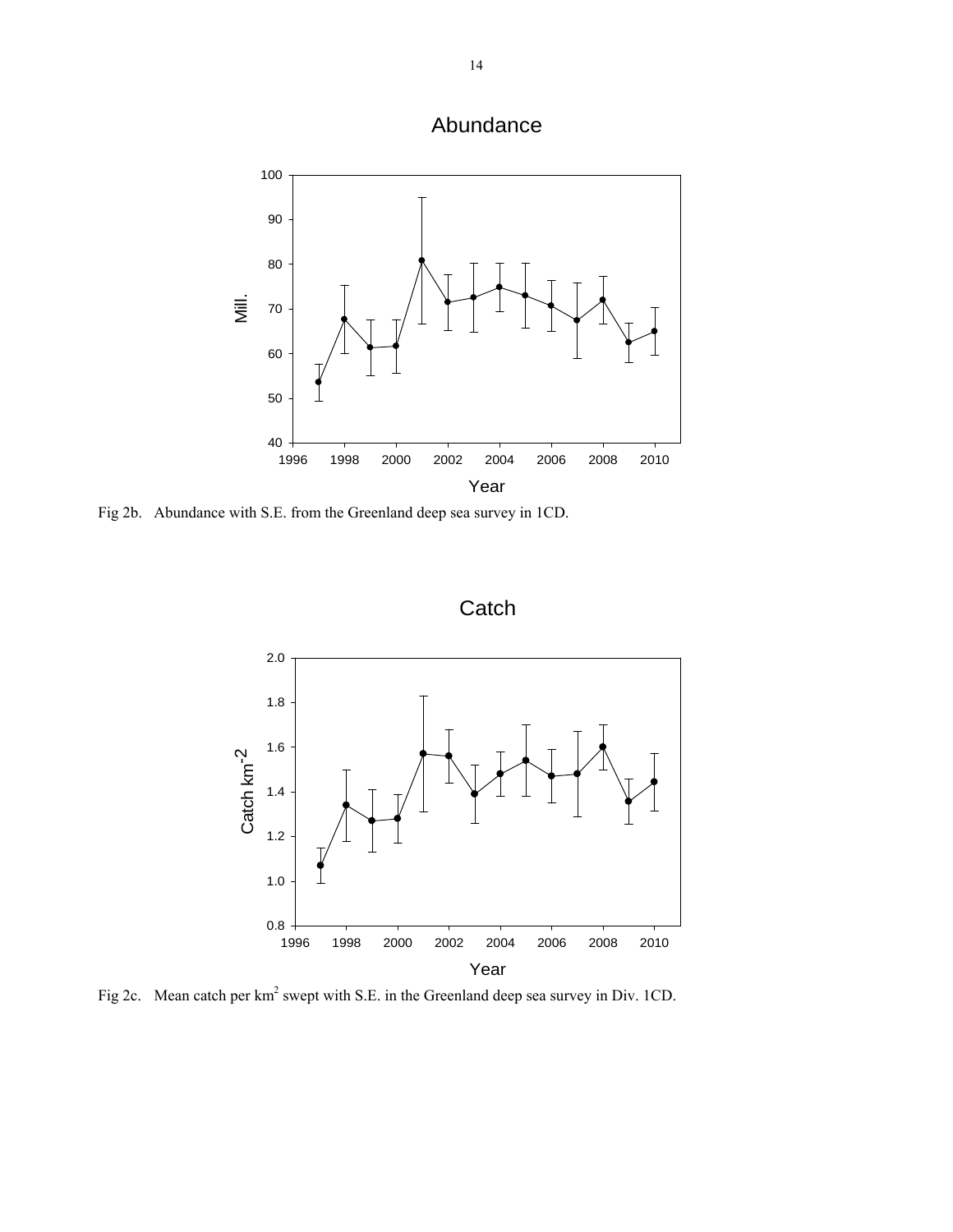

Fig. 2d. Biomass estimates from various surveys in SA 0 and 1. Survey estimates from Div. 0A does not include surveys in the northern part in 2004 and 2010. Note that the survey in Div. 0A in 2006 had incomplete coverage (see text).



Fig. 2e. Biomass (top) and abundance (bottom) estimates for Greenland halibut in Division 0A-South (solid points) and 0A-North (open points).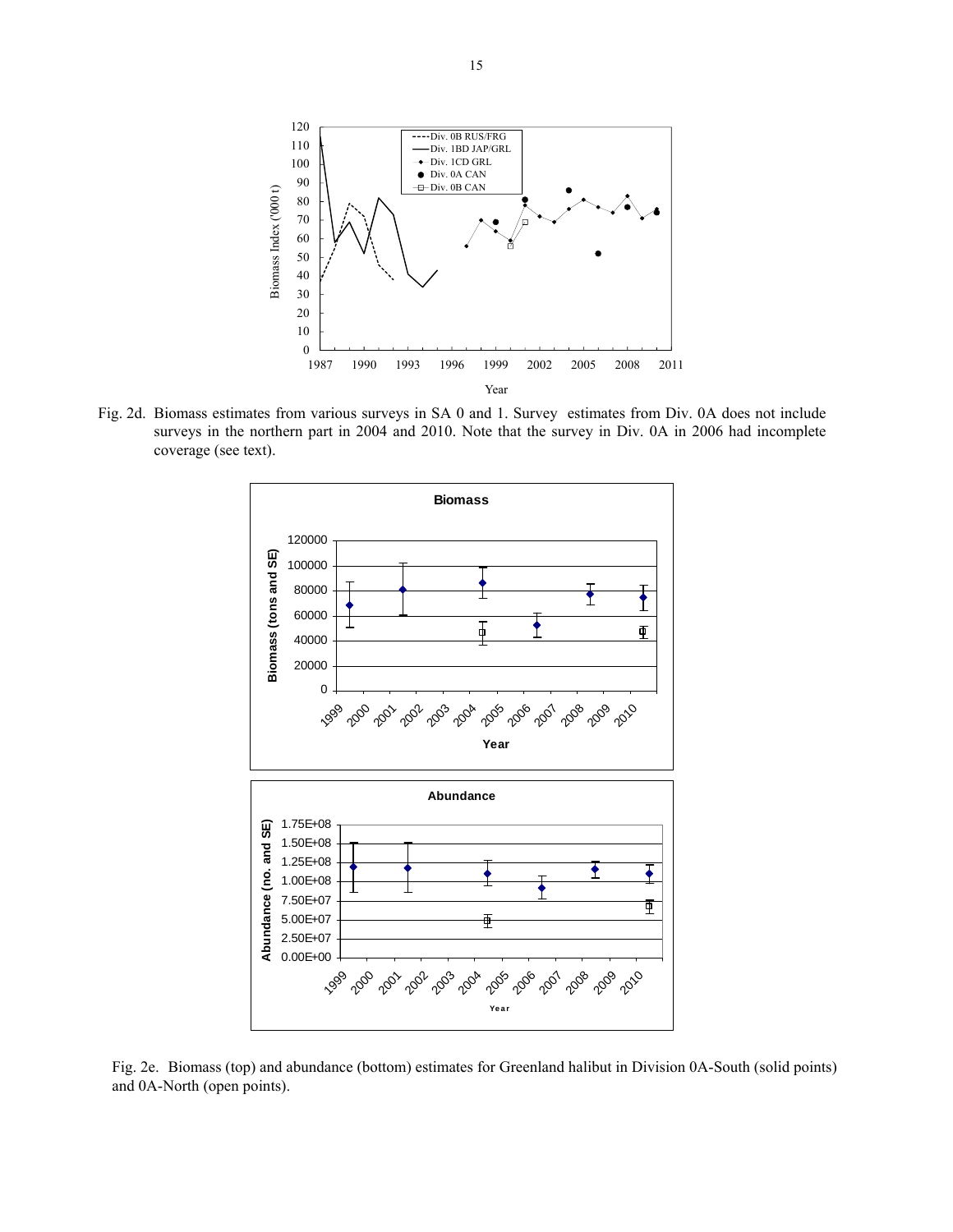

Fig. 2f. Biomass estimates from the Greenland shrimp survey by most important Divisions and in total. Div. 1AX is inshore Disko Bay.



Fig.3. Abundance of age-one Greenland halibut in the entire area covered by the Greenland shrimp survey including inshore Disko Bay and Div. 1AN (North of 70○ N)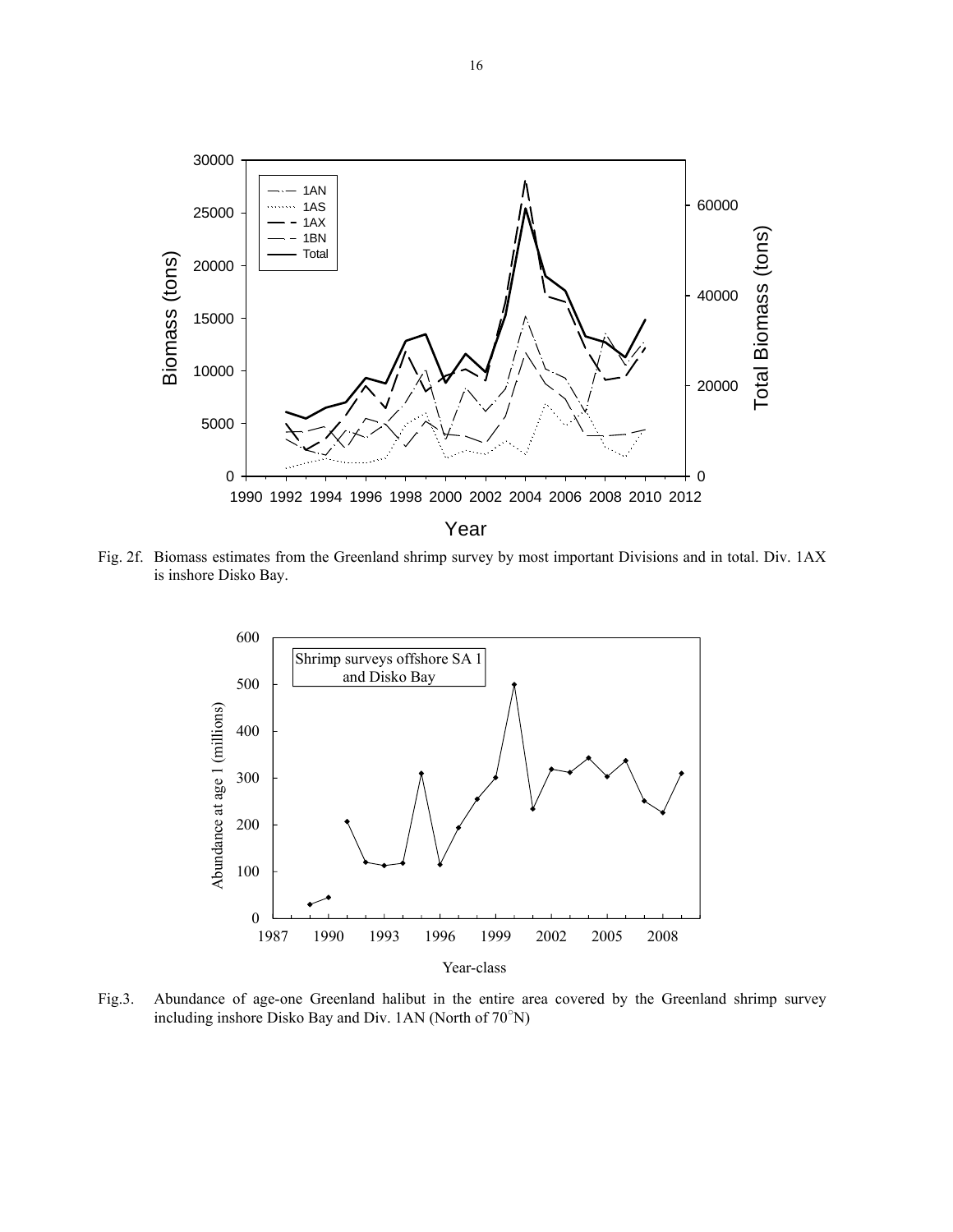

Fig. 4. Year-class strength of Greenland halibut of ages 1-3+ in number per hour trawled in the offshore nursery area (Div 1AS-1B, depths 300-600 m).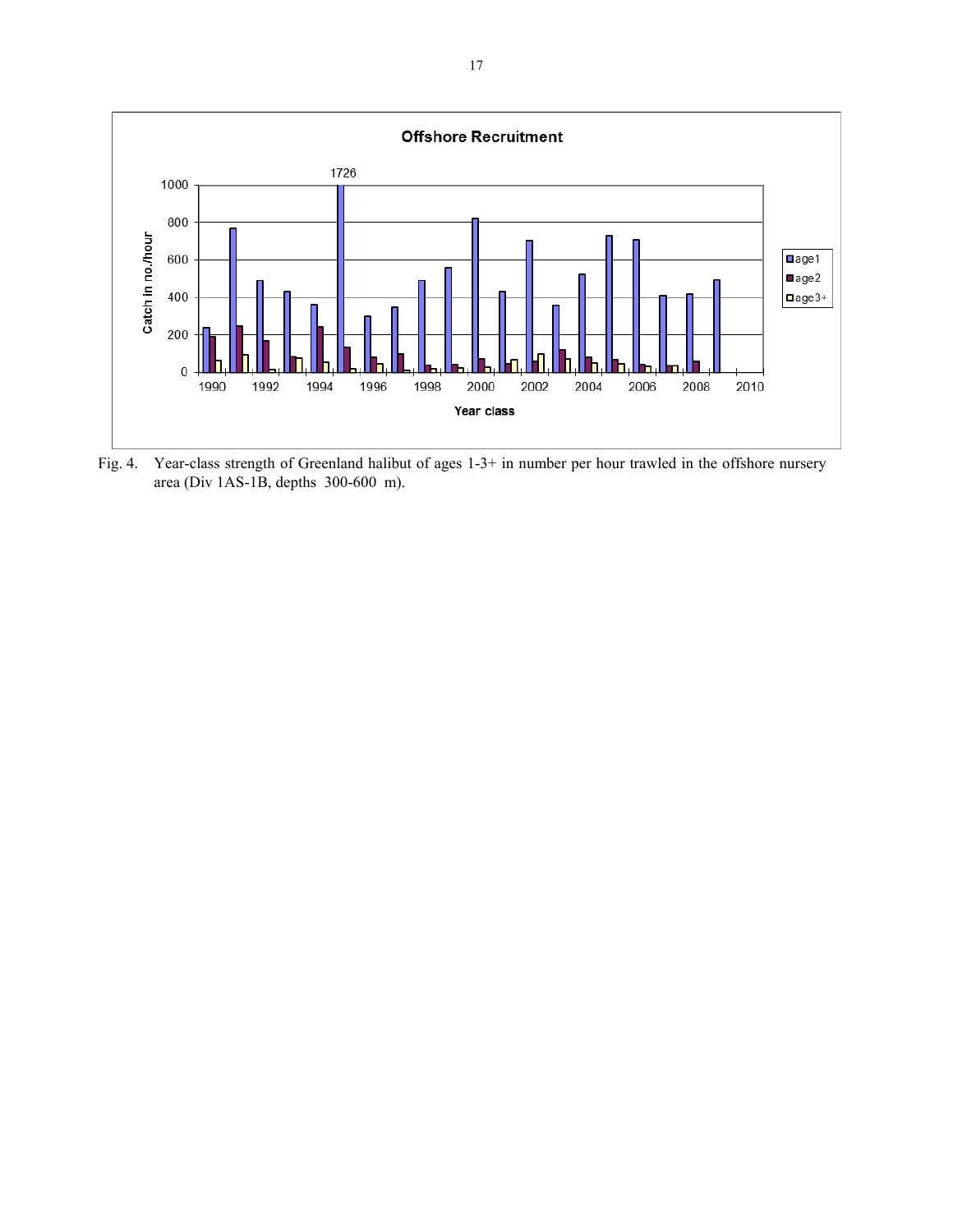

Fig.6a. Length distribution from the fishery in Subarea 0 in 2008-2010 in per mill., 2 cm groups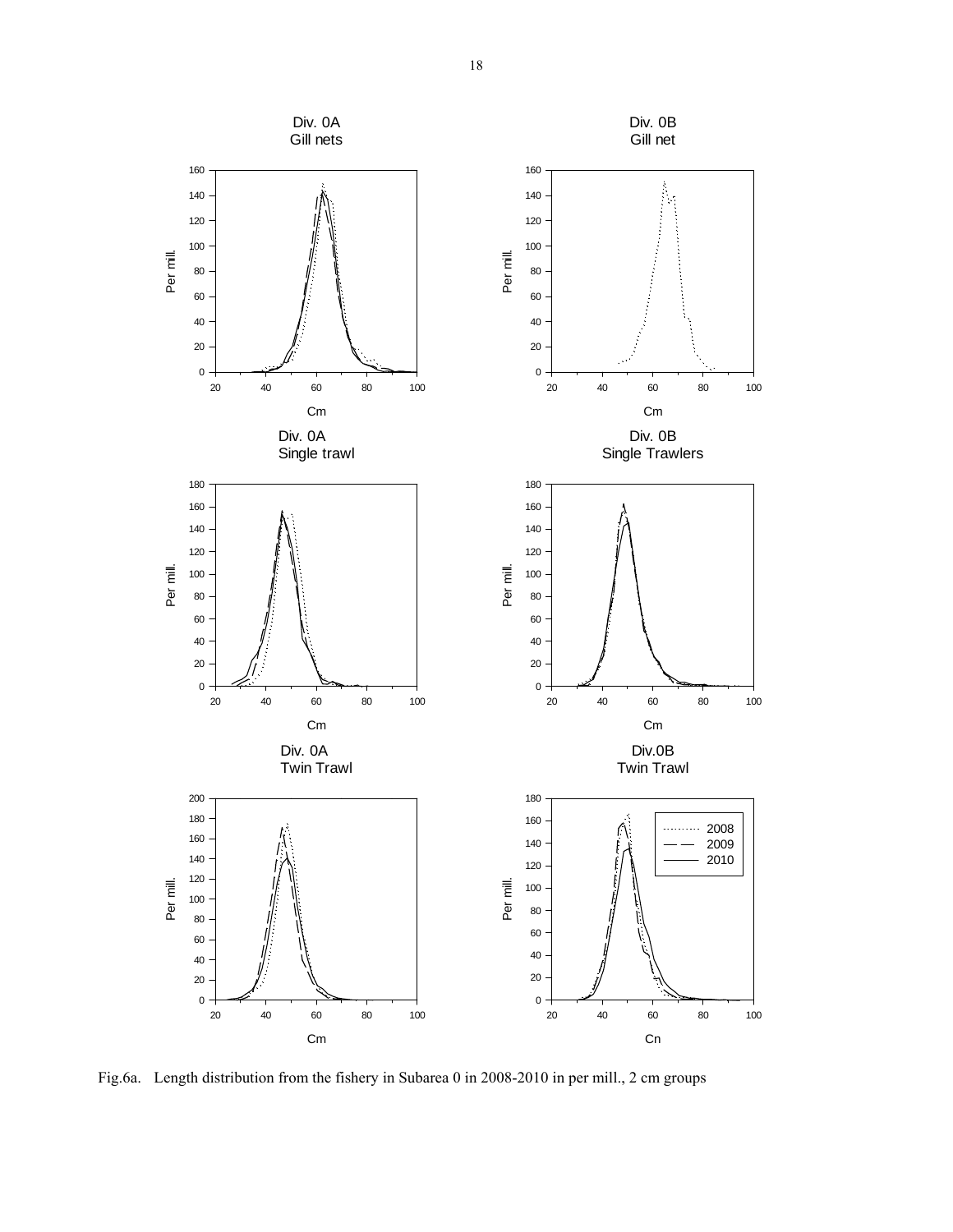

Fig. 7. Length distribution in the Russian trawl fishery in Div. 1A in 2009-2010n percent, 2-cm groups.

Div. 1AB Greenland



Fig. 7. Length distribution in the Greenland trawl fishery in Div. 1A in 2008-2010n percent, 1-cm groups.

Russia Div.1A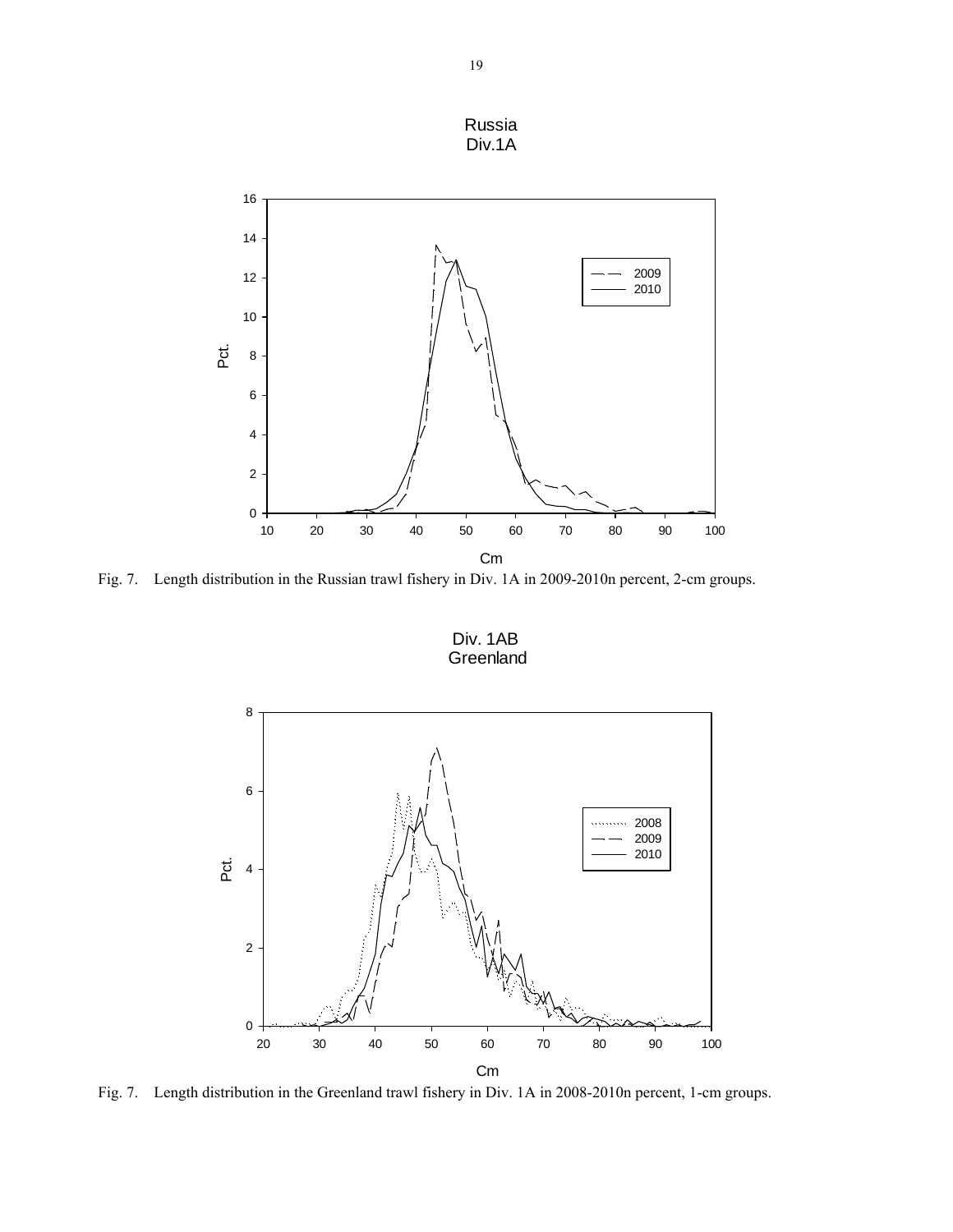

Fig. 8. Length distribution in the Russan trawl fishery in Div. 1D in 2009-2010 in percent, 2-cm groups.

Div. 1D Norway



Fig. 9. Length distribution from the Norwegian Trawl fishery in Div. 1A and 1D in 2008-2010, in percent, 1-cm groups.

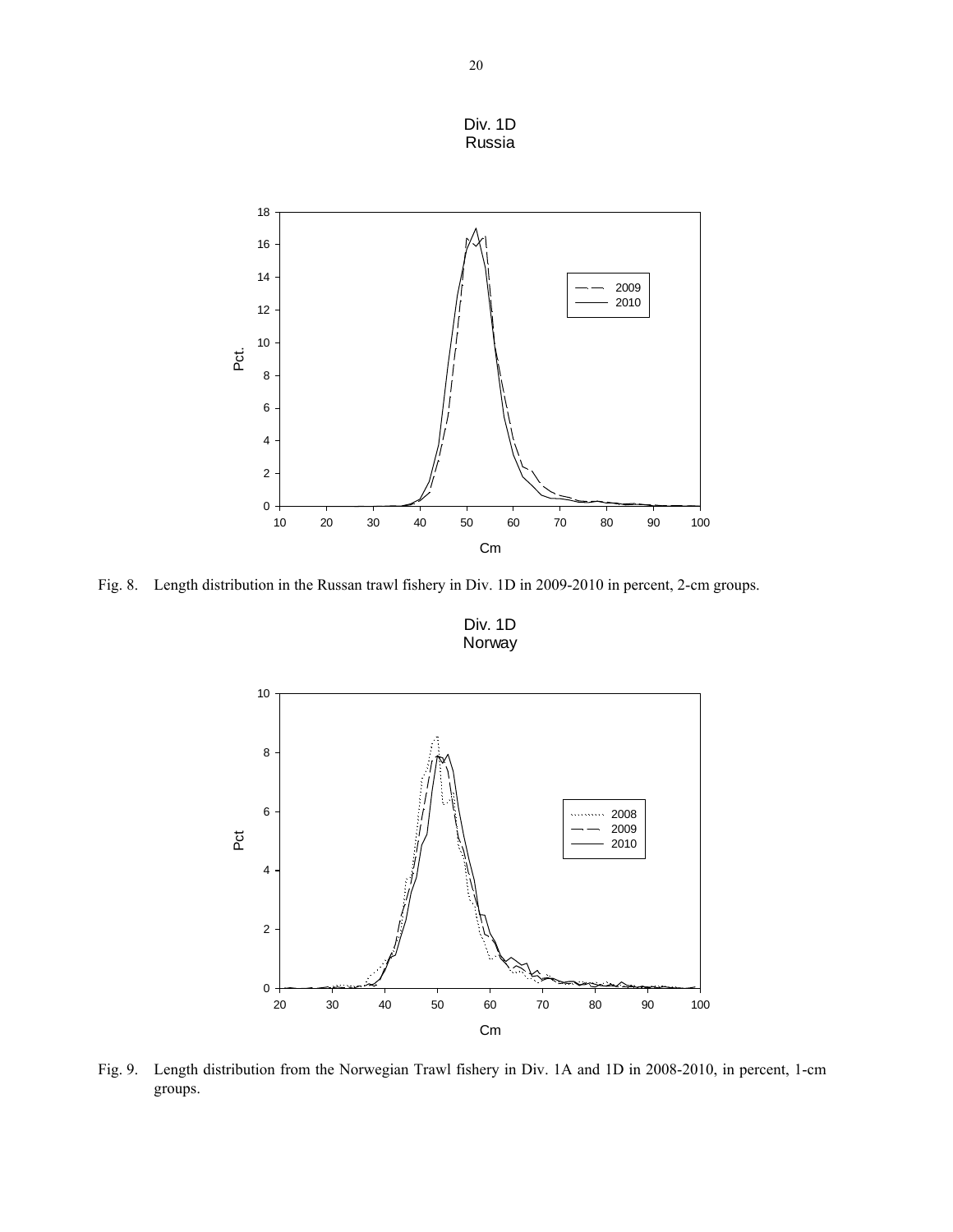

Fig. 10a. Un-standardized CPUE from the trawl fishery in Div. 0A.



Fig. 10b. Un-standardized CPUE from the trawl fishery in Div. 0B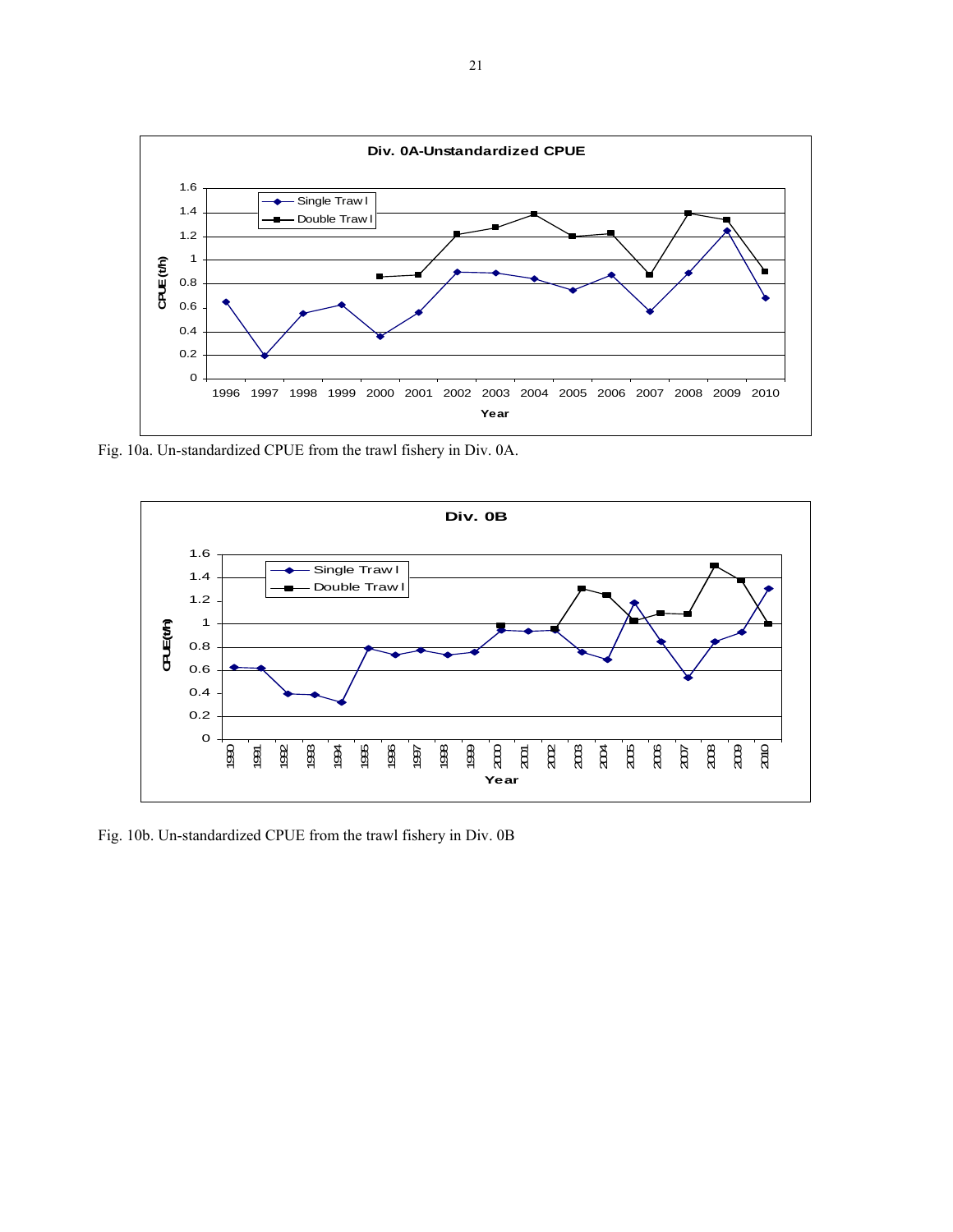



Fig. 10c. Unstandardized trawl CPUE series from Div. 1AB.

Div. 1CD Trawlers



Fig. 10d. Unstandardized catch rates from different fleets fishing in Div. 1CD.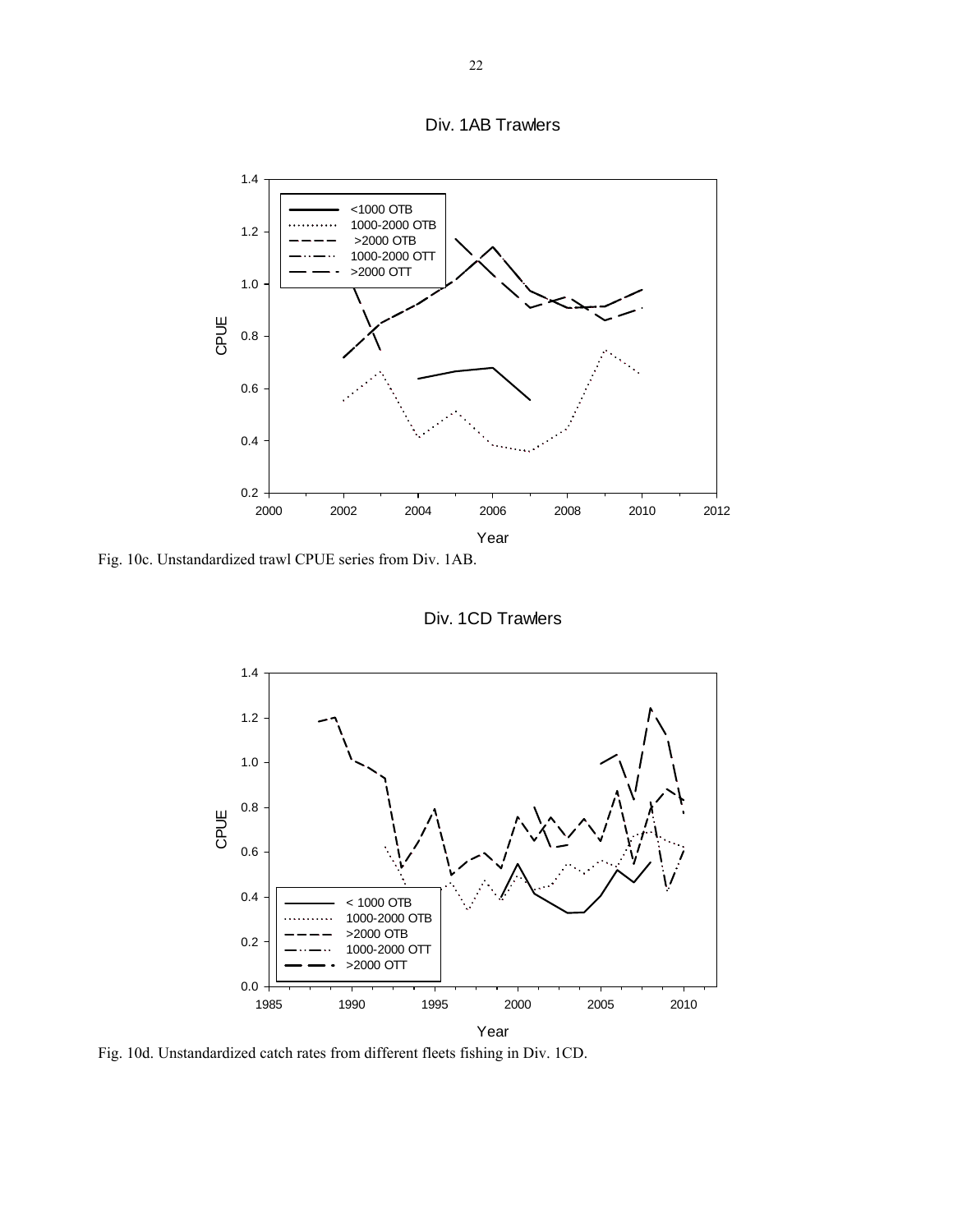







0A + 1AB trawlers



Fig 11a. Standardized CPUE series from trawlers in 0A, Div. 1AB and 0B+1AB combined with +/- S.E.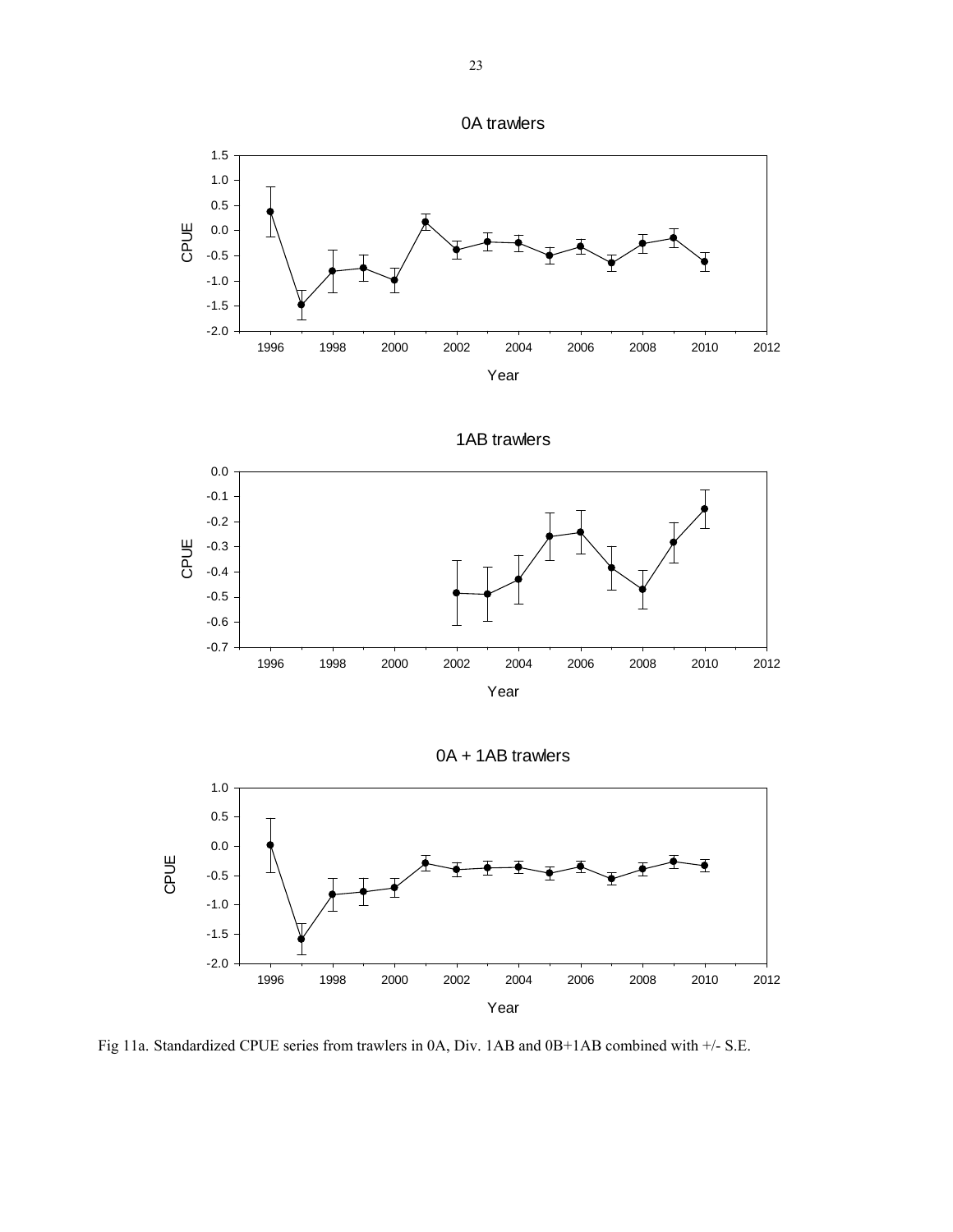



Fig. 11b. Standardized trawl CPUE index from trawlers in Div. 1CD with +/- S.E..



Fig 11c. Standardized CPUE series from trawlers in Div. 0B with +/- S.E.

0B trawlers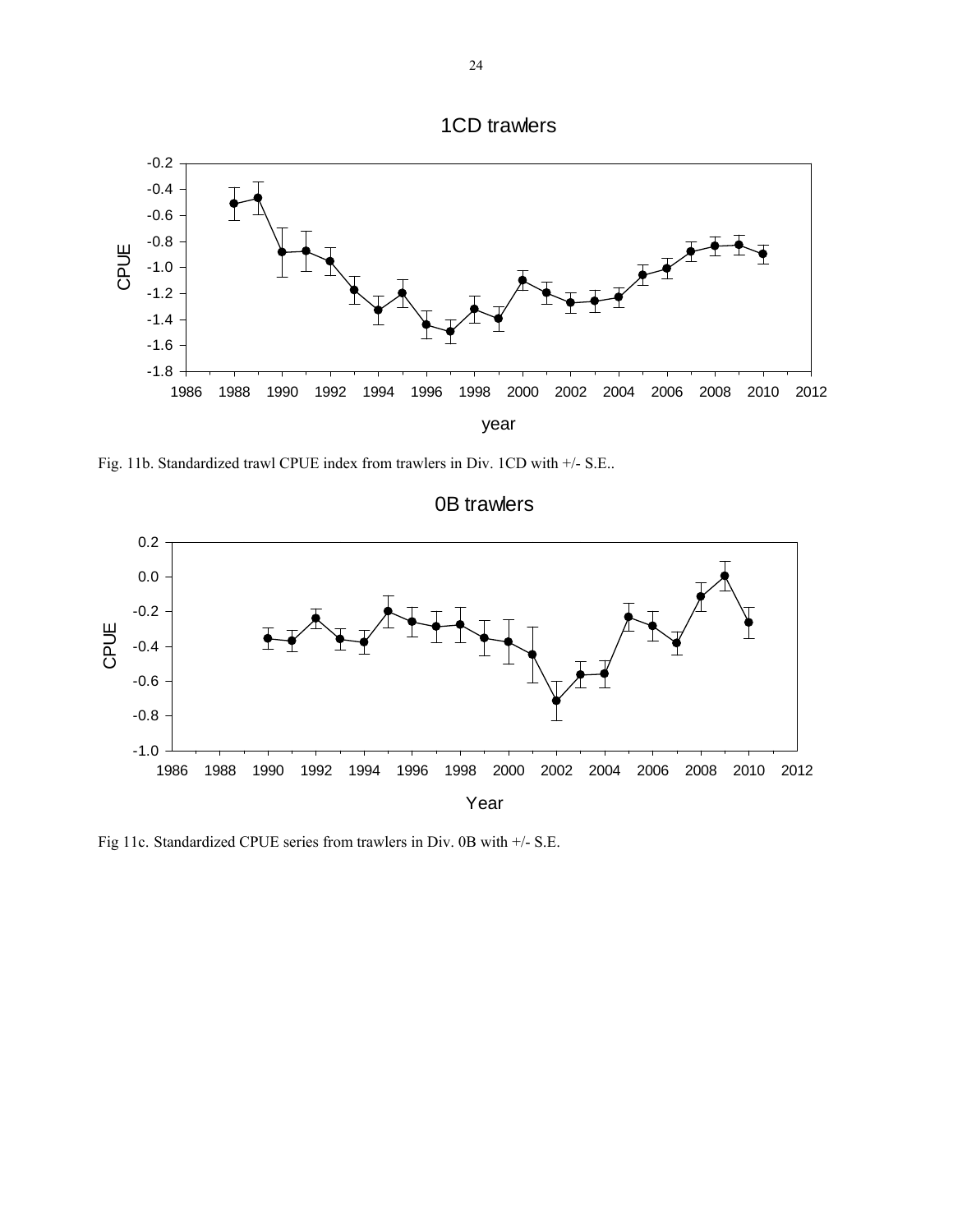

Fig. 11d. Combined standardized trawl CPUE index from trawlers in Div. 0B +1CD with +/- S.E.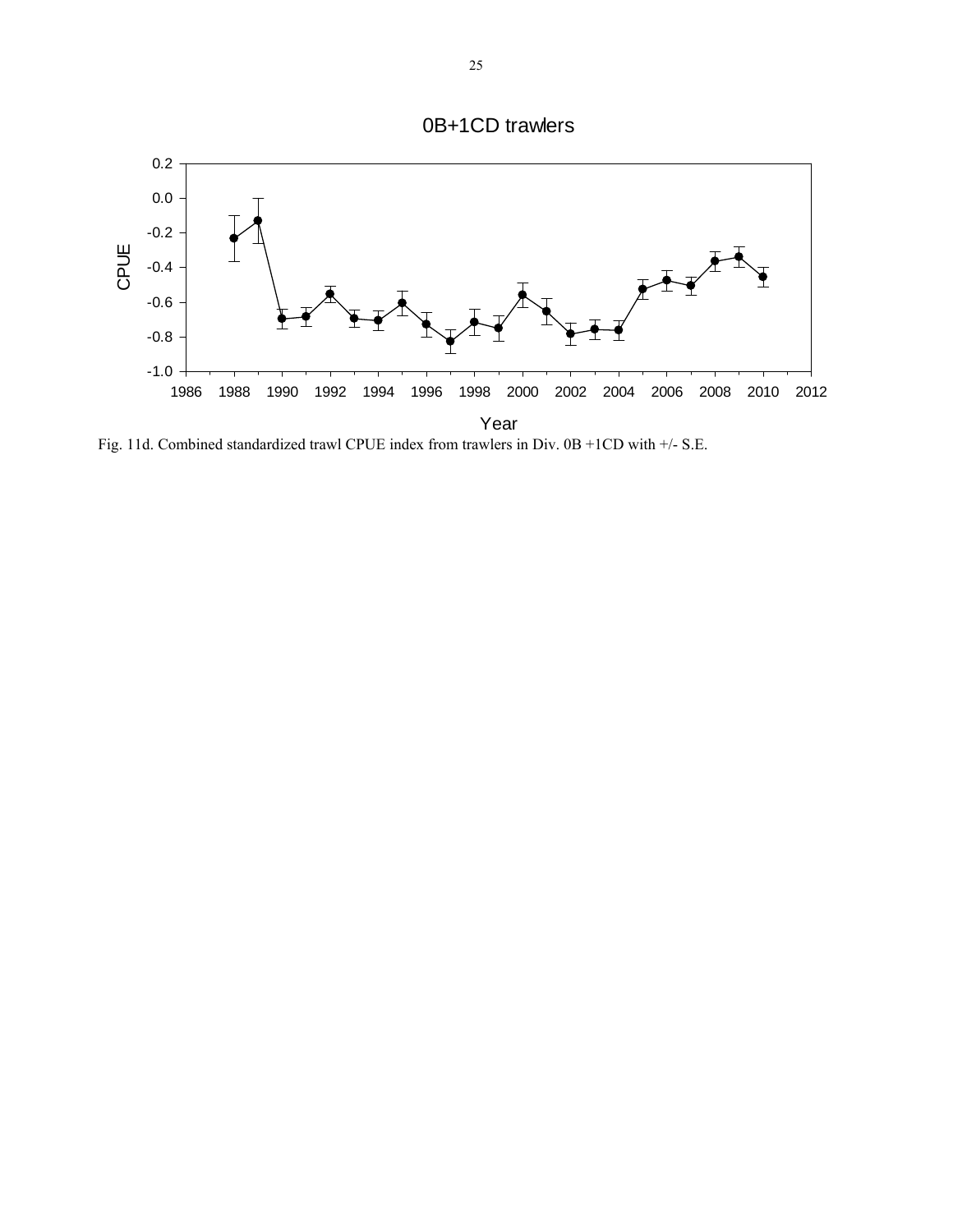|                                                                                                                           |          |                                                                               |                                                                                                                                                                                                                                                                                                                                                                                    |                                                                                                                                                                          |                                                                                                                                                                                                                                                                                                                                                                                                                                                                                                  |                                                                                                              | ı                                                                                                                                                                                                        |                                                                                                                                                                                                                                                                                                                                 |
|---------------------------------------------------------------------------------------------------------------------------|----------|-------------------------------------------------------------------------------|------------------------------------------------------------------------------------------------------------------------------------------------------------------------------------------------------------------------------------------------------------------------------------------------------------------------------------------------------------------------------------|--------------------------------------------------------------------------------------------------------------------------------------------------------------------------|--------------------------------------------------------------------------------------------------------------------------------------------------------------------------------------------------------------------------------------------------------------------------------------------------------------------------------------------------------------------------------------------------------------------------------------------------------------------------------------------------|--------------------------------------------------------------------------------------------------------------|----------------------------------------------------------------------------------------------------------------------------------------------------------------------------------------------------------|---------------------------------------------------------------------------------------------------------------------------------------------------------------------------------------------------------------------------------------------------------------------------------------------------------------------------------|
|                                                                                                                           |          |                                                                               |                                                                                                                                                                                                                                                                                                                                                                                    |                                                                                                                                                                          |                                                                                                                                                                                                                                                                                                                                                                                                                                                                                                  |                                                                                                              |                                                                                                                                                                                                          |                                                                                                                                                                                                                                                                                                                                 |
|                                                                                                                           |          |                                                                               |                                                                                                                                                                                                                                                                                                                                                                                    |                                                                                                                                                                          |                                                                                                                                                                                                                                                                                                                                                                                                                                                                                                  |                                                                                                              |                                                                                                                                                                                                          |                                                                                                                                                                                                                                                                                                                                 |
|                                                                                                                           |          |                                                                               |                                                                                                                                                                                                                                                                                                                                                                                    |                                                                                                                                                                          |                                                                                                                                                                                                                                                                                                                                                                                                                                                                                                  |                                                                                                              |                                                                                                                                                                                                          |                                                                                                                                                                                                                                                                                                                                 |
| 15                                                                                                                        |          |                                                                               |                                                                                                                                                                                                                                                                                                                                                                                    |                                                                                                                                                                          |                                                                                                                                                                                                                                                                                                                                                                                                                                                                                                  |                                                                                                              |                                                                                                                                                                                                          |                                                                                                                                                                                                                                                                                                                                 |
| 6                                                                                                                         |          |                                                                               |                                                                                                                                                                                                                                                                                                                                                                                    |                                                                                                                                                                          |                                                                                                                                                                                                                                                                                                                                                                                                                                                                                                  |                                                                                                              |                                                                                                                                                                                                          |                                                                                                                                                                                                                                                                                                                                 |
| 12 <sup>°</sup>                                                                                                           |          |                                                                               |                                                                                                                                                                                                                                                                                                                                                                                    |                                                                                                                                                                          |                                                                                                                                                                                                                                                                                                                                                                                                                                                                                                  |                                                                                                              |                                                                                                                                                                                                          |                                                                                                                                                                                                                                                                                                                                 |
|                                                                                                                           |          |                                                                               |                                                                                                                                                                                                                                                                                                                                                                                    |                                                                                                                                                                          | 146<br>146                                                                                                                                                                                                                                                                                                                                                                                                                                                                                       |                                                                                                              |                                                                                                                                                                                                          |                                                                                                                                                                                                                                                                                                                                 |
|                                                                                                                           |          |                                                                               |                                                                                                                                                                                                                                                                                                                                                                                    |                                                                                                                                                                          |                                                                                                                                                                                                                                                                                                                                                                                                                                                                                                  |                                                                                                              |                                                                                                                                                                                                          |                                                                                                                                                                                                                                                                                                                                 |
|                                                                                                                           |          |                                                                               |                                                                                                                                                                                                                                                                                                                                                                                    |                                                                                                                                                                          |                                                                                                                                                                                                                                                                                                                                                                                                                                                                                                  |                                                                                                              |                                                                                                                                                                                                          |                                                                                                                                                                                                                                                                                                                                 |
|                                                                                                                           |          |                                                                               |                                                                                                                                                                                                                                                                                                                                                                                    |                                                                                                                                                                          |                                                                                                                                                                                                                                                                                                                                                                                                                                                                                                  |                                                                                                              |                                                                                                                                                                                                          |                                                                                                                                                                                                                                                                                                                                 |
|                                                                                                                           | DF       |                                                                               |                                                                                                                                                                                                                                                                                                                                                                                    |                                                                                                                                                                          |                                                                                                                                                                                                                                                                                                                                                                                                                                                                                                  |                                                                                                              |                                                                                                                                                                                                          |                                                                                                                                                                                                                                                                                                                                 |
|                                                                                                                           | 30       |                                                                               |                                                                                                                                                                                                                                                                                                                                                                                    |                                                                                                                                                                          |                                                                                                                                                                                                                                                                                                                                                                                                                                                                                                  |                                                                                                              | < .0001                                                                                                                                                                                                  |                                                                                                                                                                                                                                                                                                                                 |
|                                                                                                                           | 115      |                                                                               |                                                                                                                                                                                                                                                                                                                                                                                    |                                                                                                                                                                          |                                                                                                                                                                                                                                                                                                                                                                                                                                                                                                  |                                                                                                              |                                                                                                                                                                                                          |                                                                                                                                                                                                                                                                                                                                 |
| Corrected Total                                                                                                           | 145      |                                                                               |                                                                                                                                                                                                                                                                                                                                                                                    |                                                                                                                                                                          |                                                                                                                                                                                                                                                                                                                                                                                                                                                                                                  |                                                                                                              |                                                                                                                                                                                                          |                                                                                                                                                                                                                                                                                                                                 |
|                                                                                                                           |          |                                                                               |                                                                                                                                                                                                                                                                                                                                                                                    |                                                                                                                                                                          |                                                                                                                                                                                                                                                                                                                                                                                                                                                                                                  |                                                                                                              |                                                                                                                                                                                                          |                                                                                                                                                                                                                                                                                                                                 |
|                                                                                                                           |          |                                                                               |                                                                                                                                                                                                                                                                                                                                                                                    |                                                                                                                                                                          |                                                                                                                                                                                                                                                                                                                                                                                                                                                                                                  |                                                                                                              |                                                                                                                                                                                                          |                                                                                                                                                                                                                                                                                                                                 |
|                                                                                                                           | DF       |                                                                               |                                                                                                                                                                                                                                                                                                                                                                                    |                                                                                                                                                                          |                                                                                                                                                                                                                                                                                                                                                                                                                                                                                                  |                                                                                                              |                                                                                                                                                                                                          |                                                                                                                                                                                                                                                                                                                                 |
|                                                                                                                           | 14       |                                                                               |                                                                                                                                                                                                                                                                                                                                                                                    |                                                                                                                                                                          |                                                                                                                                                                                                                                                                                                                                                                                                                                                                                                  | 4.82                                                                                                         | < .0001                                                                                                                                                                                                  |                                                                                                                                                                                                                                                                                                                                 |
|                                                                                                                           | 11       |                                                                               |                                                                                                                                                                                                                                                                                                                                                                                    |                                                                                                                                                                          |                                                                                                                                                                                                                                                                                                                                                                                                                                                                                                  |                                                                                                              | < .0001                                                                                                                                                                                                  |                                                                                                                                                                                                                                                                                                                                 |
|                                                                                                                           | DF       |                                                                               |                                                                                                                                                                                                                                                                                                                                                                                    |                                                                                                                                                                          |                                                                                                                                                                                                                                                                                                                                                                                                                                                                                                  |                                                                                                              | Pr > F                                                                                                                                                                                                   |                                                                                                                                                                                                                                                                                                                                 |
|                                                                                                                           | 14<br>-5 |                                                                               |                                                                                                                                                                                                                                                                                                                                                                                    |                                                                                                                                                                          |                                                                                                                                                                                                                                                                                                                                                                                                                                                                                                  | 3.57                                                                                                         | < .0001<br>0.0205                                                                                                                                                                                        |                                                                                                                                                                                                                                                                                                                                 |
|                                                                                                                           |          |                                                                               |                                                                                                                                                                                                                                                                                                                                                                                    |                                                                                                                                                                          |                                                                                                                                                                                                                                                                                                                                                                                                                                                                                                  |                                                                                                              |                                                                                                                                                                                                          |                                                                                                                                                                                                                                                                                                                                 |
|                                                                                                                           |          |                                                                               |                                                                                                                                                                                                                                                                                                                                                                                    | Error                                                                                                                                                                    |                                                                                                                                                                                                                                                                                                                                                                                                                                                                                                  |                                                                                                              |                                                                                                                                                                                                          |                                                                                                                                                                                                                                                                                                                                 |
| 1996<br>1997<br>1998<br>1999<br>2000<br>2001<br>2002<br>2003<br>2004<br>2005<br>2006<br>2007<br>2008<br>2009<br>2010<br>7 |          |                                                                               |                                                                                                                                                                                                                                                                                                                                                                                    |                                                                                                                                                                          |                                                                                                                                                                                                                                                                                                                                                                                                                                                                                                  | $\bullet$                                                                                                    | 0.3808<br>0.0809<br>0.0099<br>0.6628<br>0.6565<br>0.1400<br>0.0046<br>0.2565<br>0.0514<br>0.0538<br>0.5247<br>0.0841<br>0.8900<br>0.0643<br>0.0206<br>0.1300                                             |                                                                                                                                                                                                                                                                                                                                 |
|                                                                                                                           |          | Levels Values<br>Dependent Variable: lcph<br>R-Square<br>0.559189<br>-5<br>11 | 7 8 9 10 11 12<br>33126 51926 51927<br>-301.0241<br>Estimate<br>$-0.396156186$ B<br>0.995481577 B<br>$-0.859084877 B$<br>$-0.186928686$ B<br>$-0.123228887 B$<br>$-0.367335007$ B<br>0.791316090 B<br>0.239431734 B<br>0.397114327 B<br>0.375078200 B<br>0.123155989 B<br>0.304549344 B<br>$-0.024106026$ B<br>0.362965761 B<br>0.474171451 B<br>0.000000000 B<br>$-0.475557185 B$ | 2007 2008 2009 2010<br>Sum of<br>Squares<br>18.03927182<br>40.92291018<br>Type I SS<br>10.58382654<br>3.25281286<br>9.04699895<br>7.83648581<br>2.18713907<br>9.04699895 | Greenland halibut, 0A trawlers<br>The GLM Procedure<br>Class Level Information<br>Number of Observations Read<br>Number of Observations Used<br>Greenland halibut, 0A trawlers<br>The GLM Procedure<br>22.88363836<br>Coeff Var Root MSE<br>0.396060<br>Standard<br>0.45029478<br>0.56533175<br>0.32742181<br>0.42759712<br>0.27639331<br>0.24721782<br>0.27343364<br>0.20996709<br>0.20172919<br>0.19246888<br>0.19302538<br>0.17480528<br>0.17392350<br>0.19428644<br>0.20203410<br>0.31184705 | 0.76278795<br>0.15686323<br>0.75598761<br>0.65056257<br>0.82245445<br>0.55974899<br>0.43742781<br>0.82245445 | lcph Mean<br>$-0.131571$<br>4.15<br>5.24<br>t Value<br>$-0.88$<br>1.76<br>$-2.62$<br>$-0.44$<br>$-0.45$<br>$-1.49$<br>2.89<br>1.14<br>1.97<br>1.95<br>0.64<br>1.74<br>$-0.14$<br>1.87<br>2.35<br>$-1.52$ | 09:50 Monday, June 6, 2011<br>1996 1997 1998 1999 2000 2001 2002 2003 2004 2005 2006<br>2126 2127 5127 15127 16127 21926 21927 31126 32125<br>09:50 Monday, June 6, 2011<br>Mean Square F Value Pr > F<br>4.86<br>Mean Square F Value Pr > F<br>0.0017<br>5.24<br>Type III SS Mean Square F Value<br>2.79<br>< .0001<br>Pr >  t |

Appendix 1. Standardized CPUE index from trawlers in Div. 0A.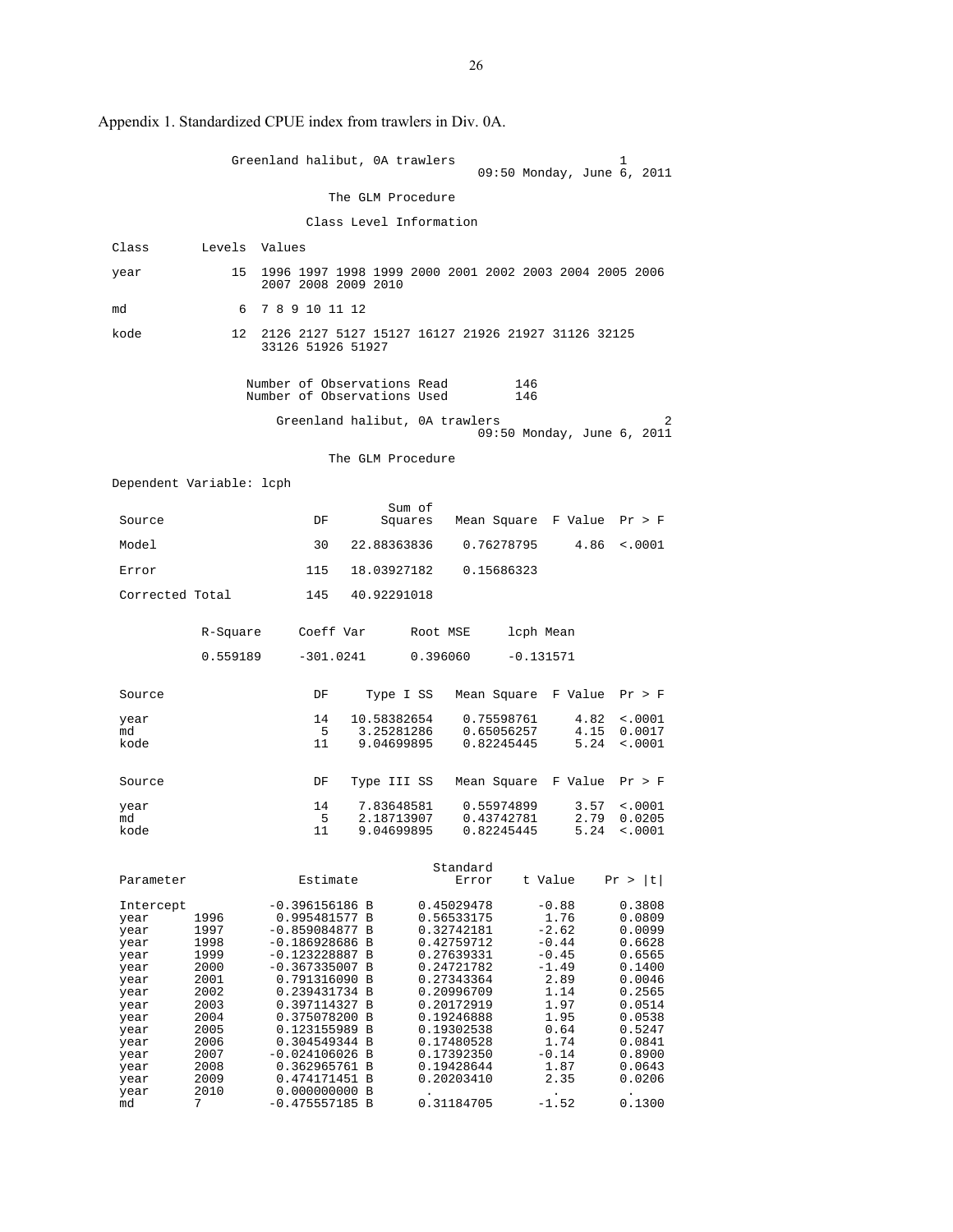| md<br>md<br>md<br>md | 8<br>9<br>10<br>11 | $-0.592691516 B$<br>$-0.588564691$<br>$-0.533893011$<br>$-0.783186679 B$ | <b>B</b><br>B | 0.29506331<br>0.28652185<br>0.28110264<br>0.27826731 | $-2.01$<br>$-2.05$<br>$-1.90$<br>$-2.81$ | 0.0469<br>0.0422<br>0.0600<br>0.0057 |
|----------------------|--------------------|--------------------------------------------------------------------------|---------------|------------------------------------------------------|------------------------------------------|--------------------------------------|
| md                   | 12                 | $0.000000000$ B                                                          |               |                                                      |                                          |                                      |
| kode                 | 2126               | 0.507158911                                                              | B             | 0.34774547                                           | 1.46                                     | 0.1475                               |
| kode                 | 2127               | 0.565513759                                                              | B             | 0.33029349                                           | 1.71                                     | 0.0896                               |
| kode                 | 5127               | $-0.499276421 B$                                                         |               | 0.46106368                                           | $-1.08$                                  | 0.2811                               |
| kode                 | 15127              | 1.216847124 B                                                            |               | 0.43845566                                           | 2.78                                     | 0.0064                               |
| kode                 | 16127              | $-0.545658864$                                                           | B             | 0.32338134                                           | $-1.69$                                  | 0.0942                               |
| kode                 | 21926              | 0.944856631 B                                                            |               | 0.35148014                                           | 2.69                                     | 0.0083                               |
| kode                 | 21927              | 0.839017957 B                                                            |               | 0.32615912                                           | 2.57                                     | 0.0114                               |
| kode                 | 31126              | 0.033317162                                                              | <b>B</b>      | 0.47826171                                           | 0.07                                     | 0.9446                               |
| kode                 | 32125              | $-0.598640667 B$                                                         |               | 0.32338134                                           | $-1.85$                                  | 0.0667                               |
| kode                 | 33126              | $-0.488068368$ B                                                         |               | 0.36273482                                           | $-1.35$                                  | 0.1811                               |
| kode                 | 51926              | 1.262244545                                                              | B             | 0.52186996                                           | 2.42                                     | 0.0171                               |
| kode                 | 51927              | 0.000000000                                                              | B             |                                                      |                                          |                                      |

|              |                             | Standard                 |                    |
|--------------|-----------------------------|--------------------------|--------------------|
| year         | lcph LSMEAN                 | Error                    | t <br>Pr<br>$\geq$ |
| 1996<br>1997 | 0.37345253<br>$-1.48111393$ | 0.49474821<br>0.29329723 | 0.4519<br>< .0001  |
| 1998         | $-0.80895774$               | 0.42346222               | 0.0586             |
| 1999         | $-0.74525794$               | 0.26841182               | 0.0064             |
| 2000         | $-0.98936406$               | 0.23913249               | < .0001            |
| 2001         | 0.16928704                  | 0.16066305               | 0.2942             |
| 2002         | $-0.38259732$               | 0.17932242               | 0.0350             |
| 2003         | $-0.22491472$               | 0.18416189               | 0.2245             |
| 2004         | $-0.24695085$               | 0.16481271               | 0.1368             |
| 2005         | $-0.49887306$               | 0.17009259               | 0.0041             |
| 2006         | $-0.31747971$               | 0.15362979               | 0.0410             |
| 2007         | $-0.64613508$               | 0.16120389               | 0.0001             |
| 2008         | $-0.25906329$               | 0.18296264               | 0.1595             |
| 2009         | $-0.14785760$               | 0.19010874               | 0.4383             |
| 2010         | $-0.62202905$               | 0.18905520               | 0.0013             |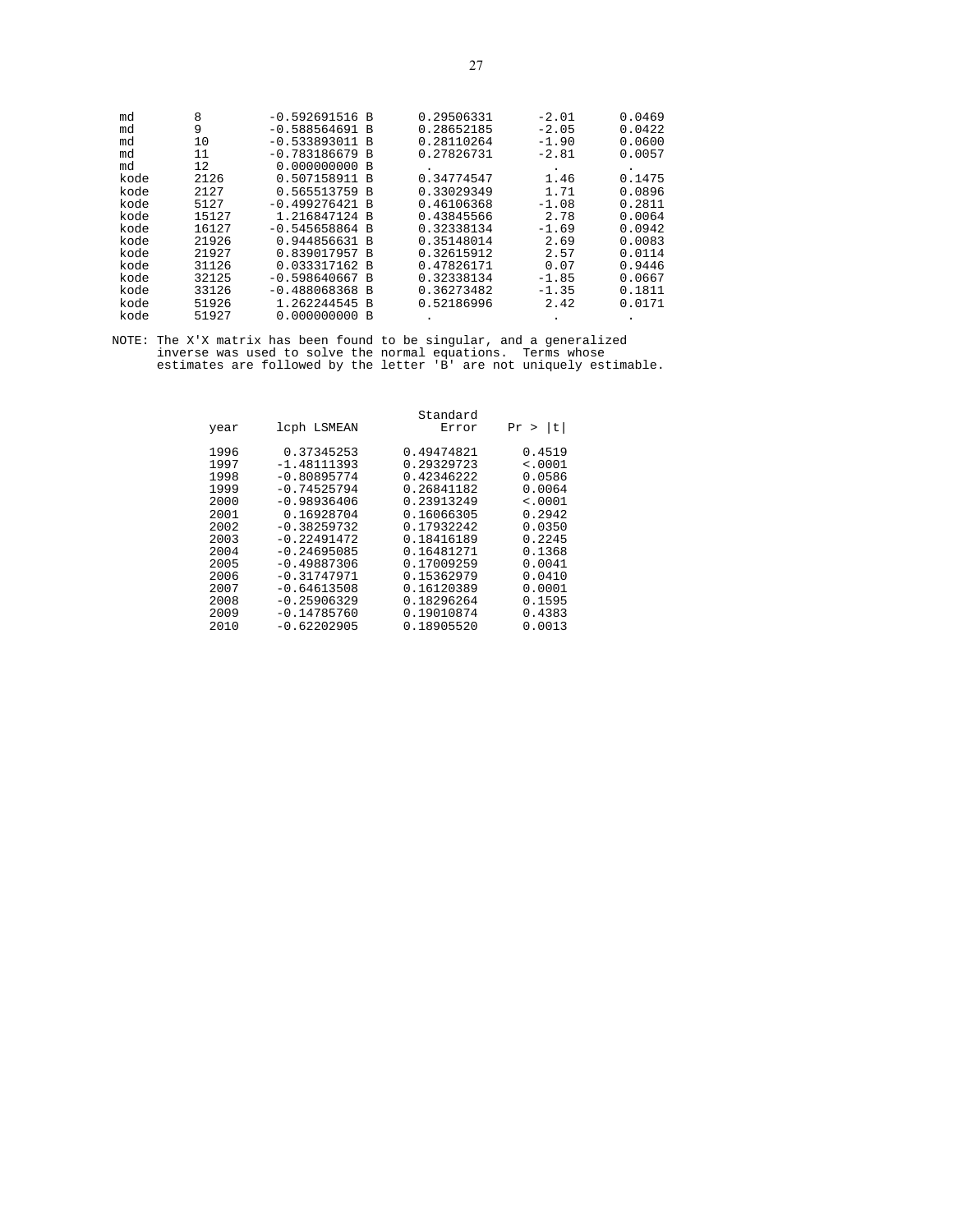|                          |              | Greenland halibut, 1AB trawlers                            |                          | 9                                            | 13:25 Thursday, May 26, 2011               |                            |
|--------------------------|--------------|------------------------------------------------------------|--------------------------|----------------------------------------------|--------------------------------------------|----------------------------|
|                          |              |                                                            | The GLM Procedure        |                                              |                                            |                            |
|                          |              |                                                            | Class Level Information  |                                              |                                            |                            |
| Class                    | Levels       | Values                                                     |                          |                                              |                                            |                            |
| year                     |              | 9                                                          |                          | 2002 2003 2004 2005 2006 2007 2008 2009 2010 |                                            |                            |
| MD                       |              | 7                                                          | 6 7 8 9 10 11 12         |                                              |                                            |                            |
| kode                     |              | 5                                                          |                          | 6125 6126 6127 61926 61927                   |                                            |                            |
|                          |              | Number of Observations Read<br>Number of Observations Used |                          |                                              | 111<br>111                                 |                            |
|                          |              | Greenland halibut, 1AB trawlers                            |                          |                                              | 13:25 Thursday, May 26, 2011               | 10                         |
|                          |              |                                                            | The GLM Procedure        |                                              |                                            |                            |
| Dependent Variable: lcph |              |                                                            |                          |                                              |                                            |                            |
|                          |              |                                                            | Sum of                   |                                              |                                            |                            |
| Source                   |              | DF                                                         |                          | Squares Mean Square F Value Pr > F           |                                            |                            |
| Model                    |              | 18                                                         |                          | 8.77118713   0.48728817                      | 7.48                                       | < .0001                    |
| Error                    |              | 92                                                         |                          | 5.99461247 0.06515883                        |                                            |                            |
| Corrected Total          |              |                                                            | 110 14.76579960          |                                              |                                            |                            |
|                          | R-Square     | Coeff Var                                                  |                          | Root MSE                                     | lcph Mean                                  |                            |
|                          | 0.594020     |                                                            |                          | $-88.94737$ 0.255262                         | $-0.286981$                                |                            |
| Source                   |              | DF                                                         | Type I SS                |                                              | Mean Square F Value Pr > F                 |                            |
| year<br>MD               |              | 8<br>6                                                     | 0.56282815<br>2.24785804 | 0.07035352<br>0.37464301                     | 1.08<br>5.75                               | 0.3843<br>< .0001          |
| kode                     |              | 4                                                          | 5.96050094               | 1.49012524                                   | 22.87                                      | < .0001                    |
| Source                   |              | DF                                                         |                          | Type III SS Mean Square F Value Pr > F       |                                            |                            |
| year<br>MD               |              | 8<br>6                                                     | 2.56934303               | 1.36190234 0.17023779<br>0.42822384          | 2.61                                       | 0.0127<br>$6.57$ <.0001    |
| kode                     |              | 4                                                          | 5.96050094               | 1.49012524                                   | 22.87                                      | < .0001                    |
| Parameter                |              | Estimate                                                   |                          | Standard<br>Error                            | t Value                                    | Pr >  t                    |
| Intercept                |              | 0.3998463968 B                                             |                          | 0.28181353                                   | 1.42                                       | 0.1593                     |
| year<br>year             | 2002<br>2003 | -.3346883684 B<br>-.3392523662 B                           |                          | 0.13470783<br>0.11378403                     | $-2.48$<br>$-2.98$                         | 0.0148<br>0.0037           |
| year<br>year             | 2004<br>2005 | -.2805137175 B<br>$-.1094901560 B$                         |                          | 0.10770177<br>0.10546219                     | $-2.60$<br>$-1.04$                         | 0.0107<br>0.3019           |
| year<br>year             | 2006<br>2007 | $-.0925861360 B$<br>-.2345405319 B                         |                          | 0.10124848<br>0.09816860                     | $-0.91$<br>$-2.39$                         | 0.3629<br>0.0189           |
| year                     | 2008         | -.3207246077 B                                             |                          | 0.09542231                                   | $-3.36$                                    | 0.0011                     |
| year<br>year             | 2009<br>2010 | $-.1328523818 B$<br>0.0000000000 B                         |                          | 0.09038370                                   | $-1.47$<br>$\ddot{\phantom{0}}$<br>$-1.34$ | 0.1450                     |
| MD<br>MD                 | 6<br>7       | -.4411884349 B<br>-.5944516568 B                           |                          | 0.32933824<br>0.28007832                     | $-2.12$                                    | 0.1837<br>0.0365           |
| MD<br>MD                 | 8<br>9       | -.3658054651 B<br>-.3028222765 B                           |                          | 0.27324097<br>0.27174420                     | $-1.34$<br>$-1.11$                         | 0.1839<br>0.2680           |
| MD<br>MD                 | 10<br>11     | -.1068733334 B<br>-.0840080568 B                           |                          | 0.27179932<br>0.27352205                     | $-0.39$<br>$-0.31$                         | 0.6951<br>0.7594           |
| МD                       | 12           | 0.0000000000 B                                             |                          | $\ddot{\phantom{0}}$                         |                                            |                            |
| kode<br>kode             | 6125<br>6126 | $-.4204355112 B$<br>-.5841713442 B                         |                          | 0.08767864<br>0.07329060                     | $-4.80$<br>$-7.97$                         | $\sim 0001$<br>$\sim 0001$ |
|                          |              |                                                            |                          |                                              |                                            |                            |

# Appendix 2. Standardized CPUE index from trawlers in Div. 1AB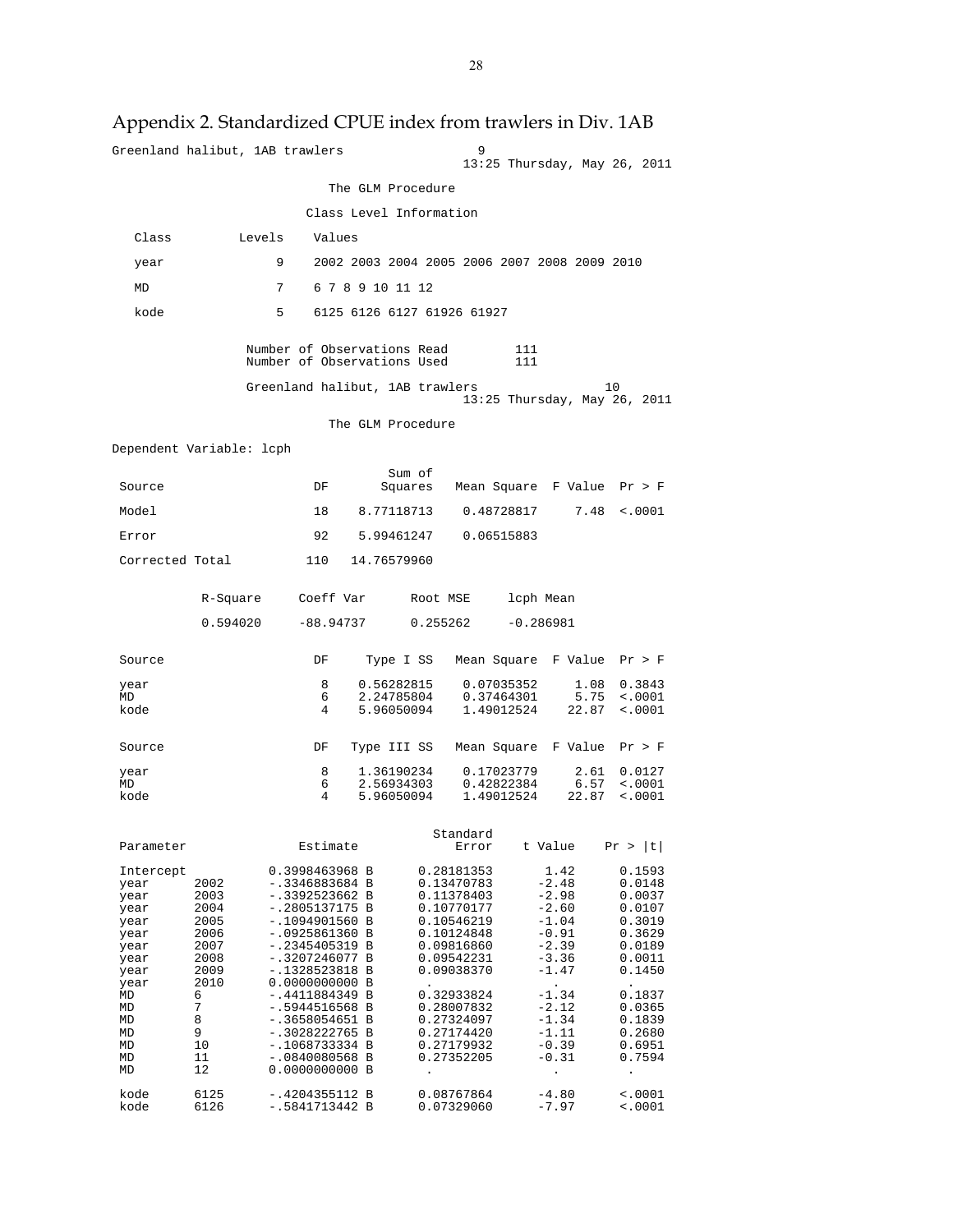| kode | 6127  | $-.0477725572 B$ | 0.06997049 | $-0.68$ | 0.4965 |
|------|-------|------------------|------------|---------|--------|
| kode | 61926 | $-.3428252128$ B | 0.10489691 | $-3.27$ | 0.0015 |
| kode | 61927 | 0.0000000000 B   |            |         |        |

| year                                                                 | lcph LSMEAN                                                                                                                                           | Standard<br>Error                                                                                                          | t<br>Pr                                                                                                |
|----------------------------------------------------------------------|-------------------------------------------------------------------------------------------------------------------------------------------------------|----------------------------------------------------------------------------------------------------------------------------|--------------------------------------------------------------------------------------------------------|
| 2002<br>2003<br>2004<br>2005<br>2006<br>2007<br>2008<br>2009<br>2010 | $-0.48461850$<br>$-0.48918250$<br>$-0.43044385$<br>$-0.25942029$<br>$-0.24251627$<br>$-0.38447066$<br>$-0.47065474$<br>$-0.28278251$<br>$-0.14993013$ | 0.12898370<br>0.10727715<br>0.09747630<br>0.09427780<br>0.08701490<br>0.08658778<br>0.07661259<br>0.08030777<br>0.07634206 | 0.0003<br>$\leq 0001$<br>$\leq 0001$<br>0.0071<br>0.0065<br>$\leq 0001$<br>< .0001<br>0.0007<br>0.0526 |
|                                                                      |                                                                                                                                                       |                                                                                                                            |                                                                                                        |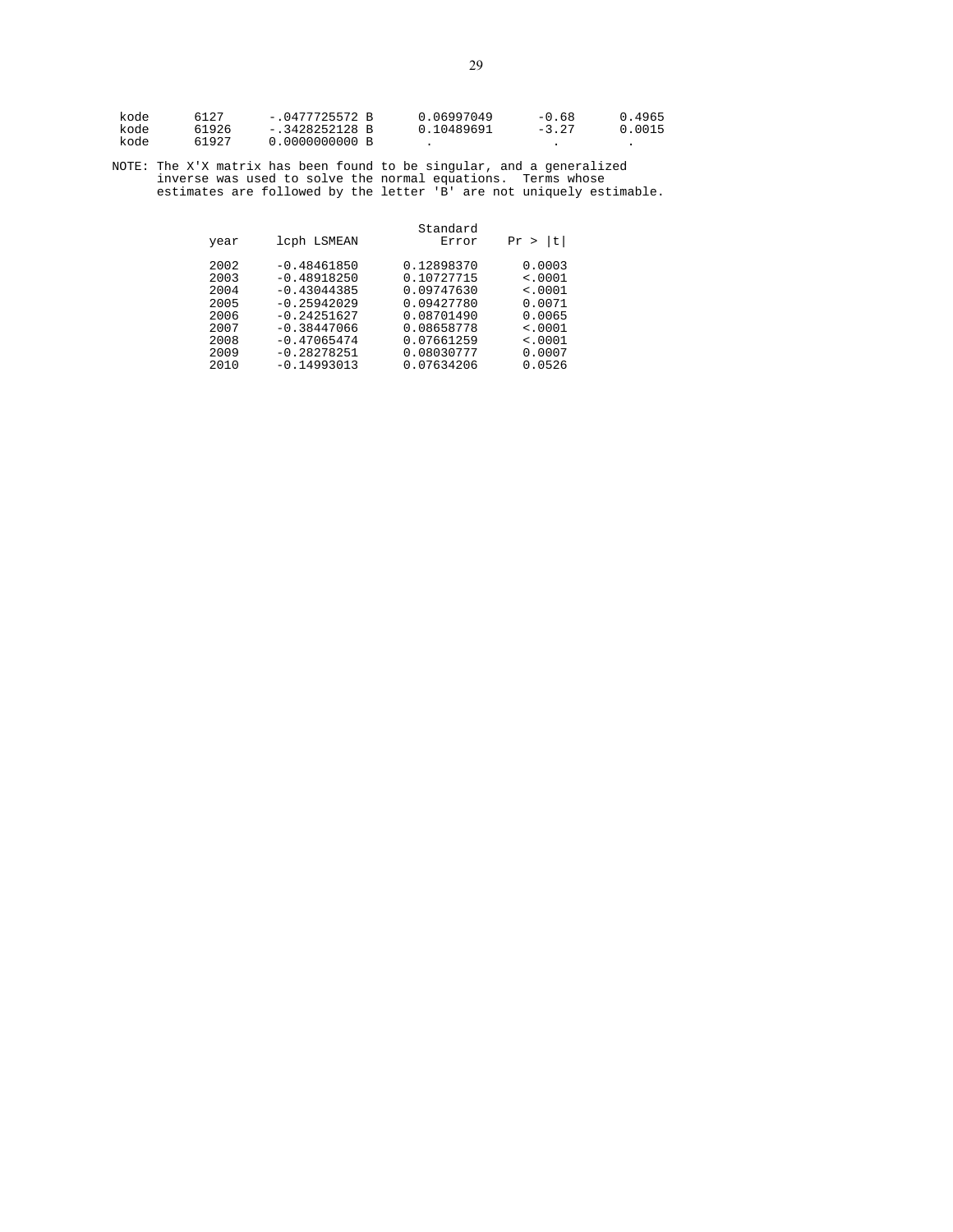## Appendix 3. Standardized CPUE index from trawlers in Div. 0A+1AB.

|                          |               | Greenland halibut, 0A+1AB trawlers                                                                      |                           |                          | 13<br>09:50 Monday, June 6, 2011     |                            |
|--------------------------|---------------|---------------------------------------------------------------------------------------------------------|---------------------------|--------------------------|--------------------------------------|----------------------------|
|                          |               |                                                                                                         | The GLM Procedure         |                          |                                      |                            |
|                          |               |                                                                                                         | Class Level Information   |                          |                                      |                            |
| Class                    | Levels Values |                                                                                                         |                           |                          |                                      |                            |
| year                     | 15            | 1996 1997 1998 1999 2000 2001 2002 2003 2004 2005 2006<br>2007 2008 2009 2010                           |                           |                          |                                      |                            |
| MD                       | 7             | 6 7 8 9 10 11 12                                                                                        |                           |                          |                                      |                            |
| kode                     | 18            | 2126 2127 5127 6124 6125 6126 6127 15127 16127 21926<br>21927 31126 32125 33126 51926 51927 61926 61927 |                           |                          |                                      |                            |
|                          |               | Number of Observations Read<br>Number of Observations Used                                              |                           |                          | 265<br>265                           |                            |
|                          |               |                                                                                                         | The GLM Procedure         |                          |                                      |                            |
| Dependent Variable: lcph |               |                                                                                                         |                           |                          |                                      |                            |
|                          |               |                                                                                                         | Sum of                    |                          |                                      |                            |
| Source                   |               | DF                                                                                                      |                           |                          | Squares Mean Square F Value Pr > F   |                            |
| Model                    |               | 37                                                                                                      | 40.32533535               | 1.08987393               | 7.90                                 | $\sim 0001$                |
| Error                    |               | 227                                                                                                     | 31.30080795               | 0.13788902               |                                      |                            |
| Corrected Total          |               | 264                                                                                                     | 71.62614331               |                          |                                      |                            |
|                          | R-Square      | Coeff Var                                                                                               |                           | Root MSE                 | lcph Mean                            |                            |
|                          | 0.562997      |                                                                                                         | $-169.8616$ 0.371334      |                          | $-0.218610$                          |                            |
| Source                   |               | DF                                                                                                      |                           |                          | Type I SS Mean Square F Value Pr > F |                            |
| year<br>MD               |               | 14<br>6                                                                                                 | 10.90896734<br>4.24542746 | 0.77921195<br>0.70757124 | 5.65<br>5.13                         | $\sim 0001$<br>$\sim 0001$ |
| kode                     |               | 17                                                                                                      | 25.17094055               | 1.48064356               | 10.74                                | $\sim 0001$                |
| Source                   |               | DF                                                                                                      | Type III SS               |                          | Mean Square F Value                  | Pr > F                     |
| year                     |               | 14                                                                                                      | 5.46010939                | 0.39000781               | 2.83                                 | 0.0006                     |
| MD<br>kode               |               | 6<br>17                                                                                                 | 3.00915156<br>25.17094055 | 0.50152526<br>1.48064356 | 3.64<br>10.74                        | 0.0018<br>$\sim 0001$      |
|                          |               |                                                                                                         |                           |                          |                                      |                            |
| Parameter                |               | Estimate                                                                                                |                           | Standard<br>Error        | t Value                              | Pr >  t                    |
| Intercept                |               | 0.566367975 B                                                                                           |                           | 0.21698310               | 2.61                                 | 0.0097                     |
| year<br>year             | 1996<br>1997  | 0.351334109 B<br>$-1.255992719$ B                                                                       |                           | 0.49266635<br>0.28263287 | 0.71<br>$-4.44$                      | 0.4765<br>$\sim 0001$      |
| year                     | 1998          | $-0.493235993 B$                                                                                        |                           | 0.27709136               | $-1.78$                              | 0.0764                     |
| year<br>year             | 1999<br>2000  | $-0.444007324$ B<br>$-0.377256898$ B                                                                    |                           | 0.23624316<br>0.17590183 | $-1.88$<br>$-2.14$                   | 0.0615<br>0.0330           |
| year                     | 2001          | 0.041203803 B                                                                                           |                           | 0.17459653               | 0.24                                 | 0.8136                     |
| year                     | 2002          | $-0.066965988$ B                                                                                        |                           | 0.13510930               | $-0.50$                              | 0.6206                     |
| year<br>year             | 2003<br>2004  | $-0.037094036$ B<br>$-0.024994381$ B                                                                    |                           | 0.12234892<br>0.11482974 | $-0.30$<br>$-0.22$                   | 0.7620<br>0.8279           |
| year                     | 2005          | $-0.127619625$ B                                                                                        |                           | 0.11430312               | $-1.12$                              | 0.2654                     |
| year<br>year             | 2006<br>2007  | $-0.013886247 B$<br>$-0.224802521$ B                                                                    |                           | 0.10544281<br>0.10545950 | $-0.13$<br>$-2.13$                   | 0.8953<br>0.0341           |
| year                     | 2008          | $-0.056889401 B$                                                                                        |                           | 0.10881172               | $-0.52$                              | 0.6016                     |
| year                     | 2009          | 0.069796357 B                                                                                           |                           | 0.10779496               | 0.65                                 | 0.5180                     |
| year<br>MD               | 2010<br>6     | 0.000000000 B<br>$-0.677860395 B$                                                                       |                           | 0.33323461               | $\ddot{\phantom{0}}$<br>$-2.03$      | $\bullet$<br>0.0431        |
| MD                       | 7             | $-0.677437615 B$                                                                                        |                           | 0.20811541               | $-3.26$                              | 0.0013                     |
| MD                       | 8<br>9        | $-0.614695034 B$                                                                                        |                           | 0.19708141               | $-3.12$                              | 0.0020                     |
| MD                       |               | $-0.579043009$ B                                                                                        |                           | 0.19403226               | $-2.98$                              | 0.0032                     |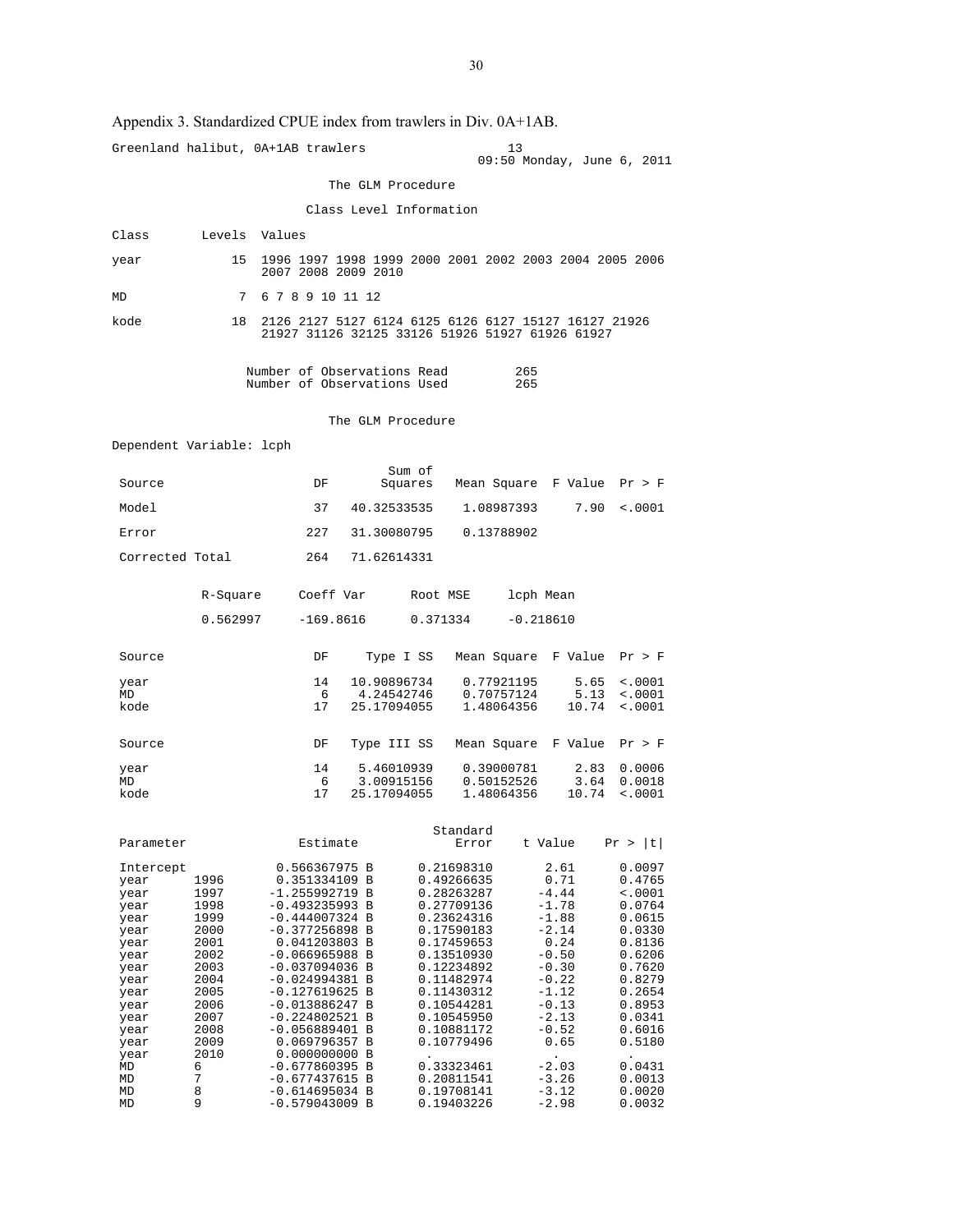| MD   | 10    | $-0.428324778 B$ |          | 0.19316636 | $-2.22$ | 0.0276  |
|------|-------|------------------|----------|------------|---------|---------|
| MD   | 11    | $-0.619676902$   | B        | 0.19392139 | $-3.20$ | 0.0016  |
| MD   | 12    | 0.000000000      | B        |            | ۰       |         |
| kode | 2126  | $-0.158539448$   | B        | 0.12329895 | $-1.29$ | 0.1998  |
| kode | 2127  | $-0.169098529$   | B        | 0.09396306 | $-1.80$ | 0.0732  |
| kode | 5127  | $-0.875198071$   | B        | 0.41229414 | $-2.12$ | 0.0349  |
| kode | 6124  | $-2.377752414 B$ |          | 0.31610148 | $-7.52$ | < .0001 |
| kode | 6125  | $-0.362956206$   | B        | 0.12059064 | $-3.01$ | 0.0029  |
| kode | 6126  | $-0.580049776$   | <b>B</b> | 0.10417957 | $-5.57$ | < .0001 |
| kode | 6127  | $-0.108377113$   | B        | 0.09613842 | $-1.13$ | 0.2608  |
| kode | 15127 | 0.471028016 B    |          | 0.26172675 | 1.80    | 0.0732  |
| kode | 16127 | $-0.850937301 B$ |          | 0.27230458 | $-3.12$ | 0.0020  |
| kode | 21926 | 0.293380974      | B        | 0.12787054 | 2.29    | 0.0227  |
| kode | 21927 | 0.133646039      | B        | 0.09089148 | 1.47    | 0.1428  |
| kode | 31126 | $-0.704564165 B$ |          | 0.31162997 | $-2.26$ | 0.0247  |
| kode | 32125 | $-0.903919104$   | B        | 0.27230458 | $-3.32$ | 0.0011  |
| kode | 33126 | $-0.758025199$   | B        | 0.31072062 | $-2.44$ | 0.0155  |
| kode | 51926 | 0.639083269      | B        | 0.38406292 | 1.66    | 0.0975  |
| kode | 51927 | $-0.305278437 B$ |          | 0.27230458 | $-1.12$ | 0.2634  |
| kode | 61926 | $-0.318925462$   | B        | 0.14803848 | $-2.15$ | 0.0323  |
| kode | 61927 | 0.000000000      | B        |            |         |         |

## The GLM Procedure Least Squares Means

|              |                             | Standard                 |                    |
|--------------|-----------------------------|--------------------------|--------------------|
| year         | lcph LSMEAN                 | Error                    | t <br>Pr<br>$\geq$ |
| 1996<br>1997 | 0.01847939<br>$-1.58884744$ | 0.46277021<br>0.26575329 | 0.9682<br>< .0001  |
| 1998         | $-0.82609071$               | 0.27858900               | 0.0033             |
| 1999         | $-0.77686204$               | 0.23509983               | 0.0011             |
| 2000         | $-0.71011162$               | 0.16356516               | $\leq 0001$        |
| 2001         | $-0.29165092$               | 0.13122460               | 0.0272             |
| 2002         | $-0.39982071$               | 0.12474756               | 0.0015             |
| 2003         | $-0.36994876$               | 0.12072312               | 0.0024             |
| 2004         | $-0.35784910$               | 0.10856705               | 0.0011             |
| 2005         | $-0.46047435$               | 0.11022470               | < .0001            |
| 2006         | $-0.34674097$               | 0.09971282               | 0.0006             |
| 2007         | $-0.55765724$               | 0.10487280               | $\leq 0001$        |
| 2008         | $-0.38974412$               | 0.10950766               | 0.0005             |
| 2009         | $-0.26305836$               | 0.11021530               | 0.0178             |
| 2010         | $-0.33285472$               | 0.10614219               | 0.0019             |
|              |                             |                          |                    |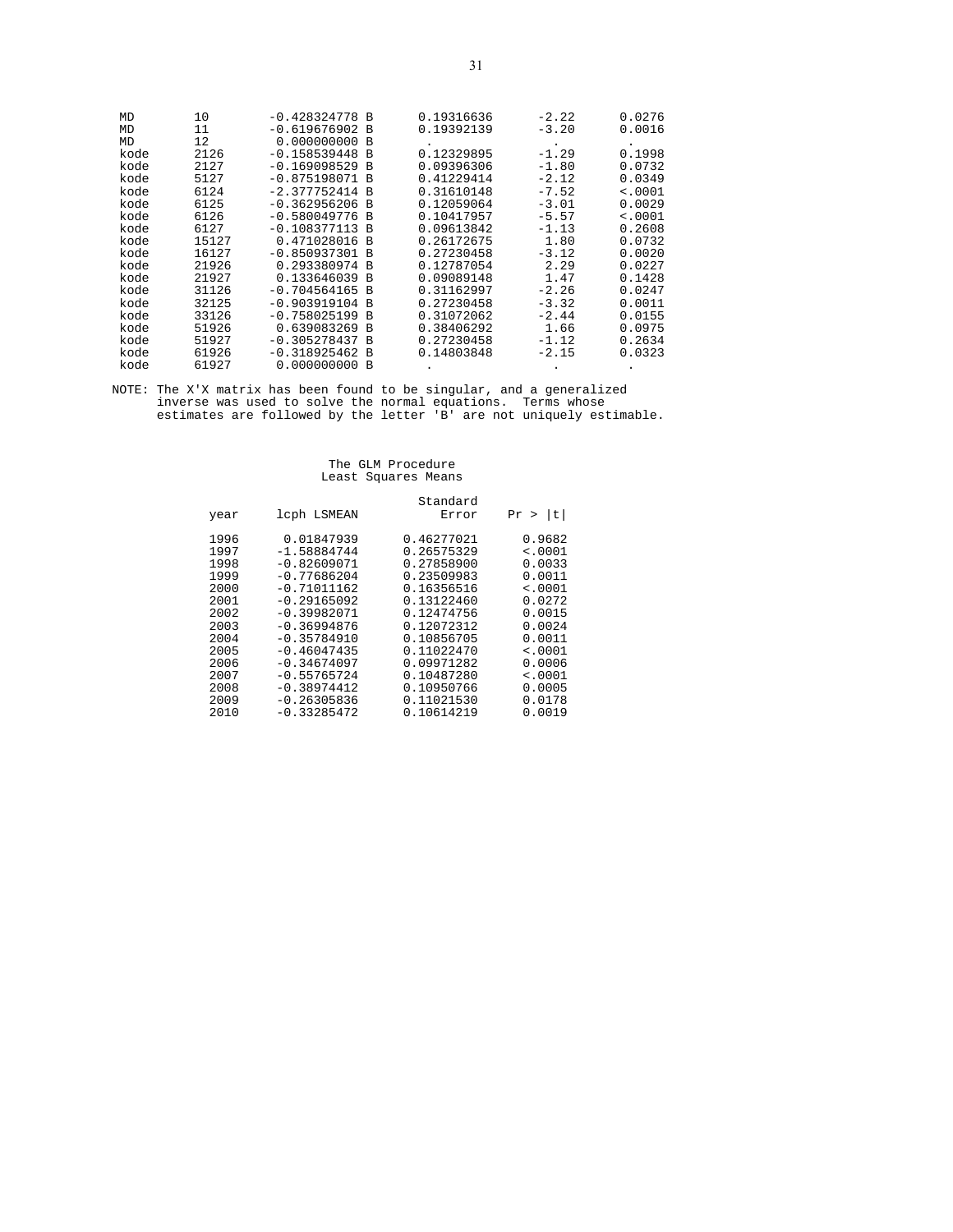| Greenland halibut, OB                                                                                                                     |                                                                                                                              |                                                                                                                                                                                                                                                                                                                                   |                                         | 17                                                                                                                                                                                                                                         | 09:50 Monday, June 6, 2011                                                                                                                                               |                                                                                                                                                                        |
|-------------------------------------------------------------------------------------------------------------------------------------------|------------------------------------------------------------------------------------------------------------------------------|-----------------------------------------------------------------------------------------------------------------------------------------------------------------------------------------------------------------------------------------------------------------------------------------------------------------------------------|-----------------------------------------|--------------------------------------------------------------------------------------------------------------------------------------------------------------------------------------------------------------------------------------------|--------------------------------------------------------------------------------------------------------------------------------------------------------------------------|------------------------------------------------------------------------------------------------------------------------------------------------------------------------|
|                                                                                                                                           |                                                                                                                              |                                                                                                                                                                                                                                                                                                                                   | The GLM Procedure                       |                                                                                                                                                                                                                                            |                                                                                                                                                                          |                                                                                                                                                                        |
|                                                                                                                                           |                                                                                                                              |                                                                                                                                                                                                                                                                                                                                   |                                         | Class Level Information                                                                                                                                                                                                                    |                                                                                                                                                                          |                                                                                                                                                                        |
| Class                                                                                                                                     | Levels                                                                                                                       | Values                                                                                                                                                                                                                                                                                                                            |                                         |                                                                                                                                                                                                                                            |                                                                                                                                                                          |                                                                                                                                                                        |
| year                                                                                                                                      | 21                                                                                                                           |                                                                                                                                                                                                                                                                                                                                   |                                         |                                                                                                                                                                                                                                            | 1990 1991 1992 1993 1994 1995 1996 1997 1998 1999 2000<br>2001 2002 2003 2004 2005 2006 2007 2008 2009 2010                                                              |                                                                                                                                                                        |
| md                                                                                                                                        | 12                                                                                                                           | 1 2 3 4 5 6 7 8 9 10 11 12                                                                                                                                                                                                                                                                                                        |                                         |                                                                                                                                                                                                                                            |                                                                                                                                                                          |                                                                                                                                                                        |
| kode                                                                                                                                      | 13                                                                                                                           | 21926 21927 41927                                                                                                                                                                                                                                                                                                                 |                                         |                                                                                                                                                                                                                                            | 2126 2127 3125 5126 5127 14124 15126 15127 20126 20127                                                                                                                   |                                                                                                                                                                        |
|                                                                                                                                           |                                                                                                                              | Number of Observations Read<br>Number of Observations Used                                                                                                                                                                                                                                                                        |                                         |                                                                                                                                                                                                                                            | 543<br>543                                                                                                                                                               |                                                                                                                                                                        |
|                                                                                                                                           |                                                                                                                              | Greenland halibut, OB                                                                                                                                                                                                                                                                                                             |                                         |                                                                                                                                                                                                                                            | 18<br>09:50 Monday, June 6, 2011                                                                                                                                         |                                                                                                                                                                        |
|                                                                                                                                           |                                                                                                                              |                                                                                                                                                                                                                                                                                                                                   | The GLM Procedure                       |                                                                                                                                                                                                                                            |                                                                                                                                                                          |                                                                                                                                                                        |
| Dependent Variable: lcph                                                                                                                  |                                                                                                                              |                                                                                                                                                                                                                                                                                                                                   |                                         |                                                                                                                                                                                                                                            |                                                                                                                                                                          |                                                                                                                                                                        |
| Source                                                                                                                                    |                                                                                                                              | DF                                                                                                                                                                                                                                                                                                                                | Sum of                                  | Squares                                                                                                                                                                                                                                    | Mean Square F Value                                                                                                                                                      | Pr > F                                                                                                                                                                 |
| Model                                                                                                                                     |                                                                                                                              | 43                                                                                                                                                                                                                                                                                                                                | 151.1041791                             |                                                                                                                                                                                                                                            | 51.18<br>3.5140507                                                                                                                                                       | $\sim 0001$                                                                                                                                                            |
| Error                                                                                                                                     |                                                                                                                              | 499                                                                                                                                                                                                                                                                                                                               | 34.2633748                              |                                                                                                                                                                                                                                            | 0.0686641                                                                                                                                                                |                                                                                                                                                                        |
| Corrected Total                                                                                                                           |                                                                                                                              | 542                                                                                                                                                                                                                                                                                                                               | 185.3675540                             |                                                                                                                                                                                                                                            |                                                                                                                                                                          |                                                                                                                                                                        |
|                                                                                                                                           | R-Square                                                                                                                     | Coeff Var                                                                                                                                                                                                                                                                                                                         |                                         | Root MSE                                                                                                                                                                                                                                   | lcph Mean                                                                                                                                                                |                                                                                                                                                                        |
|                                                                                                                                           | 0.815160                                                                                                                     | -43.33788                                                                                                                                                                                                                                                                                                                         |                                         | 0.262038                                                                                                                                                                                                                                   | $-0.604640$                                                                                                                                                              |                                                                                                                                                                        |
| Source                                                                                                                                    |                                                                                                                              | DF                                                                                                                                                                                                                                                                                                                                | Type I SS                               | Mean Square                                                                                                                                                                                                                                | F Value                                                                                                                                                                  | Pr > F                                                                                                                                                                 |
| year<br>md                                                                                                                                |                                                                                                                              | 20<br>11                                                                                                                                                                                                                                                                                                                          | 96.69371996<br>11.41307004              | 4.83468600<br>1.03755182                                                                                                                                                                                                                   | 70.41<br>15.11                                                                                                                                                           | < .0001<br>< .0001                                                                                                                                                     |
| kode                                                                                                                                      |                                                                                                                              | 12                                                                                                                                                                                                                                                                                                                                | 42.99738915                             | 3.58311576                                                                                                                                                                                                                                 | 52.18                                                                                                                                                                    | < .0001                                                                                                                                                                |
| Source                                                                                                                                    |                                                                                                                              | DF                                                                                                                                                                                                                                                                                                                                | Type III SS                             | Mean Square                                                                                                                                                                                                                                | F Value                                                                                                                                                                  | Pr > F                                                                                                                                                                 |
| year<br>md<br>kode                                                                                                                        |                                                                                                                              | 20<br>11<br>12                                                                                                                                                                                                                                                                                                                    | 6.37109350<br>9.73708393<br>42.99738915 | 0.31855468<br>0.88518945<br>3.58311576                                                                                                                                                                                                     | 4.64<br>12.89<br>52.18                                                                                                                                                   | < .0001<br>< .0001<br>< .0001                                                                                                                                          |
|                                                                                                                                           |                                                                                                                              |                                                                                                                                                                                                                                                                                                                                   |                                         |                                                                                                                                                                                                                                            |                                                                                                                                                                          |                                                                                                                                                                        |
| Parameter                                                                                                                                 |                                                                                                                              | Estimate                                                                                                                                                                                                                                                                                                                          |                                         | Standard<br>Error                                                                                                                                                                                                                          | t Value                                                                                                                                                                  | Pr >  t                                                                                                                                                                |
| Intercept<br>year<br>year<br>year<br>year<br>year<br>year<br>year<br>year<br>year<br>year<br>year<br>year<br>year<br>year<br>year<br>year | 1990<br>1991<br>1992<br>1993<br>1994<br>1995<br>1996<br>1997<br>1998<br>1999<br>2000<br>2001<br>2002<br>2003<br>2004<br>2005 | 0.142017614 B<br>$-0.092004156$ B<br>$-0.105357339$ B<br>0.023641733 B<br>$-0.095875981 B$<br>$-0.113127573 B$<br>0.064688306 B<br>0.004457518 B<br>$-0.023309093$ B<br>$-0.012302840 B$<br>$-0.089438099 B$<br>$-0.111790511$ B<br>$-0.184893919 B$<br>$-0.451159551$ B<br>$-0.300834346$ B<br>$-0.294784480 B$<br>0.031928644 B |                                         | 0.12559678<br>0.10766836<br>0.10872818<br>0.10411296<br>0.10794330<br>0.11231119<br>0.12817870<br>0.11996481<br>0.11980957<br>0.12473357<br>0.12026029<br>0.14446232<br>0.17455824<br>0.12838847<br>0.09894303<br>0.10192846<br>0.10432832 | 1.13<br>$-0.85$<br>$-0.97$<br>0.23<br>$-0.89$<br>$-1.01$<br>0.50<br>0.04<br>$-0.19$<br>$-0.10$<br>$-0.74$<br>$-0.77$<br>$-1.06$<br>$-3.51$<br>$-3.04$<br>$-2.89$<br>0.31 | 0.2587<br>0.3932<br>0.3330<br>0.8205<br>0.3749<br>0.3143<br>0.6140<br>0.9704<br>0.8458<br>0.9215<br>0.4574<br>0.4394<br>0.2900<br>0.0005<br>0.0025<br>0.0040<br>0.7597 |

#### Appendix 4. Standardized CPUE index from trawlers in Div. 0B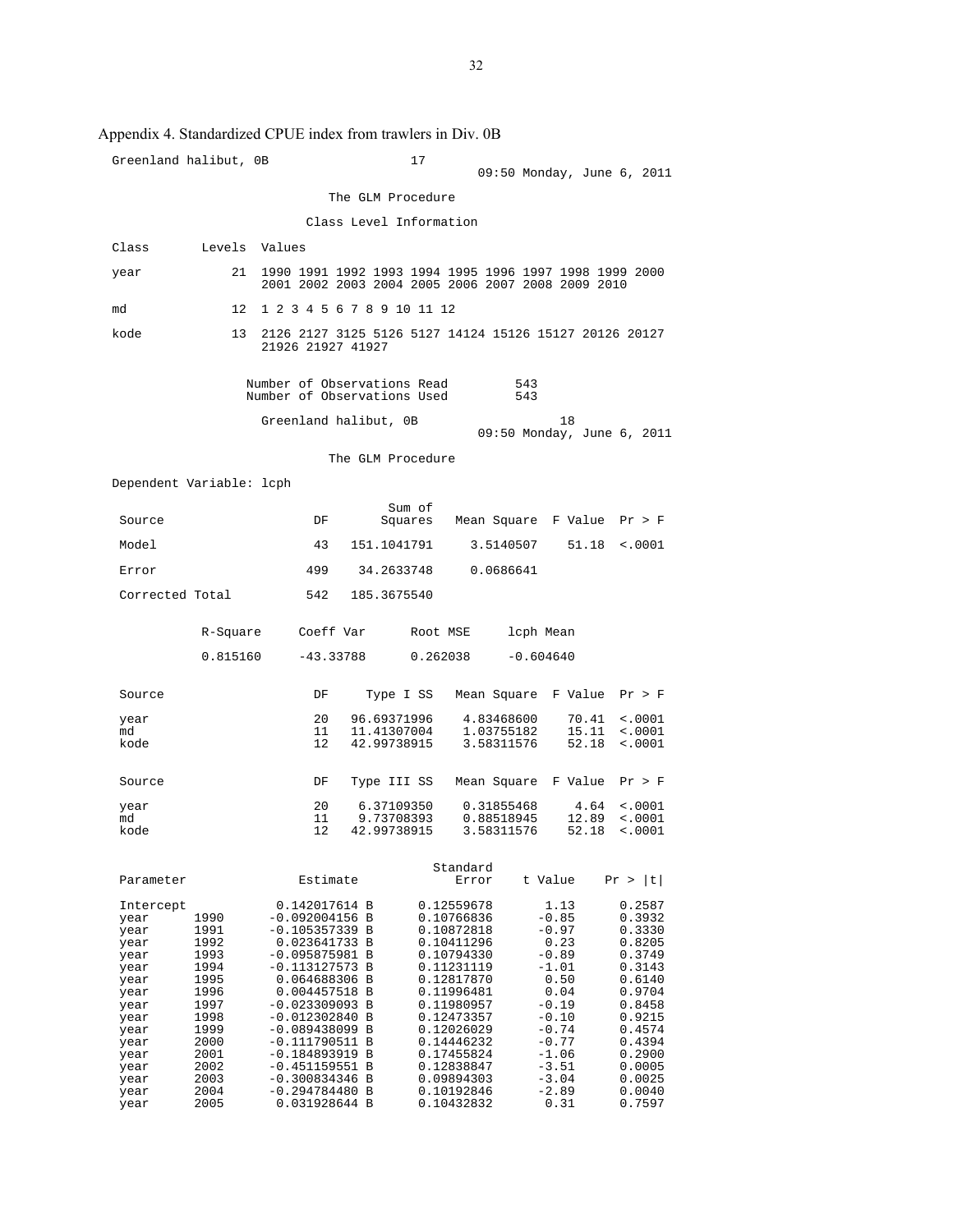| year | 2006  | $-0.020286433 B$ |                | 0.11731683 | $-0.17$ | 0.8628  |
|------|-------|------------------|----------------|------------|---------|---------|
| year | 2007  | $-0.118762402$   | B              | 0.11217678 | $-1.06$ | 0.2902  |
| year | 2008  | 0.148455320      | B              | 0.10202384 | 1.46    | 0.1463  |
| year | 2009  | 0.268162938      | B              | 0.10599118 | 2.53    | 0.0117  |
| year | 2010  | 0.000000000      | B              |            |         |         |
| md   | 1     | $-0.018976509$   | B              | 0.10178438 | $-0.19$ | 0.8522  |
| md   | 2     | 0.208229501      | B              | 0.20648026 | 1.01    | 0.3137  |
| md   | 3     | 0.101862900      | <b>B</b>       | 0.27994390 | 0.36    | 0.7161  |
| md   | 4     | 0.167055162      | B              | 0.09177348 | 1.82    | 0.0693  |
| md   | 5     | 0.437886445      | $\overline{B}$ | 0.06753706 | 6.48    | < .0001 |
| md   | 6     | $-0.008170493$   | B              | 0.06868851 | $-0.12$ | 0.9054  |
| md   | 7     | $-0.246190002$   | $\mathbf{B}$   | 0.05869327 | $-4.19$ | < .0001 |
| md   | 8     | $-0.151649187$   | B              | 0.05545938 | $-2.73$ | 0.0065  |
| md   | 9     | $-0.231847745 B$ |                | 0.05309782 | $-4.37$ | < .0001 |
| md   | 10    | $-0.291417459$   | B              | 0.05040315 | $-5.78$ | < .0001 |
| md   | 11    | $-0.169187950$   | <b>B</b>       | 0.05080216 | $-3.33$ | 0.0009  |
| md   | 12    | 0.000000000      | B              |            |         |         |
| kode | 2126  | $-0.484063204$ B |                | 0.16026508 | $-3.02$ | 0.0027  |
| kode | 2127  | $-0.260853197$   | B              | 0.14225171 | $-1.83$ | 0.0673  |
| kode | 3125  | $-1.117421192$   | <b>B</b>       | 0.17681581 | $-6.32$ | < .0001 |
| kode | 5126  | $-0.393583311$   | B              | 0.18687331 | $-2.11$ | 0.0357  |
| kode | 5127  | $-0.163805201$   | B              | 0.15797580 | $-1.04$ | 0.3003  |
| kode | 14124 | $-0.699586118$   | <b>B</b>       | 0.16179964 | $-4.32$ | < .0001 |
| kode | 15126 | 0.050704082      | B              | 0.16303634 | 0.31    | 0.7559  |
| kode | 15127 | 0.035272728      | <b>B</b>       | 0.17532447 | 0.20    | 0.8406  |
| kode | 20126 | $-1.014917061$   | B              | 0.15485370 | $-6.55$ | < .0001 |
| kode | 20127 | $-1.032479996$   | $\overline{B}$ | 0.15953226 | $-6.47$ | < .0001 |
| kode | 21926 | $-0.062787705$   | B              | 0.18285072 | $-0.34$ | 0.7315  |
| kode | 21927 | 0.090766069      | - B            | 0.14639305 | 0.62    | 0.5355  |
| kode | 41927 | 0.000000000      | B              |            |         |         |

## The GLM Procedure Least Squares Means

|      |               | Standard   |             |
|------|---------------|------------|-------------|
| year | lcph LSMEAN   | Error      | >  t <br>Pr |
| 1990 | $-0.35552705$ | 0.06163471 | $\sim 0001$ |
| 1991 | $-0.36888023$ | 0.06220799 | < .0001     |
| 1992 | $-0.23988116$ | 0.05760846 | $\sim 0001$ |
| 1993 | $-0.35939887$ | 0.06176816 | < .0001     |
| 1994 | $-0.37665046$ | 0.06868675 | < .0001     |
| 1995 | $-0.19883458$ | 0.09264677 | 0.0323      |
| 1996 | $-0.25906537$ | 0.08667900 | 0.0029      |
| 1997 | $-0.28683198$ | 0.09017804 | 0.0016      |
| 1998 | $-0.27582573$ | 0.10200702 | 0.0071      |
| 1999 | $-0.35296099$ | 0.10117521 | 0.0005      |
| 2000 | $-0.37531340$ | 0.12767907 | 0.0034      |
| 2001 | $-0.44841681$ | 0.16197831 | 0.0058      |
| 2002 | $-0.71468244$ | 0.11366193 | < .0001     |
| 2003 | $-0.56435724$ | 0.07512016 | < .0001     |
| 2004 | $-0.55830737$ | 0.07807134 | < .0001     |
| 2005 | $-0.23159425$ | 0.08087360 | 0.0044      |
| 2006 | $-0.28380932$ | 0.08690736 | 0.0012      |
| 2007 | $-0.38228529$ | 0.06841612 | < .0001     |
| 2008 | $-0.11506757$ | 0.08248233 | 0.1636      |
| 2009 | 0.00464005    | 0.08619525 | 0.9571      |
| 2010 | $-0.26352289$ | 0.08970983 | 0.0035      |
|      |               |            |             |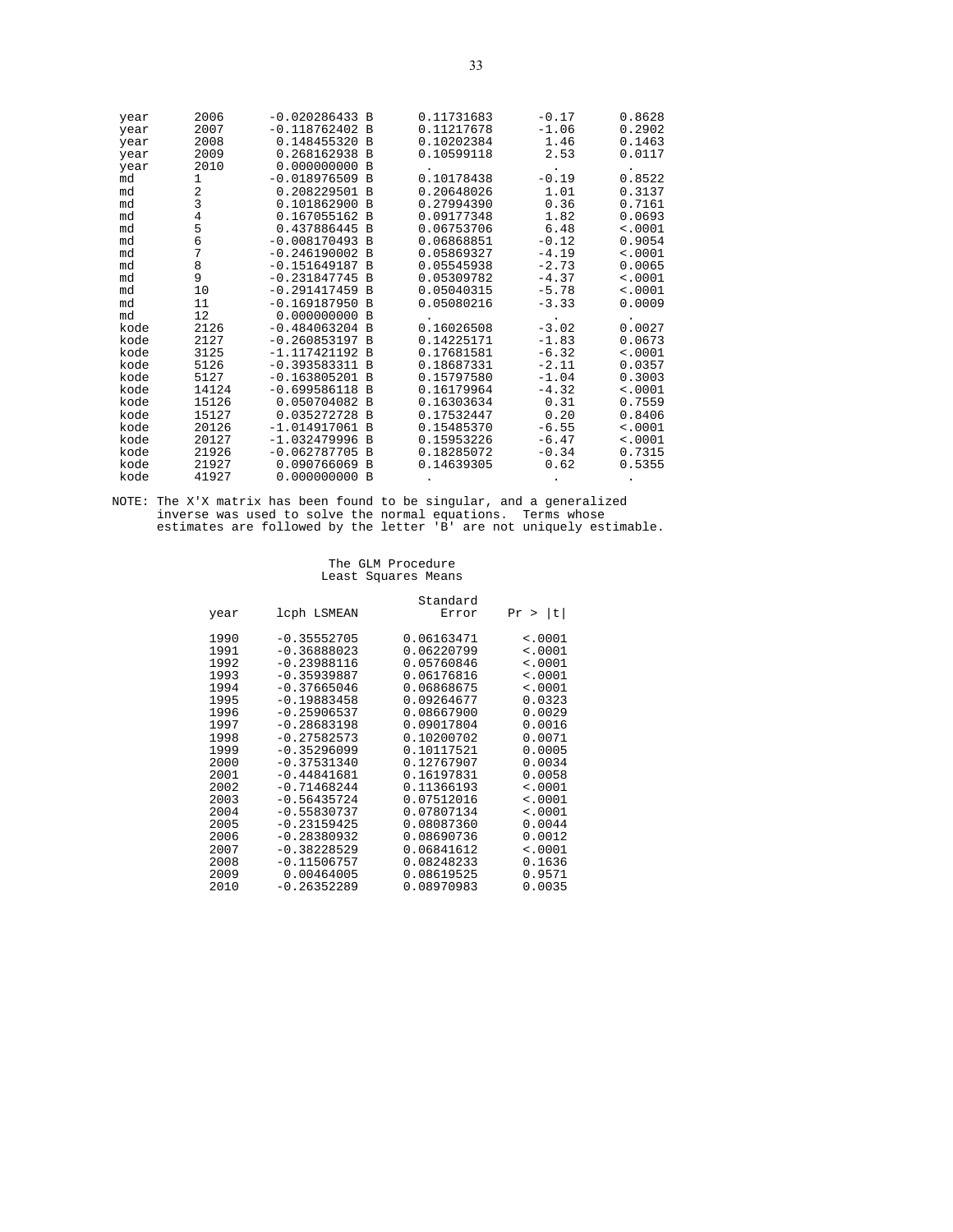## Appendix 5. Standardized CPUE index for trawlers in Div.1CD.

|                          |              | Greenland halibut, 1CD trawlers                                |                           | 1                        | 13:57 Monday, June 6, 2011 |                            |  |  |
|--------------------------|--------------|----------------------------------------------------------------|---------------------------|--------------------------|----------------------------|----------------------------|--|--|
|                          |              |                                                                | The GLM Procedure         |                          |                            |                            |  |  |
| Class Level Information  |              |                                                                |                           |                          |                            |                            |  |  |
| Class                    |              | Levels Values                                                  |                           |                          |                            |                            |  |  |
|                          | 23           | 1988 1989 1990 1991 1992 1993 1994 1995 1996 1997 1998         |                           |                          |                            |                            |  |  |
| year                     |              | 1999 2000 2001 2002 2003 2004 2005 2006 2007 2008 2009<br>2010 |                           |                          |                            |                            |  |  |
| MD                       |              | 12 1 2 3 4 5 6 7 8 9 10 11 12                                  |                           |                          |                            |                            |  |  |
| kode                     | 6            | 6124 6125 6126 6127 61926 61927                                |                           |                          |                            |                            |  |  |
|                          |              | Number of Observations Read<br>Number of Observations Used     |                           | 255<br>255               |                            |                            |  |  |
|                          |              |                                                                | The GLM Procedure         |                          |                            |                            |  |  |
| Dependent Variable: lcph |              |                                                                |                           |                          |                            |                            |  |  |
|                          |              |                                                                | Sum of                    |                          |                            |                            |  |  |
| Source                   |              | DF                                                             | Squares                   |                          | Mean Square F Value Pr > F |                            |  |  |
| Model                    |              | 38                                                             | 46.53591223               | 1.22462927               | 19.30                      | < .0001                    |  |  |
| Error                    |              | 216                                                            | 13.70502393               | 0.06344918               |                            |                            |  |  |
| Corrected Total          |              | 254                                                            | 60.24093616               |                          |                            |                            |  |  |
|                          | R-Square     | Coeff Var                                                      |                           | Root MSE                 | lcph Mean                  |                            |  |  |
|                          | 0.772496     | $-45.23399$ 0.251891                                           |                           |                          | $-0.556863$                |                            |  |  |
| Source                   |              | DF                                                             | Type I SS                 |                          | Mean Square F Value Pr > F |                            |  |  |
| year<br>MD               |              | 22<br>11                                                       | 16.97685218<br>9.26559241 | 0.77167510<br>0.84232658 | 12.16<br>13.28             | $\sim 0001$<br>$\sim 0001$ |  |  |
| kode                     |              | 5                                                              | 20.29346765               | 4.05869353               | 63.97                      | $\sim 0001$                |  |  |
|                          |              |                                                                |                           |                          |                            |                            |  |  |
| Source                   |              | DF                                                             | Type III SS               | Mean Square              | F Value                    | Pr > F                     |  |  |
| year<br>MD               |              | 22<br>11                                                       | 11.44457303<br>6.50905271 | 0.52020786<br>0.59173206 | 8.20<br>9.33               | $\sim 0001$<br>< .0001     |  |  |
| kode                     |              | 5                                                              | 20.29346765               | 4.05869353               | 63.97                      | $\sim 0001$                |  |  |
| Parameter                |              | Estimate                                                       |                           | Standard<br>Error        | t Value                    | Pr >  t                    |  |  |
| Intercept                |              | 0.176181285 B                                                  |                           | 0.08775684               | 2.01                       | 0.0459                     |  |  |
| year                     | 1988         | 0.386555728 B                                                  |                           | 0.13869762               | 2.79                       | 0.0058                     |  |  |
| year<br>year             | 1989<br>1990 | 0.429776063 B<br>0.013905237 B                                 |                           | 0.13231871<br>0.19096997 | 3.25<br>0.07               | 0.0013<br>0.9420           |  |  |
| year                     | 1991         | 0.022707732 B                                                  |                           | 0.16014933               | 0.14                       | 0.8874                     |  |  |
| year<br>year             | 1992<br>1993 | $-0.057487848$ B<br>$-0.277527830$ B                           |                           | 0.11560947<br>0.11390345 | $-0.50$<br>$-2.44$         | 0.6195<br>0.0156           |  |  |
| year                     | 1994         | $-0.431787869$ B                                               |                           | 0.11434089               | $-3.78$                    | 0.0002                     |  |  |
| year<br>year             | 1995<br>1996 | $-0.301500739$ B<br>$-0.543092395 B$                           |                           | 0.11386124<br>0.11391003 | $-2.65$<br>$-4.77$         | 0.0087<br>< .0001          |  |  |
| year                     | 1997         | $-0.595619148 B$                                               |                           | 0.10020351               | $-5.94$                    | < .0001                    |  |  |
| year<br>year             | 1998<br>1999 | $-0.424012347 B$<br>$-0.497014088$ B                           |                           | 0.10913273<br>0.10233345 | $-3.89$<br>$-4.86$         | 0.0001<br>$\sim 0001$      |  |  |
| year                     | 2000         | $-0.202305636 B$                                               |                           | 0.09630938               | $-2.10$                    | 0.0368                     |  |  |
| year<br>year             | 2001<br>2002 | $-0.298696048 B$<br>$-0.374309147 B$                           |                           | 0.09106891<br>0.08804628 | $-3.28$<br>$-4.25$         | 0.0012<br>$\sim 0001$      |  |  |
| year                     | 2003         | $-0.361841883 B$                                               |                           | 0.09517839               | $-3.80$                    | 0.0002                     |  |  |
| year                     | 2004         | $-0.331762463 B$                                               |                           | 0.08810752               | $-3.77$                    | 0.0002                     |  |  |
| year<br>year             | 2005<br>2006 | $-0.161652189$ B<br>$-0.111336992 B$                           |                           | 0.08906294<br>0.08662586 | $-1.82$<br>$-1.29$         | 0.0709<br>0.2001           |  |  |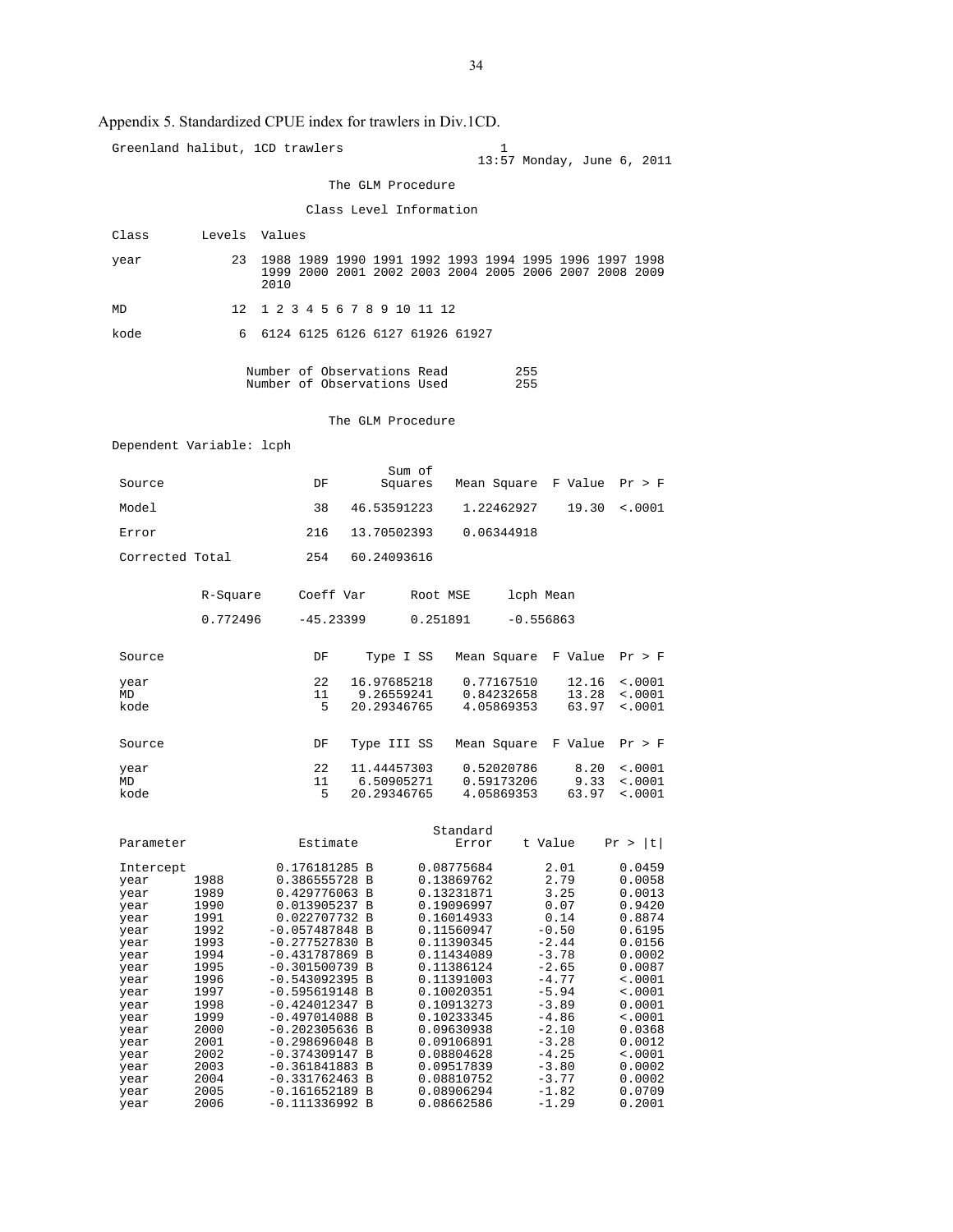| year | 2007  | 0.018066625      | B        | 0.08934786 | 0.20     | 0.8399      |
|------|-------|------------------|----------|------------|----------|-------------|
| year | 2008  | 0.061439930      | B        | 0.08465954 | 0.73     | 0.4688      |
| year | 2009  | 0.069554957      | B        | 0.09023140 | 0.77     | 0.4416      |
| year | 2010  | 0.000000000      | B        |            |          |             |
| MD   | 1     | $-0.464085518$   | <b>B</b> | 0.10600127 | $-4.38$  | $\leq 0001$ |
| MD   | 2     | $-0.997918954$   | B        | 0.13174295 | $-7.57$  | < .0001     |
| MD   | 3     | $-0.920742463$   | B        | 0.26802825 | $-3.44$  | 0.0007      |
| MD   | 4     | $-0.446793943$   | <b>B</b> | 0.19878993 | $-2.25$  | 0.0256      |
| MD   | 5     | $-0.329793894$   | B        | 0.12112009 | $-2.72$  | 0.0070      |
| MD   | 6     | $-0.540002139$   | B        | 0.09811332 | $-5.50$  | < .0001     |
| MD   |       | $-0.446362613 B$ |          | 0.08243267 | $-5.41$  | < .0001     |
| MD   | 8     | $-0.356710684$   | B        | 0.07085560 | $-5.03$  | < .0001     |
| MD   | 9     | $-0.195808656$   | B        | 0.06347292 | $-3.08$  | 0.0023      |
| MD   | 10    | $-0.229610785$   | B        | 0.06021530 | $-3.81$  | 0.0002      |
| MD   | 11    | $-0.154828264$   | B        | 0.06050918 | $-2.56$  | 0.0112      |
| MD   | 12    | 0.000000000      | B        |            |          |             |
| kode | 6124  | $-2.518715414$   | B        | 0.17228594 | $-14.62$ | < .0001     |
| kode | 6125  | $-0.520762290$   | B        | 0.06775158 | $-7.69$  | < .0001     |
| kode | 6126  | $-0.420343879$   | B        | 0.06043998 | $-6.95$  | < .0001     |
| kode | 6127  | $-0.083780142$   | B        | 0.06212336 | $-1.35$  | 0.1789      |
| kode | 61926 | $-0.356286712$   | <b>B</b> | 0.13153701 | $-2.71$  | 0.0073      |
| kode | 61927 | 0.000000000      | B        |            |          |             |

| year | lcph LSMEAN   | Standard<br>Error | Pr >  t     |
|------|---------------|-------------------|-------------|
| 1988 | $-0.51079922$ | 0.12715622        | $\sim 0001$ |
| 1989 | $-0.46757888$ | 0.12550199        | 0.0002      |
| 1990 | $-0.88344971$ | 0.18743468        | < .0001     |
| 1991 | $-0.87464721$ | 0.15608169        | < .0001     |
| 1992 | $-0.95484280$ | 0.10848720        | < .0001     |
| 1993 | $-1.17488278$ | 0.10803150        | < .0001     |
| 1994 | $-1.32914282$ | 0.10824753        | < .0001     |
| 1995 | $-1.19885569$ | 0.10804607        | < .0001     |
| 1996 | $-1.44044734$ | 0.10792765        | < .0001     |
| 1997 | $-1.49297410$ | 0.09333595        | < .0001     |
| 1998 | $-1.32136729$ | 0.10265405        | $\sim 0001$ |
| 1999 | $-1.39436903$ | 0.09487131        | $\sim 0001$ |
| 2000 | $-1.09966058$ | 0.07786678        | < .0001     |
| 2001 | $-1.19605100$ | 0.08338719        | < .0001     |
| 2002 | $-1.27166409$ | 0.07976671        | < .0001     |
| 2003 | $-1.25919683$ | 0.08775249        | $\sim 0001$ |
| 2004 | $-1.22911741$ | 0.07648849        | < .0001     |
| 2005 | $-1.05900714$ | 0.07867719        | < .0001     |
| 2006 | $-1.00869194$ | 0.07795895        | < .0001     |
| 2007 | $-0.87928832$ | 0.07464305        | < .0001     |
| 2008 | $-0.83591502$ | 0.07299695        | < .0001     |
| 2009 | $-0.82779999$ | 0.07792803        | < .0001     |
| 2010 | $-0.89735495$ | 0.07237406        | < .0001     |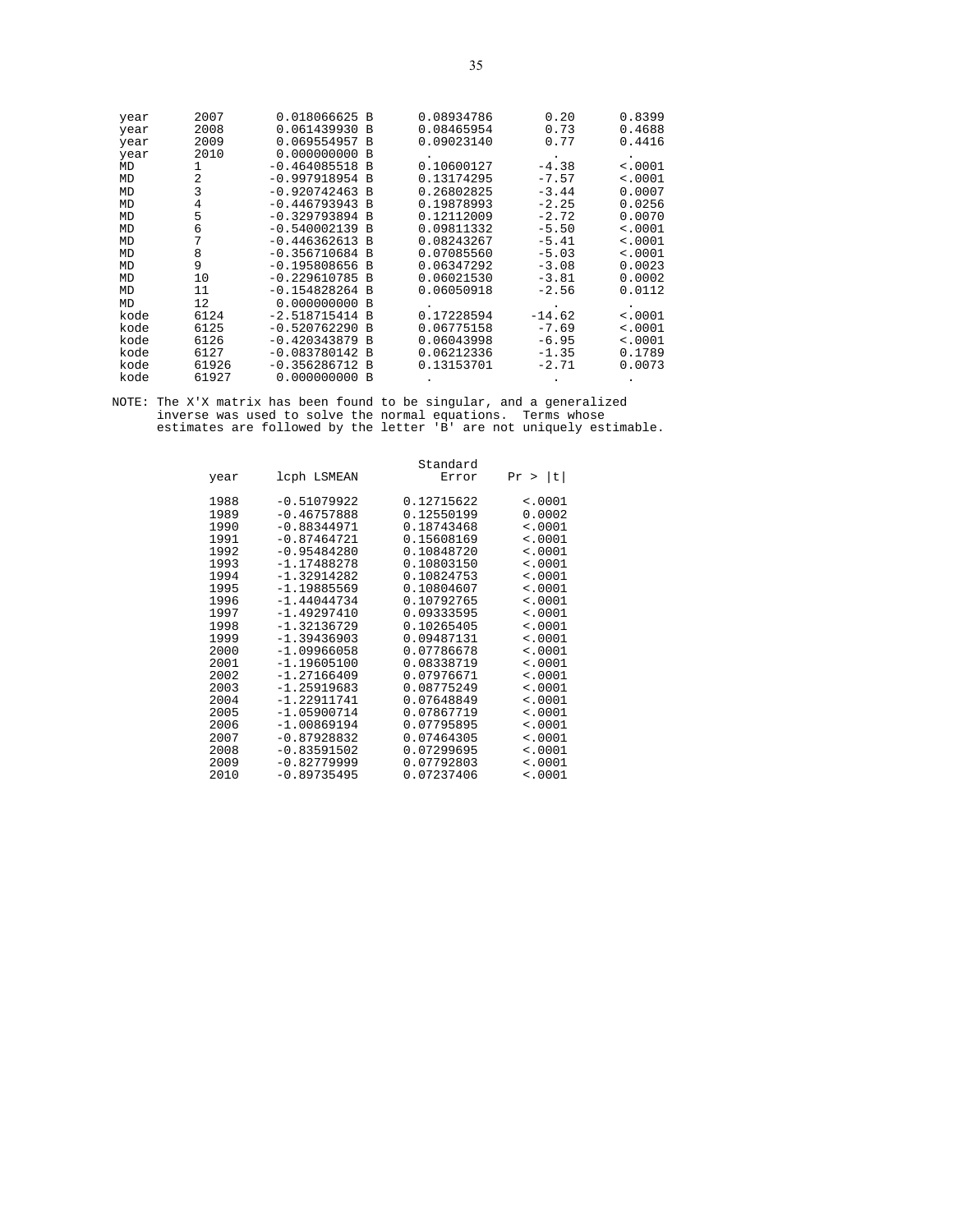| Appendix 6. Combined Standardized CPUE index for trawlers in Div. 1CD and Div. 0B.                                                                        |                                                                                                                                              |                                                                                                                                                                                                                                                                                                                                                       |                            |           |                                                                                                                                                                                                                                                                        |                          |                                                                                                                                                                                                  |                                                                                                                                                                                                       |
|-----------------------------------------------------------------------------------------------------------------------------------------------------------|----------------------------------------------------------------------------------------------------------------------------------------------|-------------------------------------------------------------------------------------------------------------------------------------------------------------------------------------------------------------------------------------------------------------------------------------------------------------------------------------------------------|----------------------------|-----------|------------------------------------------------------------------------------------------------------------------------------------------------------------------------------------------------------------------------------------------------------------------------|--------------------------|--------------------------------------------------------------------------------------------------------------------------------------------------------------------------------------------------|-------------------------------------------------------------------------------------------------------------------------------------------------------------------------------------------------------|
|                                                                                                                                                           |                                                                                                                                              | Greenland halibut, 0B+1CD trawlers                                                                                                                                                                                                                                                                                                                    |                            |           |                                                                                                                                                                                                                                                                        | 5                        |                                                                                                                                                                                                  | 13:57 Monday, June 6, 2011                                                                                                                                                                            |
|                                                                                                                                                           |                                                                                                                                              |                                                                                                                                                                                                                                                                                                                                                       | The GLM Procedure          |           |                                                                                                                                                                                                                                                                        |                          |                                                                                                                                                                                                  |                                                                                                                                                                                                       |
|                                                                                                                                                           |                                                                                                                                              |                                                                                                                                                                                                                                                                                                                                                       | Class Level Information    |           |                                                                                                                                                                                                                                                                        |                          |                                                                                                                                                                                                  |                                                                                                                                                                                                       |
| Class                                                                                                                                                     | Levels Values                                                                                                                                |                                                                                                                                                                                                                                                                                                                                                       |                            |           |                                                                                                                                                                                                                                                                        |                          |                                                                                                                                                                                                  |                                                                                                                                                                                                       |
| year                                                                                                                                                      | 23                                                                                                                                           | 1988 1989 1990 1991 1992 1993 1994 1995 1996 1997 1998<br>1999 2000 2001 2002 2003 2004 2005 2006 2007 2008 2009<br>2010                                                                                                                                                                                                                              |                            |           |                                                                                                                                                                                                                                                                        |                          |                                                                                                                                                                                                  |                                                                                                                                                                                                       |
| MD                                                                                                                                                        | 12                                                                                                                                           | 1 2 3 4 5 6 7 8 9 10 11 12                                                                                                                                                                                                                                                                                                                            |                            |           |                                                                                                                                                                                                                                                                        |                          |                                                                                                                                                                                                  |                                                                                                                                                                                                       |
| kode                                                                                                                                                      | 19                                                                                                                                           | 2126 2127 3125 5126 5127 6124 6125 6126 6127 14124<br>15126 15127 20126 20127 21926 21927 41927 61926 61927                                                                                                                                                                                                                                           |                            |           |                                                                                                                                                                                                                                                                        |                          |                                                                                                                                                                                                  |                                                                                                                                                                                                       |
|                                                                                                                                                           |                                                                                                                                              | Number of Observations Read<br>Number of Observations Used                                                                                                                                                                                                                                                                                            |                            |           |                                                                                                                                                                                                                                                                        | 798<br>798               |                                                                                                                                                                                                  |                                                                                                                                                                                                       |
|                                                                                                                                                           |                                                                                                                                              |                                                                                                                                                                                                                                                                                                                                                       | The GLM Procedure          |           |                                                                                                                                                                                                                                                                        |                          |                                                                                                                                                                                                  |                                                                                                                                                                                                       |
|                                                                                                                                                           | Dependent Variable: lcph                                                                                                                     |                                                                                                                                                                                                                                                                                                                                                       |                            |           |                                                                                                                                                                                                                                                                        |                          |                                                                                                                                                                                                  |                                                                                                                                                                                                       |
| Source                                                                                                                                                    |                                                                                                                                              | DF                                                                                                                                                                                                                                                                                                                                                    |                            | Sum of    |                                                                                                                                                                                                                                                                        |                          | Squares Mean Square F Value Pr > F                                                                                                                                                               |                                                                                                                                                                                                       |
| Model                                                                                                                                                     |                                                                                                                                              | 51                                                                                                                                                                                                                                                                                                                                                    | 188.8929709                |           |                                                                                                                                                                                                                                                                        | 3.7037837                |                                                                                                                                                                                                  | $48.38 \div .0001$                                                                                                                                                                                    |
| Error                                                                                                                                                     |                                                                                                                                              | 746                                                                                                                                                                                                                                                                                                                                                   | 57.1116039                 |           |                                                                                                                                                                                                                                                                        | 0.0765571                |                                                                                                                                                                                                  |                                                                                                                                                                                                       |
| Corrected Total                                                                                                                                           |                                                                                                                                              | 797                                                                                                                                                                                                                                                                                                                                                   | 246.0045748                |           |                                                                                                                                                                                                                                                                        |                          |                                                                                                                                                                                                  |                                                                                                                                                                                                       |
|                                                                                                                                                           | R-Square                                                                                                                                     | Coeff Var                                                                                                                                                                                                                                                                                                                                             |                            | Root MSE  |                                                                                                                                                                                                                                                                        | lcph Mean                |                                                                                                                                                                                                  |                                                                                                                                                                                                       |
|                                                                                                                                                           | 0.767843                                                                                                                                     |                                                                                                                                                                                                                                                                                                                                                       | $-46.94642$                | 0.276690  |                                                                                                                                                                                                                                                                        | $-0.589373$              |                                                                                                                                                                                                  |                                                                                                                                                                                                       |
| Source                                                                                                                                                    |                                                                                                                                              | DF                                                                                                                                                                                                                                                                                                                                                    |                            | Type I SS |                                                                                                                                                                                                                                                                        |                          | Mean Square F Value Pr > F                                                                                                                                                                       |                                                                                                                                                                                                       |
| year<br>MD                                                                                                                                                |                                                                                                                                              | 22<br>11                                                                                                                                                                                                                                                                                                                                              | 84.16512397<br>19.46916883 |           |                                                                                                                                                                                                                                                                        | 3.82568745<br>1.76992444 | 49.97<br>23.12                                                                                                                                                                                   | $\sim 0001$<br>$\sim 0001$                                                                                                                                                                            |
| kode                                                                                                                                                      |                                                                                                                                              | 18                                                                                                                                                                                                                                                                                                                                                    | 85.25867807                |           |                                                                                                                                                                                                                                                                        | 4.73659323               | 61.87                                                                                                                                                                                            | < .0001                                                                                                                                                                                               |
| Source                                                                                                                                                    |                                                                                                                                              | DF                                                                                                                                                                                                                                                                                                                                                    | Type III SS                |           |                                                                                                                                                                                                                                                                        |                          | Mean Square F Value Pr > F                                                                                                                                                                       |                                                                                                                                                                                                       |
| year<br>MD                                                                                                                                                |                                                                                                                                              | 22<br>11                                                                                                                                                                                                                                                                                                                                              | 11.88790738<br>9.69533111  |           | 0.54035943<br>0.88139374                                                                                                                                                                                                                                               |                          | 7.06                                                                                                                                                                                             | $\sim 0001$<br>$11.51$ <.0001                                                                                                                                                                         |
| kode                                                                                                                                                      |                                                                                                                                              | 18                                                                                                                                                                                                                                                                                                                                                    | 85.25867807                |           | 4.73659323                                                                                                                                                                                                                                                             |                          | 61.87                                                                                                                                                                                            | < .0001                                                                                                                                                                                               |
| Parameter                                                                                                                                                 |                                                                                                                                              | Estimate                                                                                                                                                                                                                                                                                                                                              |                            |           | Standard<br>Error                                                                                                                                                                                                                                                      |                          | t Value                                                                                                                                                                                          | t <br>Pr >                                                                                                                                                                                            |
| Intercept<br>year<br>year<br>year<br>year<br>year<br>year<br>year<br>year<br>year<br>year<br>year<br>year<br>year<br>year<br>year<br>year<br>year<br>year | 1988<br>1989<br>1990<br>1991<br>1992<br>1993<br>1994<br>1995<br>1996<br>1997<br>1998<br>1999<br>2000<br>2001<br>2002<br>2003<br>2004<br>2005 | 0.069194974 B<br>0.221441768 B<br>0.323626471 B<br>-0.240871811 B<br>$-0.228685608$ B<br>-0.098949841 B<br>-0.239930437 B<br>-0.250674725 B<br>-0.150770483 B<br>$-0.273506881$ B<br>-0.371501843 B<br>-0.260340308 B<br>-0.295106611 B<br>-0.103952171 B<br>-0.198898515 B<br>-0.328365497 B<br>-0.301714942 B<br>$-0.306617793 B$<br>-0.070695894 B |                            |           | 0.07840071<br>0.13862652<br>0.13725482<br>0.07637055<br>0.07627386<br>0.06993411<br>0.07259257<br>0.07625462<br>0.08768271<br>0.08462887<br>0.08169613<br>0.08733681<br>0.08345550<br>0.08596005<br>0.08557273<br>0.07793895<br>0.07137767<br>0.07085914<br>0.07207757 |                          | 0.88<br>1.60<br>2.36<br>$-3.15$<br>$-3.00$<br>$-1.41$<br>-3.31<br>$-3.29$<br>$-1.72$<br>$-3.23$<br>$-4.55$<br>$-2.98$<br>$-3.54$<br>$-1.21$<br>$-2.32$<br>$-4.21$<br>$-4.23$<br>$-4.33$<br>-0.98 | 0.3777<br>0.1106<br>0.0186<br>0.0017<br>0.0028<br>0.1575<br>0.0010<br>0.0011<br>0.0859<br>0.0013<br><.0001<br>0.0030<br>0.0004<br>0.2269<br>0.0204<br>$\sim 0001$<br>< .0001<br>$\sim 0001$<br>0.3270 |